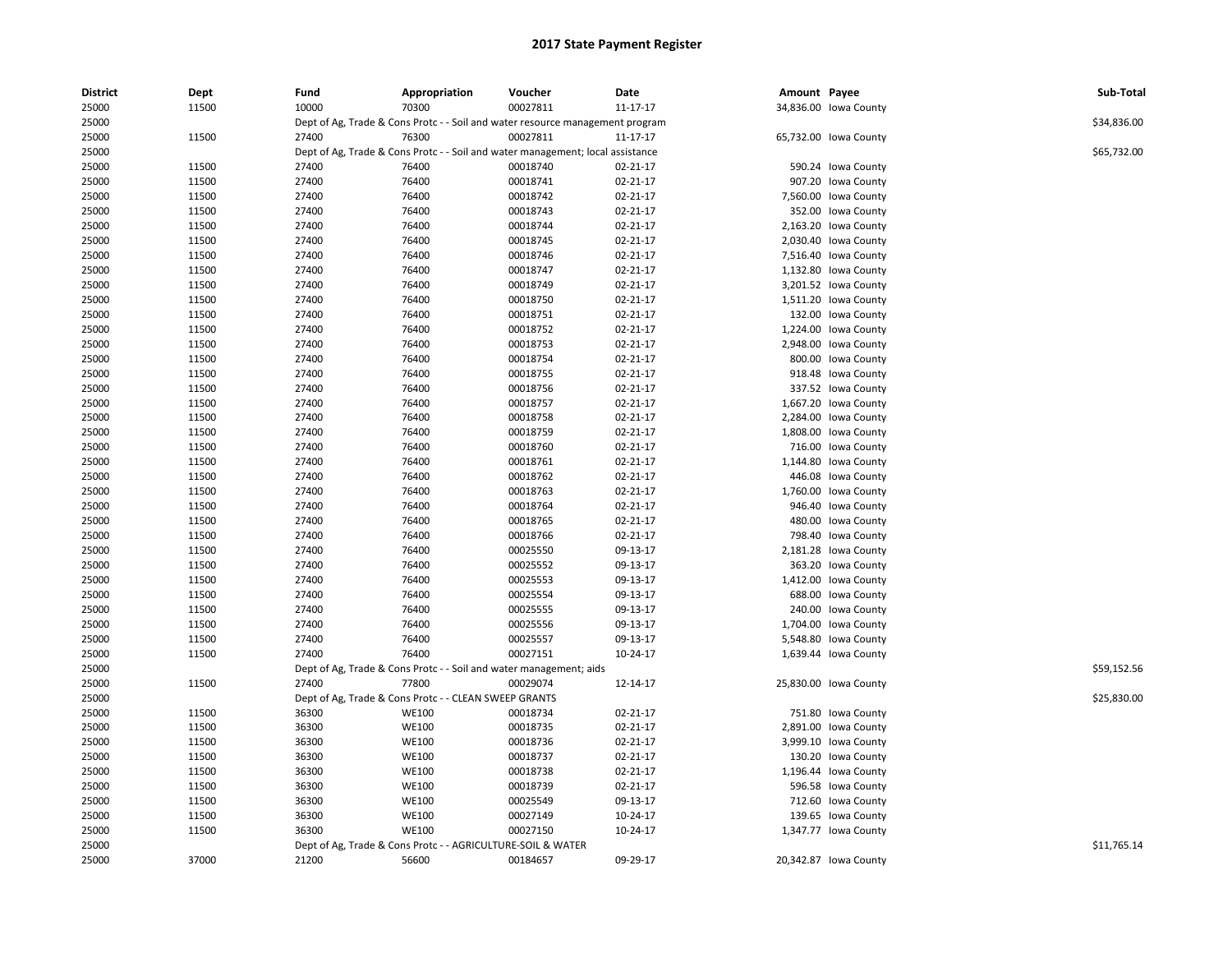| <b>District</b> | Dept  | Fund  | Appropriation                                                                               | Voucher  | Date       | Amount Payee |                        | Sub-Total      |
|-----------------|-------|-------|---------------------------------------------------------------------------------------------|----------|------------|--------------|------------------------|----------------|
| 25000           |       |       | Dept of Natural Resources - - Resource aids - forest croplands and managed forest land aids |          |            |              |                        | \$20,342.87    |
| 25000           | 37000 | 21200 | 57500                                                                                       | 00188082 | 10-16-17   |              | 27,850.00 Iowa County  |                |
| 25000           |       |       | Dept of Natural Resources - - Recreation aids - snowmobile trail areas                      |          |            |              |                        | \$27,850.00    |
| 25000           | 37000 | 21200 | 58400                                                                                       | 00177435 | 09-08-17   |              | 350.00 Iowa County     |                |
| 25000           |       |       | Dept of Natural Resources - - Resource aids -- payment in lieu of taxes; federal            |          |            |              |                        | \$350.00       |
| 25000           | 39500 | 21100 | 16800                                                                                       | 00107203 | 04-21-17   |              | 69,578.00 Iowa County  |                |
| 25000           |       |       | WI Dept of Transportation - - Elderly and disabled county aids, state funds                 |          |            |              |                        | \$69,578.00    |
| 25000           | 39500 | 21100 | 18500                                                                                       | 00136116 | 06-29-17   |              | 4,000.00 lowa County   |                |
| 25000           | 39500 | 21100 | 18500                                                                                       | 00136136 | 06-29-17   |              | 2,500.00 lowa County   |                |
| 25000           |       |       | WI Dept of Transportation - - Highway safety, local assistance, federal funds               |          |            |              |                        | \$6,500.00     |
| 25000           | 39500 | 21100 | 19000                                                                                       | 00065421 | 01-03-17   |              | 202,164.67 Iowa County |                |
| 25000           | 39500 | 21100 | 19000                                                                                       | 00133970 | 07-03-17   |              | 404,329.34 Iowa County |                |
| 25000           | 39500 | 21100 | 19000                                                                                       | 00169236 | 10-02-17   |              | 202,164.68 Iowa County |                |
| 25000           |       |       | WI Dept of Transportation - - Transportation aids to counties, state funds                  |          |            |              |                        | \$808,658.69   |
| 25000           | 39500 | 21100 | 27800                                                                                       | 00200758 | 12-13-17   |              | 3,869.51 Iowa County   |                |
| 25000           |       |       | WI Dept of Transportation - - Local roads improvement program, state funds                  |          |            |              |                        | \$3,869.51     |
| 25000           | 39500 | 21100 | 36300                                                                                       | 00100449 | 03-28-17   |              | 300.00 Iowa County     |                |
| 25000           | 39500 | 21100 | 36300                                                                                       | 00167820 | 09-21-17   |              | 75,844.21 Iowa County  |                |
| 25000           | 39500 | 21100 | 36300                                                                                       | 00195908 | 11-27-17   |              | 40,285.42 Iowa County  |                |
| 25000           | 39500 | 21100 | 36300                                                                                       | 00202737 | 12-19-17   |              | 3.00 Iowa County       |                |
| 25000           |       |       | WI Dept of Transportation - - State highway rehabilitation, state funds                     |          |            |              |                        | \$116,432.63   |
| 25000           | 39500 | 21100 | 36500                                                                                       | 00070410 | 01-03-17   |              | 697.27 Iowa County     |                |
| 25000           | 39500 | 21100 | 36500                                                                                       | 00087472 | 02-20-17   |              | 1,050.00 lowa County   |                |
| 25000           | 39500 | 21100 | 36500                                                                                       | 00154924 | 08-15-17   |              | 297.00 Iowa County     |                |
| 25000           | 39500 | 21100 | 36500                                                                                       | 00154930 | 08-15-17   |              | 297.00 Iowa County     |                |
| 25000           | 39500 | 21100 | 36500                                                                                       | 00079056 | 01-26-17   |              | 779.32 Iowa County     |                |
| 25000           | 39500 | 21100 | 36500                                                                                       | 00105322 | $04-12-17$ |              | 525.00 Iowa County     |                |
| 25000           | 39500 | 21100 | 36500                                                                                       | 00122644 | 05-30-17   |              | 513.44 Iowa County     |                |
| 25000           | 39500 | 21100 | 36500                                                                                       | 00137155 | 06-29-17   |              | 297.00 Iowa County     |                |
| 25000           | 39500 | 21100 | 36500                                                                                       | 00167820 | 09-21-17   |              | 297.00 Iowa County     |                |
| 25000           | 39500 | 21100 | 36500                                                                                       | 00194992 | 11-21-17   |              | 297.00 Iowa County     |                |
| 25000           | 39500 | 21100 | 36500                                                                                       | 00195908 | 11-27-17   |              | 297.00 Iowa County     |                |
| 25000           |       |       | WI Dept of Transportation - - Highway system management and operations, state funds         |          |            |              |                        | \$5,347.03     |
| 25000           | 39500 | 21100 | 36800                                                                                       | 00070410 | 01-03-17   |              | 178,267.98 Iowa County |                |
| 25000           | 39500 | 21100 | 36800                                                                                       | 00087472 | 02-20-17   |              | 336,215.93 Iowa County |                |
| 25000           | 39500 | 21100 | 36800                                                                                       | 00094183 | 03-14-17   |              | 22,154.39 Iowa County  |                |
| 25000           | 39500 | 21100 | 36800                                                                                       | 00154924 | 08-15-17   |              | 127,196.72 Iowa County |                |
| 25000           | 39500 | 21100 | 36800                                                                                       | 00154930 | 08-15-17   |              | 157,455.52 lowa County |                |
| 25000           | 39500 | 21100 | 36800                                                                                       | 00079056 | 01-26-17   |              | 227,626.46 Iowa County |                |
| 25000           | 39500 | 21100 | 36800                                                                                       | 00099745 | 03-23-17   |              | 259,325.21 Iowa County |                |
| 25000           | 39500 | 21100 | 36800                                                                                       | 00105322 | 04-12-17   |              | 109,339.90 Iowa County |                |
| 25000           | 39500 | 21100 | 36800                                                                                       | 00122644 | 05-30-17   |              | 141,681.06 Iowa County |                |
| 25000           | 39500 | 21100 | 36800                                                                                       | 00137155 | 06-29-17   |              | 204,946.92 Iowa County |                |
| 25000           | 39500 | 21100 | 36800                                                                                       | 00167820 | 09-21-17   |              | 179,969.83 Iowa County |                |
| 25000           | 39500 | 21100 | 36800                                                                                       | 00174718 | 10-05-17   |              | 33,762.71 Iowa County  |                |
| 25000           | 39500 | 21100 | 36800                                                                                       | 00179990 | 10-16-17   |              | 171,750.58 Iowa County |                |
| 25000           | 39500 | 21100 | 36800                                                                                       | 00189531 | 11-08-17   |              | 427.38 Iowa County     |                |
| 25000           | 39500 | 21100 | 36800                                                                                       | 00189536 | 11-08-17   |              | 2,296.79 Iowa County   |                |
| 25000           | 39500 | 21100 | 36800                                                                                       | 00194992 | 11-21-17   |              | 316,758.88 Iowa County |                |
| 25000           | 39500 | 21100 | 36800                                                                                       | 00195908 | 11-27-17   |              | 166,937.22 lowa County |                |
| 25000           |       |       | WI Dept of Transportation - - Routine maintenance activities, state funds                   |          |            |              |                        | \$2,636,113.48 |
| 25000           | 39500 | 21100 | 38000                                                                                       | 00070410 | 01-03-17   |              | 65,785.80 Iowa County  |                |
|                 |       |       |                                                                                             |          |            |              |                        |                |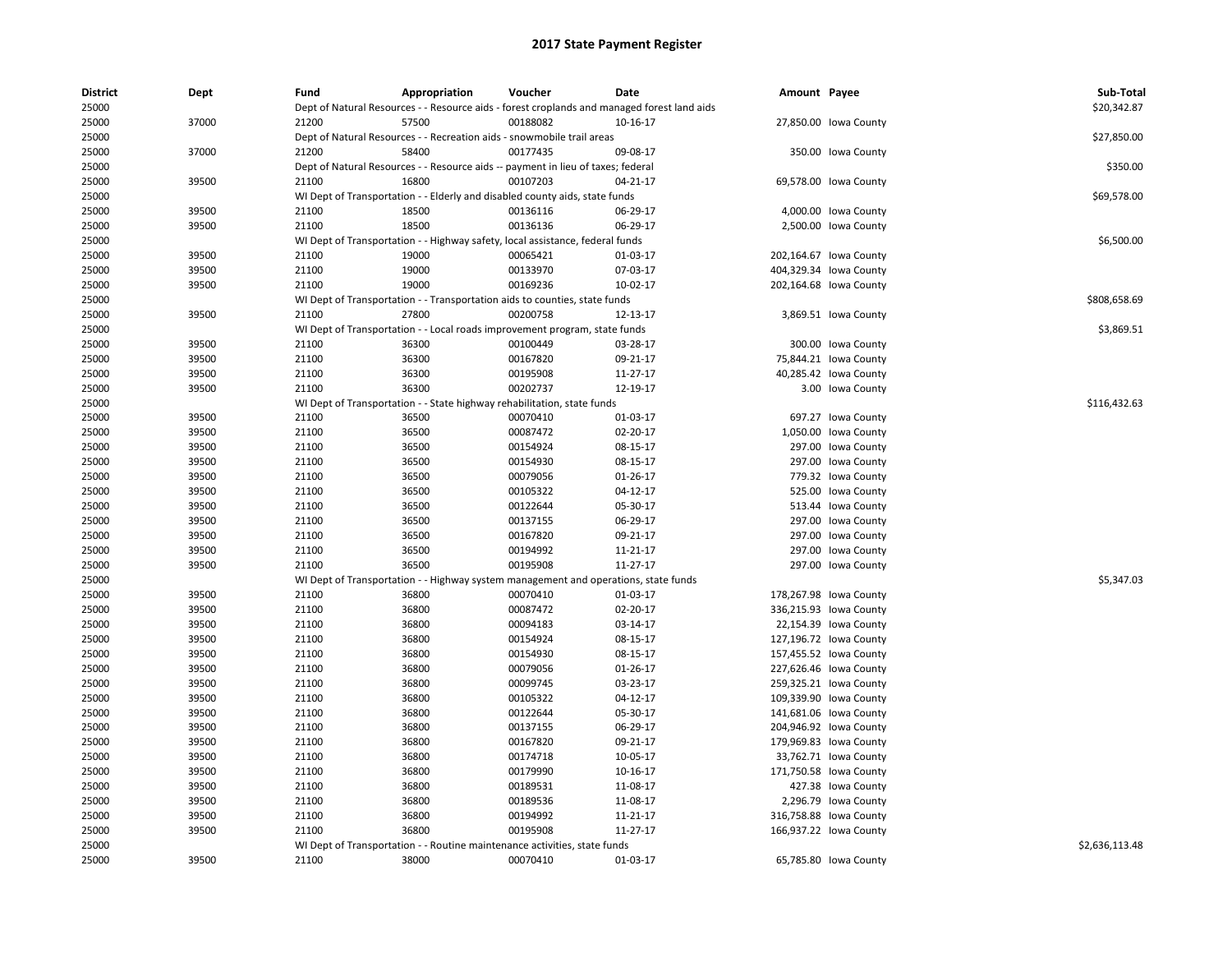| <b>District</b> | Dept  | Fund  | Appropriation                                                   | Voucher                                                                                   | Date                                                                                                                                          | Amount Payee |                       | Sub-Total    |
|-----------------|-------|-------|-----------------------------------------------------------------|-------------------------------------------------------------------------------------------|-----------------------------------------------------------------------------------------------------------------------------------------------|--------------|-----------------------|--------------|
| 25000           | 39500 | 21100 | 38000                                                           | 00154924                                                                                  | 08-15-17                                                                                                                                      |              | 34,717.44 lowa County |              |
| 25000           | 39500 | 21100 | 38000                                                           | 00154930                                                                                  | 08-15-17                                                                                                                                      |              | 67,203.88 Iowa County |              |
| 25000           | 39500 | 21100 | 38000                                                           | 00079056                                                                                  | 01-26-17                                                                                                                                      |              | 36,436.96 Iowa County |              |
| 25000           | 39500 | 21100 | 38000                                                           | 00122644                                                                                  | 05-30-17                                                                                                                                      |              | 302.63 Iowa County    |              |
| 25000           | 39500 | 21100 | 38000                                                           | 00137155                                                                                  | 06-29-17                                                                                                                                      |              | 28.86 Iowa County     |              |
| 25000           | 39500 | 21100 | 38000                                                           | 00167820                                                                                  | 09-21-17                                                                                                                                      |              | 79,476.50 Iowa County |              |
| 25000           | 39500 | 21100 | 38000                                                           | 00194992                                                                                  | 11-21-17                                                                                                                                      |              | 80,233.92 Iowa County |              |
| 25000           | 39500 | 21100 | 38000                                                           | 00195908                                                                                  | 11-27-17                                                                                                                                      |              | 69,414.29 Iowa County |              |
| 25000           |       |       |                                                                 | WI Dept of Transportation - - Routine maintenance activities, federal funds               |                                                                                                                                               |              |                       | \$433,600.28 |
| 25000           | 39500 | 21100 | 27600                                                           | 00079056                                                                                  | 01-26-17                                                                                                                                      |              | 995.33 Iowa County    |              |
| 25000           |       |       |                                                                 |                                                                                           | WI Dept of Transportation - - Local transportation facility improvement assistance, local funds                                               |              |                       | \$995.33     |
| 25000           | 41000 | 10000 | 11600                                                           | 00167898                                                                                  | 11-07-17                                                                                                                                      |              | 4,302.50 lowa County  |              |
| 25000           |       |       |                                                                 |                                                                                           | Department of Corrections - - Reimbursing counties for probation, extended supervision and parole holds                                       |              |                       | \$4,302.50   |
| 25000           | 43500 | 10000 | 15000                                                           | 00142070                                                                                  | 08-04-17                                                                                                                                      |              | 2,500.00 Iowa County  |              |
| 25000           | 43500 | 10000 | 15000                                                           | 00142493                                                                                  | $07-17-17$                                                                                                                                    |              | 5,000.00 lowa County  |              |
| 25000           |       |       | Department of Health Services - - Federal project aids          |                                                                                           |                                                                                                                                               |              |                       | \$7,500.00   |
| 25000           | 43500 | 10000 | 00000                                                           | 90708                                                                                     | 01-02-17                                                                                                                                      |              | 6,162.00 Iowa County  |              |
| 25000           | 43500 | 10000 | 00000                                                           | 90710                                                                                     | 02-01-17                                                                                                                                      |              | 2,658.00 Iowa County  |              |
| 25000           | 43500 | 10000 | 00000                                                           | 90711                                                                                     | 03-01-17                                                                                                                                      |              | 3,186.00 lowa County  |              |
| 25000           | 43500 | 10000 | 00000                                                           | 90715                                                                                     | 05-01-17                                                                                                                                      |              | 31,098.00 Iowa County |              |
| 25000           | 43500 | 10000 | 00000                                                           | 90716                                                                                     | 06-01-17                                                                                                                                      |              | 10,645.00 Iowa County |              |
| 25000           | 43500 | 10000 | 00000                                                           | 90717                                                                                     | 06-15-17                                                                                                                                      |              | 88.00 Iowa County     |              |
| 25000           | 43500 | 10000 | 00000                                                           | 90800                                                                                     | 07-01-17                                                                                                                                      |              | 8,673.00 Iowa County  |              |
| 25000           | 43500 | 10000 | 00000                                                           | 90801                                                                                     | 08-01-17                                                                                                                                      |              | 86,883.00 Iowa County |              |
| 25000           | 43500 | 10000 | 00000                                                           | 90802                                                                                     | 09-01-17                                                                                                                                      |              | 44,359.00 Iowa County |              |
| 25000           | 43500 | 10000 | 00000                                                           | 90805                                                                                     | 10-02-17                                                                                                                                      |              | 22,977.00 Iowa County |              |
| 25000           | 43500 | 10000 | 00000                                                           | 90806                                                                                     | 11-01-17                                                                                                                                      |              | 8,022.00 Iowa County  |              |
| 25000           | 43500 | 10000 | 00000                                                           | 90807                                                                                     | 12-01-17                                                                                                                                      |              | 12,108.00 Iowa County |              |
| 25000           | 43500 | 10000 | 00000                                                           | 90713                                                                                     | 04-01-17                                                                                                                                      |              | 18,318.00 lowa County |              |
| 25000           |       |       | Department of Health Services - - State/Federal Aids            |                                                                                           |                                                                                                                                               |              |                       | \$255,177.00 |
| 25000           | 45500 | 10000 | 22100                                                           | 00035905                                                                                  | 10-13-17                                                                                                                                      |              | 1,570.00 lowa County  |              |
| 25000           |       |       |                                                                 | Department of Justice - - Crime laboratories; deoxyribonucleic acid analysis              |                                                                                                                                               |              |                       | \$1,570.00   |
| 25000           | 45500 | 10000 | 22500                                                           | 00024813                                                                                  | 03-02-17                                                                                                                                      |              | 9,338.00 Iowa County  |              |
| 25000           | 45500 | 10000 | 22500                                                           | 00039382                                                                                  | 12-28-17                                                                                                                                      |              | 9,338.00 lowa County  |              |
| 25000           |       |       | Department of Justice - - Drug crimes enforcement; local grants |                                                                                           |                                                                                                                                               |              |                       | \$18,676.00  |
| 25000           | 45500 | 10000 | 23100                                                           | 00033929                                                                                  | 08-31-17                                                                                                                                      |              | 1,082.17 Iowa County  |              |
| 25000           | 45500 | 10000 | 23100                                                           | 00039563                                                                                  | 12-21-17                                                                                                                                      |              | 5,760.00 lowa County  |              |
|                 |       |       |                                                                 |                                                                                           |                                                                                                                                               |              |                       |              |
| 25000<br>25000  | 45500 | 10000 | 25100                                                           | Department of Justice - - Law enforcement training fund, local assistance<br>00022866     | 02-02-17                                                                                                                                      |              |                       | \$6,842.17   |
|                 |       |       |                                                                 |                                                                                           |                                                                                                                                               |              | 3,742.40 Iowa County  |              |
| 25000           | 45500 | 10000 | 25100                                                           | 00027228                                                                                  | 05-02-17                                                                                                                                      |              | 3,108.34 lowa County  |              |
| 25000           | 45500 | 10000 | 25100                                                           | 00033599                                                                                  | 08-24-17                                                                                                                                      |              | 3,753.94 lowa County  |              |
| 25000           | 45500 | 10000 | 25100                                                           | 00036738                                                                                  | 10-30-17                                                                                                                                      |              | 3,620.53 lowa County  |              |
| 25000           |       |       | Department of Justice - - Federal aid, local assistance         |                                                                                           |                                                                                                                                               |              |                       | \$14,225.21  |
| 25000           | 45500 | 10000 | 27100                                                           | 00027231                                                                                  | 05-04-17                                                                                                                                      |              | 12,511.56 Iowa County |              |
| 25000           |       |       |                                                                 |                                                                                           | Department of Justice - - Alternatives to prosecution and incarceration for persons who use alcohol or other drugs; presentencing assessments |              |                       | \$12,511.56  |
| 25000           | 45500 | 10000 | 53200                                                           | 00024958                                                                                  | 03-03-17                                                                                                                                      |              | 17,438.88 Iowa County |              |
| 25000           | 45500 | 10000 | 53200                                                           | 00031703                                                                                  | 07-20-17                                                                                                                                      |              | 16,238.62 Iowa County |              |
| 25000           |       |       |                                                                 | Department of Justice - - Crime victim and witness assistance surcharge, general services |                                                                                                                                               |              |                       | \$33,677.50  |
| 25000           | 46500 | 10000 | 30800                                                           | 00021621                                                                                  | 02-06-17                                                                                                                                      |              | 533.90 Iowa County    |              |
| 25000           | 46500 | 10000 | 30800                                                           | 00031479                                                                                  | 09-12-17                                                                                                                                      |              | 8,193.78 lowa County  |              |
| 25000           |       |       | Department of Military Affairs - - Emergency response equipment |                                                                                           |                                                                                                                                               |              |                       | \$8,727.68   |
| 25000           | 46500 | 10000 | 34200                                                           | 00030313                                                                                  | 08-11-17                                                                                                                                      |              | 4,809.62 lowa County  |              |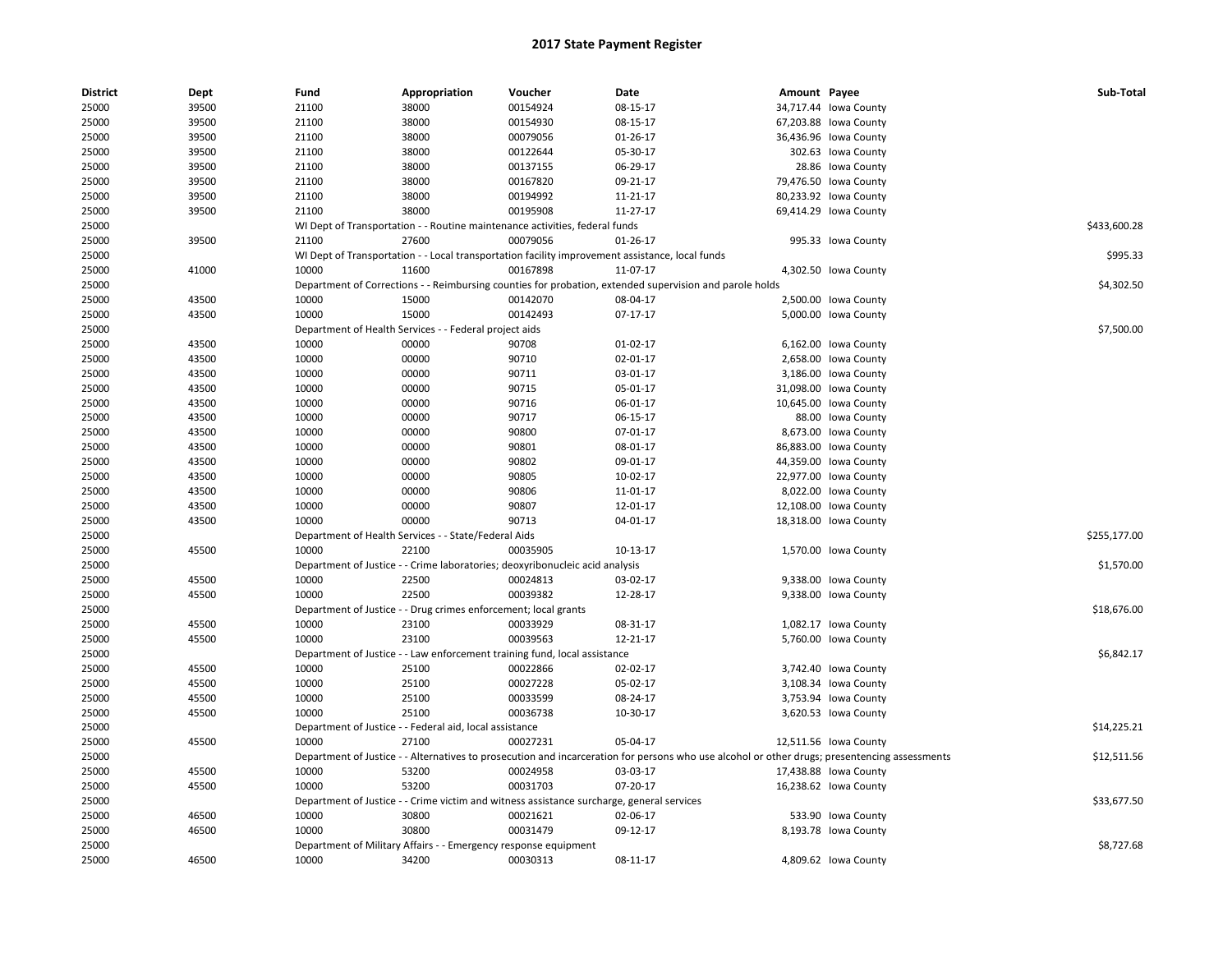| <b>District</b> | Dept           | Fund                                  | Appropriation                                                         | Voucher                                                            | Date                                                                                           | Amount Payee |                        | Sub-Total    |
|-----------------|----------------|---------------------------------------|-----------------------------------------------------------------------|--------------------------------------------------------------------|------------------------------------------------------------------------------------------------|--------------|------------------------|--------------|
| 25000           | 46500          | 10000                                 | 34200                                                                 | 00030720                                                           | 08-23-17                                                                                       |              | 16,730.07 Iowa County  |              |
| 25000           | 46500          | 10000                                 | 34200                                                                 | 00031045                                                           | 08-30-17                                                                                       |              | 23,277.32 lowa County  |              |
| 25000           | 46500          | 10000                                 | 34200                                                                 | 00034746                                                           | 11-21-17                                                                                       |              | 14,222.69 Iowa County  |              |
| 25000           |                |                                       | Department of Military Affairs - - Federal aid, local assistance      |                                                                    |                                                                                                |              |                        | \$59,039.70  |
| 25000           | 46500          | 27200                                 | 36400                                                                 | 00027678                                                           | 06-14-17                                                                                       |              | 3,953.91 Iowa County   |              |
| 25000           |                |                                       |                                                                       |                                                                    | Department of Military Affairs - - Division of emergency management; petroleum inspection fund |              |                        | \$3,953.91   |
| 25000           | 48500          | 15200                                 | 12700                                                                 | 00024192                                                           | 01-24-17                                                                                       |              | 500.00 Iowa County     |              |
| 25000           | 48500          | 15200                                 | 12700                                                                 | 00031951                                                           | 06-29-17                                                                                       |              | 500.00 Iowa County     |              |
| 25000           |                |                                       | Department of Veterans Affairs - - Grants to counties                 |                                                                    |                                                                                                |              |                        | \$1,000.00   |
| 25000           | 48500          | 58200                                 | 26700                                                                 | 00024192                                                           | $01 - 24 - 17$                                                                                 |              | 2,250.00 lowa County   |              |
| 25000           | 48500          | 58200                                 | 26700                                                                 | 00031951                                                           | 06-29-17                                                                                       |              | 2,250.00 lowa County   |              |
| 25000           |                |                                       | Department of Veterans Affairs - - County grants                      |                                                                    |                                                                                                |              |                        | \$4,500.00   |
| 25000           | 48500          | 58300                                 | 37000                                                                 | 00024192                                                           | 01-24-17                                                                                       |              | 2,250.00 lowa County   |              |
| 25000           | 48500          | 58300                                 | 37000                                                                 | 00031951                                                           | 06-29-17                                                                                       |              | 2,250.00 lowa County   |              |
| 25000           |                |                                       | Department of Veterans Affairs - - County grants                      |                                                                    |                                                                                                |              |                        | \$4,500.00   |
| 25000           | 50500          | 10000                                 | 15500                                                                 | 00040160                                                           | $01 - 17 - 17$                                                                                 |              | 2,488.00 lowa County   |              |
| 25000           | 50500          | 10000                                 | 15500                                                                 | 00043739                                                           | 02-28-17                                                                                       |              | 3,054.46 lowa County   |              |
| 25000           | 50500          | 10000                                 | 15500                                                                 | 00046122                                                           | 03-28-17                                                                                       |              | 1,036.00 Iowa County   |              |
| 25000           | 50500          | 10000                                 | 15500                                                                 | 00048875                                                           | 04-28-17                                                                                       |              | 1,603.00 Iowa County   |              |
| 25000           | 50500          | 10000                                 | 15500                                                                 | 00050373                                                           | 05-15-17                                                                                       |              | 1,429.00 lowa County   |              |
| 25000           | 50500          | 10000                                 | 15500                                                                 | 00053059                                                           | 06-14-17                                                                                       |              | 2,643.00 lowa County   |              |
| 25000           | 50500          | 10000                                 | 15500                                                                 | 00056685                                                           | 07-28-17                                                                                       |              | 2,986.00 lowa County   |              |
| 25000           | 50500          | 10000                                 | 15500                                                                 | 00057854                                                           | 08-14-17                                                                                       |              | 2,298.00 Iowa County   |              |
| 25000           | 50500          | 10000                                 | 15500                                                                 | 00066436                                                           | 11-28-17                                                                                       |              | 4,379.00 lowa County   |              |
| 25000           | 50500          | 10000                                 | 15500                                                                 | 00067485                                                           | 12-14-17                                                                                       |              | 4,437.00 lowa County   |              |
| 25000           |                |                                       | Department of Administration - - Federal aid; local assistance        |                                                                    |                                                                                                |              |                        | \$26,353.46  |
| 25000           | 50500          | 23500                                 | 37100                                                                 | 00040160                                                           | $01 - 17 - 17$                                                                                 |              | 1,553.18 lowa County   |              |
| 25000           | 50500          | 23500                                 | 37100                                                                 | 00043739                                                           | 02-28-17                                                                                       |              | 526.00 Iowa County     |              |
| 25000           | 50500          | 23500                                 | 37100                                                                 | 00046122                                                           | 03-28-17                                                                                       |              | 1,008.00 lowa County   |              |
| 25000           | 50500          | 23500                                 | 37100                                                                 | 00048875                                                           | 04-28-17                                                                                       |              | 92.00 Iowa County      |              |
|                 |                |                                       |                                                                       |                                                                    |                                                                                                |              |                        |              |
| 25000           | 50500<br>50500 | 23500<br>23500                        | 37100<br>37100                                                        | 00050373<br>00056685                                               | 05-15-17<br>07-28-17                                                                           |              | 487.00 Iowa County     |              |
| 25000           | 50500          |                                       | 37100                                                                 | 00060294                                                           |                                                                                                |              | 594.00 Iowa County     |              |
| 25000           |                | 23500                                 |                                                                       |                                                                    | 09-14-17                                                                                       |              | 3,031.00 lowa County   |              |
| 25000           | 50500          | 23500                                 | 37100                                                                 | 00063970                                                           | 10-30-17                                                                                       |              | 1,617.00 lowa County   |              |
| 25000           | 50500          | 23500                                 | 37100                                                                 | 00066436                                                           | 11-28-17                                                                                       |              | 10,076.00 Iowa County  |              |
| 25000           | 50500          | 23500                                 | 37100                                                                 | 00067485                                                           | 12-14-17                                                                                       |              | 2,122.00 lowa County   |              |
| 25000           |                |                                       | Department of Administration - - Low-income assistance grants         |                                                                    |                                                                                                |              |                        | \$21,106.18  |
| 25000           | 50500          | 26900                                 | 16600                                                                 | 00041077                                                           | 02-07-17                                                                                       |              | 1,000.00 lowa County   |              |
| 25000           | 50500          | 26900                                 | 16600                                                                 | 00042976                                                           | $02 - 21 - 17$                                                                                 |              | 60,152.00 Iowa County  |              |
| 25000           | 50500          | 26900                                 | 16600                                                                 | 00047672                                                           | 04-24-17                                                                                       |              | 25,000.00 Iowa County  |              |
| 25000           |                | Department of Administration - - Land |                                                                       |                                                                    |                                                                                                |              |                        | \$86,152.00  |
| 25000           | 51000          | 10000                                 | 12000                                                                 | 00000304                                                           | 02-03-17                                                                                       |              | 7,914.24 lowa County   |              |
| 25000           |                | Elections Commission - - Recount fees |                                                                       |                                                                    |                                                                                                |              |                        | \$7,914.24   |
| 25000           | 83500          | 10000                                 | 10500                                                                 | 00020899                                                           | 07-24-17                                                                                       |              | 17,528.39 Iowa County  |              |
| 25000           | 83500          | 10000                                 | 10500                                                                 | 00023917                                                           | 11-20-17                                                                                       |              | 99,327.53 Iowa County  |              |
| 25000           |                |                                       |                                                                       | Shared Revenue and Tax Relief - - County and municipal aid account |                                                                                                |              |                        | \$116,855.92 |
| 25000           | 83500          | 10000                                 | 10900                                                                 | 00017339                                                           | 07-24-17                                                                                       |              | 134,101.00 lowa County |              |
| 25000           |                |                                       | Shared Revenue and Tax Relief - - State aid; tax exempt property      |                                                                    |                                                                                                |              |                        | \$134,101.00 |
| 25000           | 83500          | 10000                                 | 11000                                                                 | 00020899                                                           | 07-24-17                                                                                       |              | 35,021.48 Iowa County  |              |
| 25000           | 83500          | 10000                                 | 11000                                                                 | 00023917                                                           | 11-20-17                                                                                       |              | 210,269.01 lowa County |              |
| 25000           |                |                                       | Shared Revenue and Tax Relief - - Public utility distribution account |                                                                    |                                                                                                |              |                        | \$245,290.49 |
| 25000           | 83500          | 10000                                 | 30200                                                                 | 00020096                                                           | 07-24-17                                                                                       |              | 856,894.34 Iowa County |              |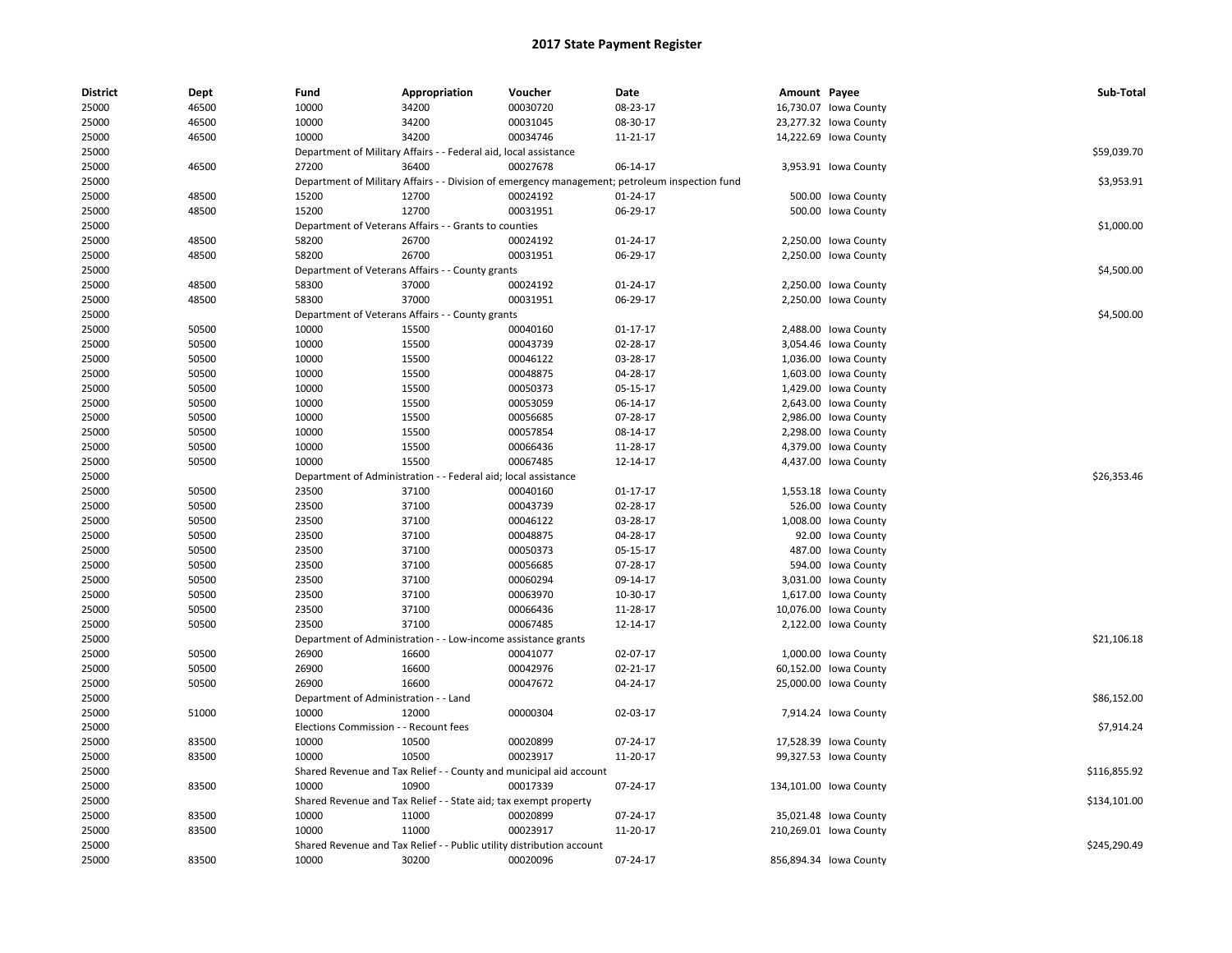| <b>District</b>    | Dept  | Fund  | Appropriation                                                                    | Voucher  | Date     | Amount Payee |                          | Sub-Total       |
|--------------------|-------|-------|----------------------------------------------------------------------------------|----------|----------|--------------|--------------------------|-----------------|
| 25000              | 83500 | 10000 | 30200                                                                            | 00022141 | 07-24-17 |              | 3,658,164.06 lowa County |                 |
| 25000              |       |       | Shared Revenue and Tax Relief - - School levy tax credit and first dollar credit |          |          |              |                          | \$4,515,058.40  |
| 25000              | 83500 | 52100 | 36300                                                                            | 00016146 | 03-27-17 |              | 1,012,639.73 Iowa County |                 |
| 25000              |       |       | Shared Revenue and Tax Relief - - Lottery and gaming credit                      |          |          |              |                          | \$1,012,639.73  |
| <b>25000 Total</b> |       |       |                                                                                  |          |          |              |                          | \$10,928,628.17 |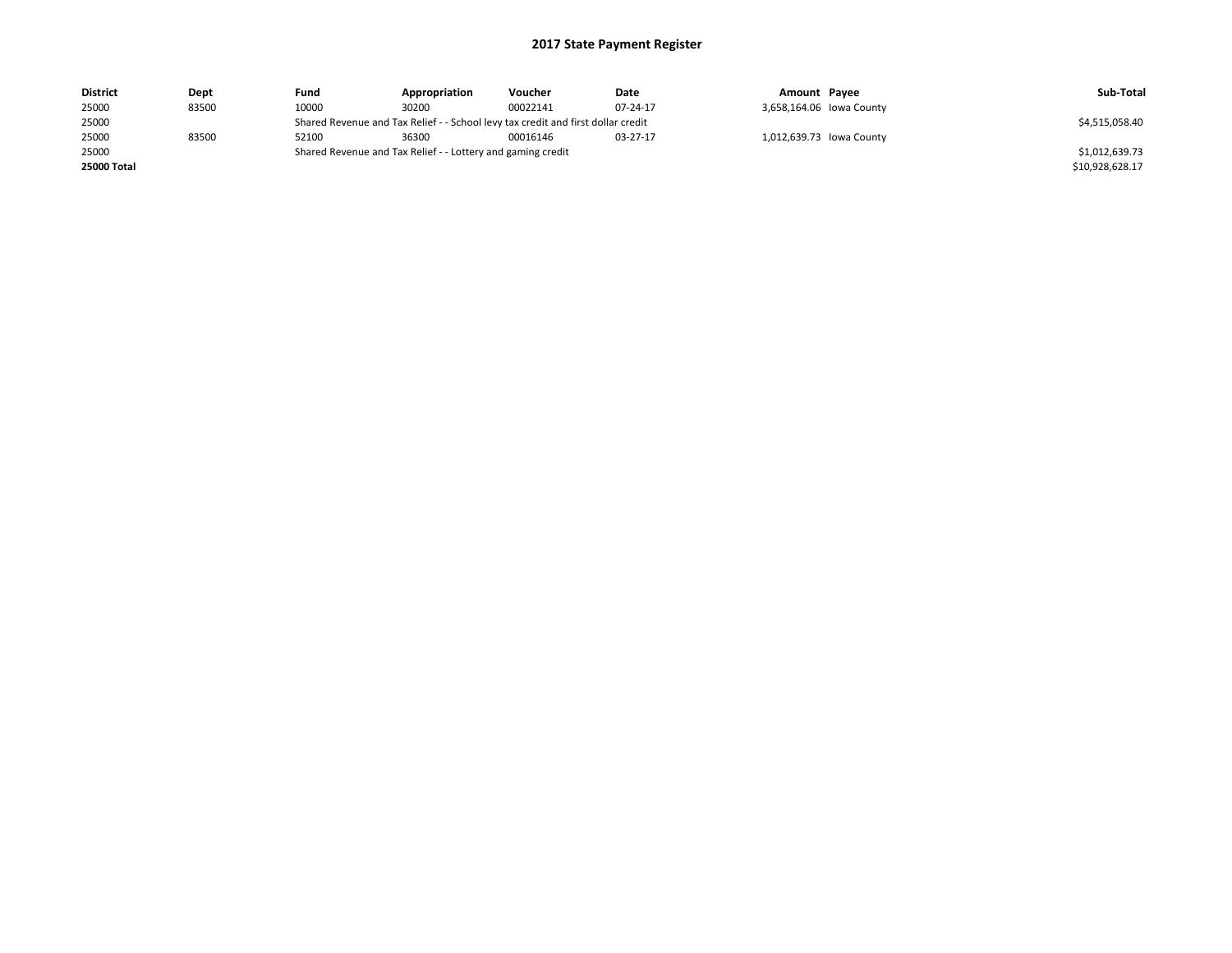| <b>District</b>    | Dept  | Fund  | Appropriation                                                                                                | Voucher  | Date           | Amount Payee |                         | Sub-Total    |
|--------------------|-------|-------|--------------------------------------------------------------------------------------------------------------|----------|----------------|--------------|-------------------------|--------------|
| 25002              | 16500 | 10000 | 22500                                                                                                        | 00011099 | 06-26-17       |              | 5,654.43 Town Of Arena  |              |
| 25002              |       |       | Dept of Safety & Prof Services - - Fire dues distribution                                                    |          |                |              |                         | \$5,654.43   |
| 25002              | 37000 | 10000 | 50300                                                                                                        | 00125779 | 02-06-17       |              | 3,003.69 Town Of Arena  |              |
| 25002              | 37000 | 10000 | 50300                                                                                                        | 00125780 | 02-06-17       |              | 23,086.57 Town Of Arena |              |
| 25002              | 37000 | 10000 | 50300                                                                                                        | 00142575 | $04 - 21 - 17$ |              | 109.51 Town Of Arena    |              |
| 25002              | 37000 | 10000 | 50300                                                                                                        | 00142576 | 04-21-17       |              | 28.50 Town Of Arena     |              |
| 25002              | 37000 | 10000 | 50300                                                                                                        | 00142577 | 04-21-17       |              | 1,256.33 Town Of Arena  |              |
| 25002              |       |       | Dept of Natural Resources - - Aids in lieu of taxes - general fund                                           |          |                |              |                         | \$27,484.60  |
| 25002              | 37000 | 21200 | 16600                                                                                                        | 00157431 | 06-19-17       |              | 2,956.48 Town Of Arena  |              |
| 25002              |       |       | Dept of Natural Resources - - General program operations - state funds; forestry                             |          |                |              |                         | \$2,956.48   |
| 25002              | 37000 | 21200 | 57100                                                                                                        | 00157431 | 06-19-17       |              | 1,371.75 Town Of Arena  |              |
| 25002              |       |       | Dept of Natural Resources - - Resource aids -- county forests, forest croplands and managed forest land aids |          |                |              |                         | \$1,371.75   |
| 25002              | 37000 | 21200 | 58900                                                                                                        | 00157431 | 06-19-17       |              | 13,599.82 Town Of Arena |              |
| 25002              |       |       | Dept of Natural Resources - - Resource aids - distribution of closed acreage fees.                           |          |                |              |                         | \$13,599.82  |
| 25002              | 37000 | 27400 | 67000                                                                                                        | 00154123 | 06-01-17       |              | 1,410.42 Town Of Arena  |              |
| 25002              |       |       | Dept of Natural Resources - - Financial assistance for responsible units                                     |          | \$1,410.42     |              |                         |              |
| 25002              | 39500 | 21100 | 19100                                                                                                        | 00066120 | 01-03-17       |              | 42,685.77 Town Of Arena |              |
| 25002              | 39500 | 21100 | 19100                                                                                                        | 00097243 | 04-03-17       |              | 42,685.77 Town Of Arena |              |
| 25002              | 39500 | 21100 | 19100                                                                                                        | 00134669 | 07-03-17       |              | 42,685.77 Town Of Arena |              |
| 25002              | 39500 | 21100 | 19100                                                                                                        | 00169935 | 10-02-17       |              | 42,685.77 Town Of Arena |              |
| 25002              |       |       | WI Dept of Transportation - - Transportation aids to municipalities, state funds                             |          |                |              |                         | \$170,743.08 |
| 25002              | 43500 | 00005 | 16300                                                                                                        | 01LGS    | 11-17-17       |              | 2,433.96 Town Of Arena  |              |
| 25002              |       |       | Department of Health Services - - Guardianship grant program                                                 |          |                |              |                         | \$2,433.96   |
| 25002              | 83500 | 10000 | 10500                                                                                                        | 00020874 | 07-24-17       |              | 3,694.41 Town Of Arena  |              |
| 25002              | 83500 | 10000 | 10500                                                                                                        | 00023892 | 11-20-17       |              | 19,289.84 Town Of Arena |              |
| 25002              |       |       | Shared Revenue and Tax Relief - - County and municipal aid account                                           |          |                |              |                         | \$22,984.25  |
| 25002              | 83500 | 10000 | 10900                                                                                                        | 00018004 | 07-24-17       |              | 33.00 Town Of Arena     |              |
| 25002              |       |       | Shared Revenue and Tax Relief - - State aid; tax exempt property                                             |          |                |              |                         | \$33.00      |
| 25002              | 83500 | 10000 | 11000                                                                                                        | 00020874 | 07-24-17       |              | 68.15 Town Of Arena     |              |
| 25002              | 83500 | 10000 | 11000                                                                                                        | 00023892 | 11-20-17       |              | 398.53 Town Of Arena    |              |
| 25002              |       |       | Shared Revenue and Tax Relief - - Public utility distribution account                                        |          |                |              |                         | \$466.68     |
| 25002              | 83500 | 52100 | 36300                                                                                                        | 00015818 | 03-27-17       |              | 1,757.08 Town Of Arena  |              |
| 25002              |       |       | Shared Revenue and Tax Relief - - Lottery and gaming credit                                                  |          |                |              |                         | \$1,757.08   |
| <b>25002 Total</b> |       |       |                                                                                                              |          |                |              |                         | \$250,895.55 |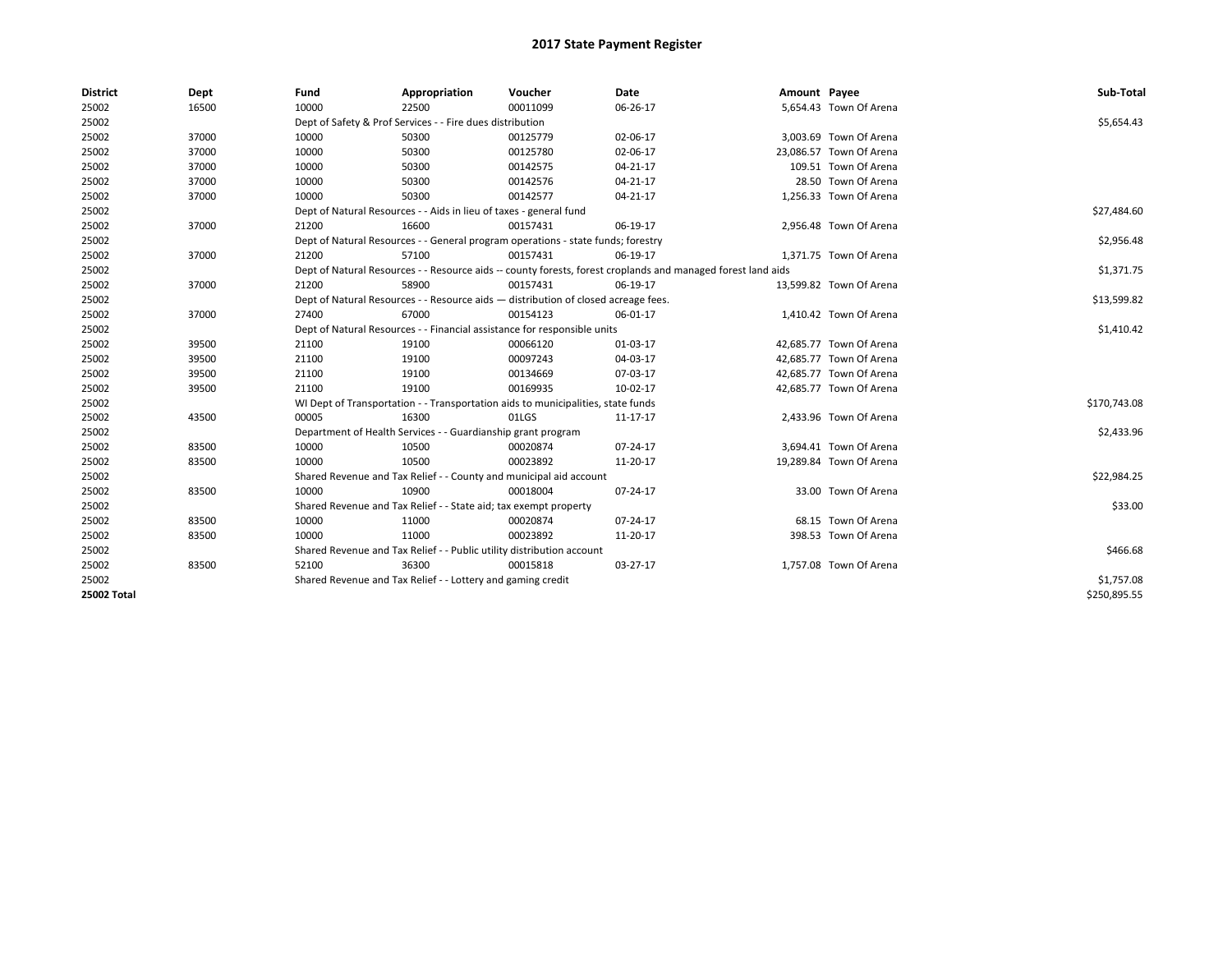| <b>District</b> | Dept  | Fund  | Appropriation                                                         | Voucher                                                                            | <b>Date</b>                                                                                                  | Amount Payee |                           | Sub-Total    |
|-----------------|-------|-------|-----------------------------------------------------------------------|------------------------------------------------------------------------------------|--------------------------------------------------------------------------------------------------------------|--------------|---------------------------|--------------|
| 25004           | 16500 | 10000 | 22500                                                                 | 00011100                                                                           | 06-26-17                                                                                                     |              | 4,781.55 Town Of Brigham  |              |
| 25004           |       |       | Dept of Safety & Prof Services - - Fire dues distribution             |                                                                                    |                                                                                                              |              |                           | \$4,781.55   |
| 25004           | 37000 | 10000 | 50300                                                                 | 00126265                                                                           | 02-06-17                                                                                                     |              | 6,102.13 Town Of Brigham  |              |
| 25004           | 37000 | 10000 | 50300                                                                 | 00143906                                                                           | 04-21-17                                                                                                     |              | 505.68 Town Of Brigham    |              |
| 25004           | 37000 | 10000 | 50300                                                                 | 00143907                                                                           | 04-21-17                                                                                                     |              | 535.08 Town Of Brigham    |              |
| 25004           |       |       | Dept of Natural Resources - - Aids in lieu of taxes - general fund    |                                                                                    |                                                                                                              |              |                           | \$7,142.89   |
| 25004           | 37000 | 21200 | 16600                                                                 | 00157432                                                                           | 06-19-17                                                                                                     |              | 2,168.27 Town Of Brigham  |              |
| 25004           |       |       |                                                                       | Dept of Natural Resources - - General program operations - state funds; forestry   |                                                                                                              |              |                           | \$2,168.27   |
| 25004           | 37000 | 21200 | 57100                                                                 | 00157432                                                                           | 06-19-17                                                                                                     |              | 1,029.86 Town Of Brigham  |              |
| 25004           |       |       |                                                                       |                                                                                    | Dept of Natural Resources - - Resource aids -- county forests, forest croplands and managed forest land aids |              |                           | \$1,029.86   |
| 25004           | 37000 | 21200 | 57900                                                                 | 00143905                                                                           | 04-21-17                                                                                                     |              | 654.87 Town Of Brigham    |              |
| 25004           | 37000 | 21200 | 57900                                                                 | 00143908                                                                           | 04-21-17                                                                                                     |              | 19.88 Town Of Brigham     |              |
| 25004           |       |       | Dept of Natural Resources - - Aids in lieu of taxes - sum sufficient  |                                                                                    |                                                                                                              |              |                           | \$674.75     |
| 25004           | 37000 | 21200 | 58900                                                                 | 00157432                                                                           | 06-19-17                                                                                                     |              | 9,974.03 Town Of Brigham  |              |
| 25004           |       |       |                                                                       | Dept of Natural Resources - - Resource aids - distribution of closed acreage fees. |                                                                                                              |              |                           | \$9,974.03   |
| 25004           | 37000 | 27400 | 67000                                                                 | 00154934                                                                           | 06-01-17                                                                                                     |              | 4,347.14 Town Of Brigham  |              |
| 25004           |       |       |                                                                       | Dept of Natural Resources - - Financial assistance for responsible units           |                                                                                                              |              |                           | \$4,347.14   |
| 25004           | 39500 | 21100 | 19100                                                                 | 00066121                                                                           | 01-03-17                                                                                                     |              | 31,813.39 Town Of Brigham |              |
| 25004           | 39500 | 21100 | 19100                                                                 | 00097244                                                                           | 04-03-17                                                                                                     |              | 31,813.39 Town Of Brigham |              |
| 25004           | 39500 | 21100 | 19100                                                                 | 00134670                                                                           | 07-03-17                                                                                                     |              | 31,813.39 Town Of Brigham |              |
| 25004           | 39500 | 21100 | 19100                                                                 | 00169936                                                                           | 10-02-17                                                                                                     |              | 31,813.41 Town Of Brigham |              |
| 25004           |       |       |                                                                       | WI Dept of Transportation - - Transportation aids to municipalities, state funds   |                                                                                                              |              |                           | \$127,253.58 |
| 25004           | 83500 | 10000 | 10500                                                                 | 00020875                                                                           | 07-24-17                                                                                                     |              | 2,420.33 Town Of Brigham  |              |
| 25004           | 83500 | 10000 | 10500                                                                 | 00023893                                                                           | 11-20-17                                                                                                     |              | 13,738.51 Town Of Brigham |              |
| 25004           |       |       |                                                                       | Shared Revenue and Tax Relief - - County and municipal aid account                 |                                                                                                              |              |                           | \$16,158.84  |
| 25004           | 83500 | 10000 | 10900                                                                 | 00018005                                                                           | 07-24-17                                                                                                     |              | 120.00 Town Of Brigham    |              |
| 25004           |       |       | Shared Revenue and Tax Relief - - State aid; tax exempt property      |                                                                                    |                                                                                                              |              |                           | \$120.00     |
| 25004           | 83500 | 10000 | 11000                                                                 | 00020875                                                                           | 07-24-17                                                                                                     |              | 41.92 Town Of Brigham     |              |
| 25004           | 83500 | 10000 | 11000                                                                 | 00023893                                                                           | 11-20-17                                                                                                     |              | 246.74 Town Of Brigham    |              |
| 25004           |       |       | Shared Revenue and Tax Relief - - Public utility distribution account |                                                                                    |                                                                                                              |              |                           | \$288.66     |
| 25004           | 83500 | 10000 | 50100                                                                 | 00015261                                                                           | 01-31-17                                                                                                     |              | 2,768.91 Town Of Brigham  |              |
| 25004           |       |       | Shared Revenue and Tax Relief - - Payments for municipal services     |                                                                                    |                                                                                                              |              |                           | \$2,768.91   |
| 25004 Total     |       |       |                                                                       |                                                                                    |                                                                                                              |              |                           | \$176,708.48 |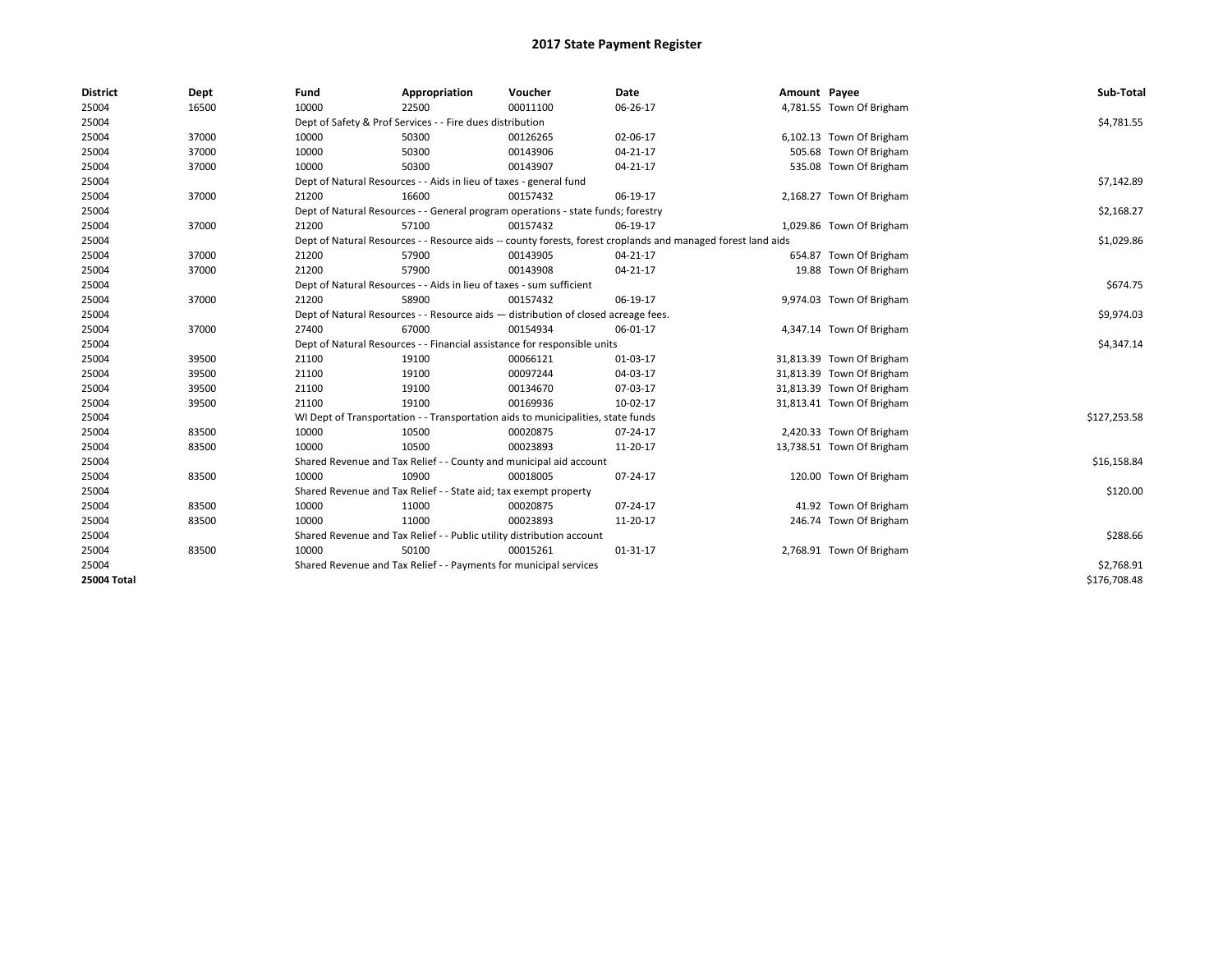| <b>District</b> | Dept  | Fund  | Appropriation                                                                                                | Voucher  | Date       | Amount Payee |                         | Sub-Total    |
|-----------------|-------|-------|--------------------------------------------------------------------------------------------------------------|----------|------------|--------------|-------------------------|--------------|
| 25006           | 16500 | 10000 | 22500                                                                                                        | 00011101 | 06-26-17   |              | 1,554.72 Town Of Clyde  |              |
| 25006           |       |       | Dept of Safety & Prof Services - - Fire dues distribution                                                    |          |            |              |                         | \$1,554.72   |
| 25006           | 37000 | 10000 | 50300                                                                                                        | 00126268 | 02-06-17   |              | 18,306.20 Town Of Clyde |              |
| 25006           | 37000 | 10000 | 50300                                                                                                        | 00126269 | 02-06-17   |              | 791.48 Town Of Clyde    |              |
| 25006           | 37000 | 10000 | 50300                                                                                                        | 00126270 | 02-06-17   |              | 14,558.58 Town Of Clyde |              |
| 25006           | 37000 | 10000 | 50300                                                                                                        | 00143922 | 04-21-17   |              | 209.04 Town Of Clyde    |              |
| 25006           |       |       | Dept of Natural Resources - - Aids in lieu of taxes - general fund                                           |          |            |              |                         | \$33,865.30  |
| 25006           | 37000 | 21200 | 16600                                                                                                        | 00157433 | 06-19-17   |              | 1,762.22 Town Of Clyde  |              |
| 25006           |       |       | Dept of Natural Resources - - General program operations - state funds; forestry                             |          | \$1,762.22 |              |                         |              |
| 25006           | 37000 | 21200 | 57100                                                                                                        | 00157433 | 06-19-17   |              | 812.34 Town Of Clyde    |              |
| 25006           |       |       | Dept of Natural Resources - - Resource aids -- county forests, forest croplands and managed forest land aids |          |            |              |                         | \$812.34     |
| 25006           | 37000 | 21200 | 57900                                                                                                        | 00143923 | 04-21-17   |              | 20.75 Town Of Clyde     |              |
| 25006           |       |       | Dept of Natural Resources - - Aids in lieu of taxes - sum sufficient                                         |          |            |              |                         | \$20.75      |
| 25006           | 37000 | 21200 | 58900                                                                                                        | 00157433 | 06-19-17   |              | 8,106.21 Town Of Clyde  |              |
| 25006           |       |       | Dept of Natural Resources - - Resource aids - distribution of closed acreage fees.                           |          | \$8,106.21 |              |                         |              |
| 25006           | 37000 | 27400 | 67000                                                                                                        | 00154971 | 06-01-17   |              | 764.05 Town Of Clyde    |              |
| 25006           |       |       | Dept of Natural Resources - - Financial assistance for responsible units                                     |          |            |              |                         | \$764.05     |
| 25006           | 39500 | 21100 | 19100                                                                                                        | 00066122 | 01-03-17   |              | 13,064.71 Town Of Clyde |              |
| 25006           | 39500 | 21100 | 19100                                                                                                        | 00097245 | 04-03-17   |              | 13,064.71 Town Of Clyde |              |
| 25006           | 39500 | 21100 | 19100                                                                                                        | 00134671 | 07-03-17   |              | 13,064.71 Town Of Clyde |              |
| 25006           | 39500 | 21100 | 19100                                                                                                        | 00169937 | 10-02-17   |              | 13,064.72 Town Of Clyde |              |
| 25006           |       |       | WI Dept of Transportation - - Transportation aids to municipalities, state funds                             |          |            |              |                         | \$52,258.85  |
| 25006           | 39500 | 21100 | 36500                                                                                                        | 00079061 | 01-26-17   |              | 500.00 Town Of Clyde    |              |
| 25006           | 39500 | 21100 | 36500                                                                                                        | 00109710 | 05-01-17   |              | 500.00 Town Of Clyde    |              |
| 25006           | 39500 | 21100 | 36500                                                                                                        | 00109711 | 05-01-17   |              | 500.00 Town Of Clyde    |              |
| 25006           |       |       | WI Dept of Transportation - - Highway system management and operations, state funds                          |          |            |              |                         | \$1,500.00   |
| 25006           | 83500 | 10000 | 10500                                                                                                        | 00020876 | 07-24-17   |              | 1,552.84 Town Of Clyde  |              |
| 25006           | 83500 | 10000 | 10500                                                                                                        | 00023894 | 11-20-17   |              | 8,799.45 Town Of Clyde  |              |
| 25006           |       |       | Shared Revenue and Tax Relief - - County and municipal aid account                                           |          |            |              |                         | \$10,352.29  |
| 25006           | 83500 | 10000 | 10900                                                                                                        | 00018006 | 07-24-17   |              | 4.00 Town Of Clyde      |              |
| 25006           |       |       | Shared Revenue and Tax Relief - - State aid; tax exempt property                                             |          |            |              |                         | \$4.00       |
| 25006 Total     |       |       |                                                                                                              |          |            |              |                         | \$111,000.73 |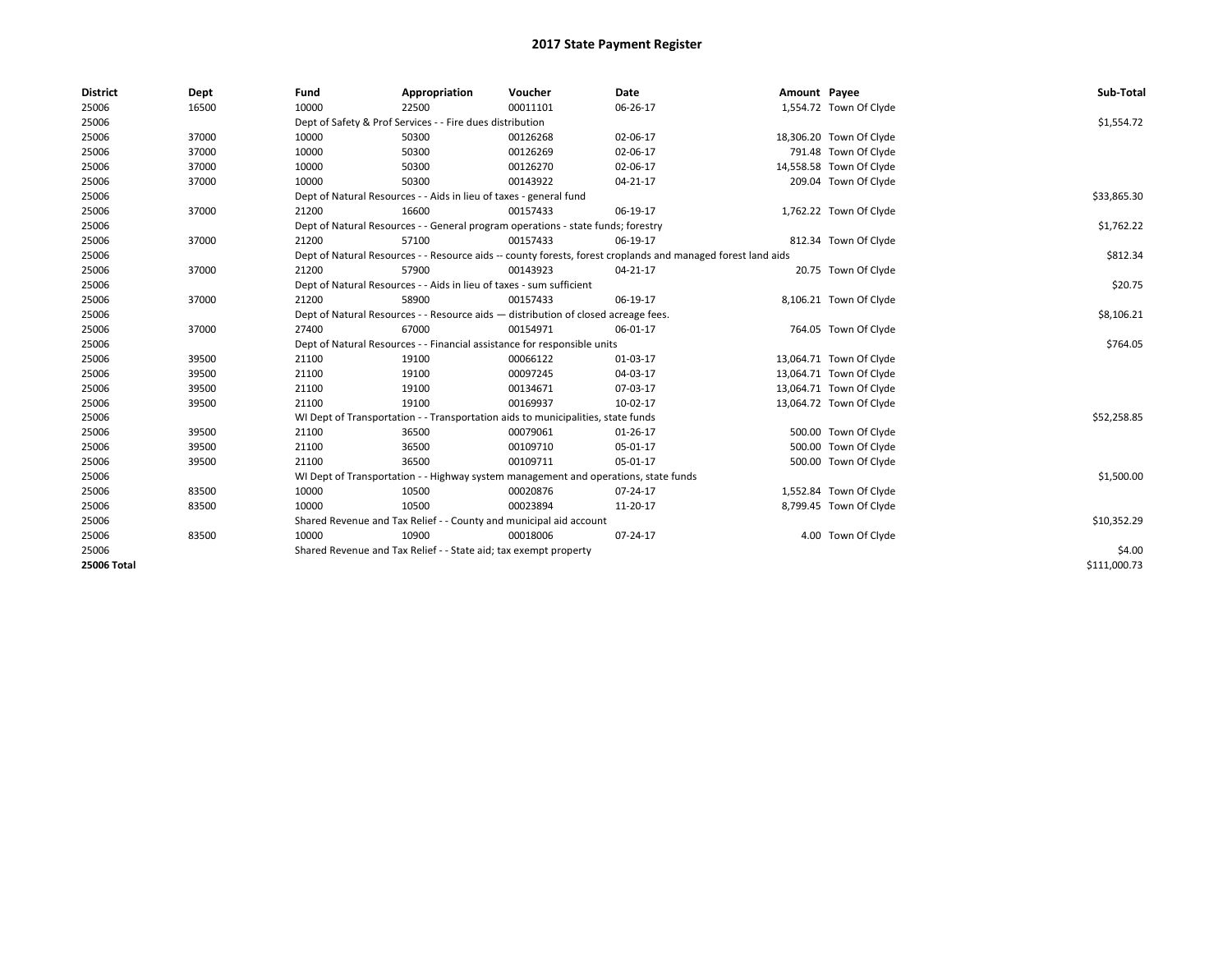| <b>District</b>    | Dept  | Fund  | Appropriation                                                                      | Voucher  | Date                                                                                                         | Amount Payee |                              | Sub-Total    |
|--------------------|-------|-------|------------------------------------------------------------------------------------|----------|--------------------------------------------------------------------------------------------------------------|--------------|------------------------------|--------------|
| 25008              | 16500 | 10000 | 22500                                                                              | 00011102 | 06-26-17                                                                                                     |              | 7,759.05 Town Of Dodgeville  |              |
| 25008              |       |       | Dept of Safety & Prof Services - - Fire dues distribution                          |          |                                                                                                              |              |                              | \$7,759.05   |
| 25008              | 37000 | 10000 | 50300                                                                              | 00126120 | 02-06-17                                                                                                     |              | 2,245.06 Town Of Dodgeville  |              |
| 25008              | 37000 | 10000 | 50300                                                                              | 00126121 | 02-06-17                                                                                                     |              | 12,495.10 Town Of Dodgeville |              |
| 25008              | 37000 | 10000 | 50300                                                                              | 00143454 | 04-21-17                                                                                                     |              | 3,335.99 Town Of Dodgeville  |              |
| 25008              |       |       | Dept of Natural Resources - - Aids in lieu of taxes - general fund                 |          |                                                                                                              |              |                              | \$18,076.15  |
| 25008              | 37000 | 21200 | 16600                                                                              | 00157434 | 06-19-17                                                                                                     |              | 2,666.40 Town Of Dodgeville  |              |
| 25008              |       |       | Dept of Natural Resources - - General program operations - state funds; forestry   |          |                                                                                                              |              |                              | \$2,666.40   |
| 25008              | 37000 | 21200 | 57100                                                                              | 00157434 | 06-19-17                                                                                                     |              | 1,251.54 Town Of Dodgeville  |              |
| 25008              |       |       |                                                                                    |          | Dept of Natural Resources - - Resource aids -- county forests, forest croplands and managed forest land aids |              |                              | \$1,251.54   |
| 25008              | 37000 | 21200 | 57900                                                                              | 00143455 | 04-21-17                                                                                                     |              | 1,077.76 Town Of Dodgeville  |              |
| 25008              |       |       | Dept of Natural Resources - - Aids in lieu of taxes - sum sufficient               |          |                                                                                                              |              |                              | \$1,077.76   |
| 25008              | 37000 | 21200 | 58900                                                                              | 00157434 | 06-19-17                                                                                                     |              | 12,265.42 Town Of Dodgeville |              |
| 25008              |       |       | Dept of Natural Resources - - Resource aids - distribution of closed acreage fees. |          |                                                                                                              |              |                              | \$12,265.42  |
| 25008              | 37000 | 27400 | 67000                                                                              | 00154772 | 06-01-17                                                                                                     |              | 2,512.63 Town Of Dodgeville  |              |
| 25008              |       |       | Dept of Natural Resources - - Financial assistance for responsible units           |          | \$2,512.63                                                                                                   |              |                              |              |
| 25008              | 39500 | 21100 | 19100                                                                              | 00066123 | 01-03-17                                                                                                     |              | 39,393.78 Town Of Dodgeville |              |
| 25008              | 39500 | 21100 | 19100                                                                              | 00097246 | 04-03-17                                                                                                     |              | 39,393.78 Town Of Dodgeville |              |
| 25008              | 39500 | 21100 | 19100                                                                              | 00134672 | 07-03-17                                                                                                     |              | 39,393.78 Town Of Dodgeville |              |
| 25008              | 39500 | 21100 | 19100                                                                              | 00169938 | 10-02-17                                                                                                     |              | 39,393.78 Town Of Dodgeville |              |
| 25008              |       |       | WI Dept of Transportation - - Transportation aids to municipalities, state funds   |          |                                                                                                              |              |                              | \$157,575.12 |
| 25008              | 39500 | 21100 | 27800                                                                              | 00161627 | 09-05-17                                                                                                     |              | 42,059.09 Town Of Dodgeville |              |
| 25008              |       |       | WI Dept of Transportation - - Local roads improvement program, state funds         |          |                                                                                                              |              |                              | \$42,059.09  |
| 25008              | 83500 | 10000 | 10500                                                                              | 00020877 | 07-24-17                                                                                                     |              | 3,876.46 Town Of Dodgeville  |              |
| 25008              | 83500 | 10000 | 10500                                                                              | 00023895 | 11-20-17                                                                                                     |              | 21,966.62 Town Of Dodgeville |              |
| 25008              |       |       | Shared Revenue and Tax Relief - - County and municipal aid account                 |          |                                                                                                              |              |                              | \$25,843.08  |
| 25008              | 83500 | 10000 | 10900                                                                              | 00018007 | 07-24-17                                                                                                     |              | 427.00 Town Of Dodgeville    |              |
| 25008              |       |       | Shared Revenue and Tax Relief - - State aid; tax exempt property                   |          |                                                                                                              |              |                              | \$427.00     |
| 25008              | 83500 | 10000 | 11000                                                                              | 00020877 | 07-24-17                                                                                                     |              | 193.47 Town Of Dodgeville    |              |
| 25008              | 83500 | 10000 | 11000                                                                              | 00023895 | 11-20-17                                                                                                     |              | 1,523.77 Town Of Dodgeville  |              |
| 25008              |       |       | Shared Revenue and Tax Relief - - Public utility distribution account              |          |                                                                                                              |              |                              | \$1,717.24   |
| 25008              | 83500 | 10000 | 50100                                                                              | 00015262 | 01-31-17                                                                                                     |              | 800.49 Town Of Dodgeville    |              |
| 25008              |       |       | Shared Revenue and Tax Relief - - Payments for municipal services                  |          |                                                                                                              |              |                              | \$800.49     |
| <b>25008 Total</b> |       |       |                                                                                    |          |                                                                                                              |              |                              | \$274,030.97 |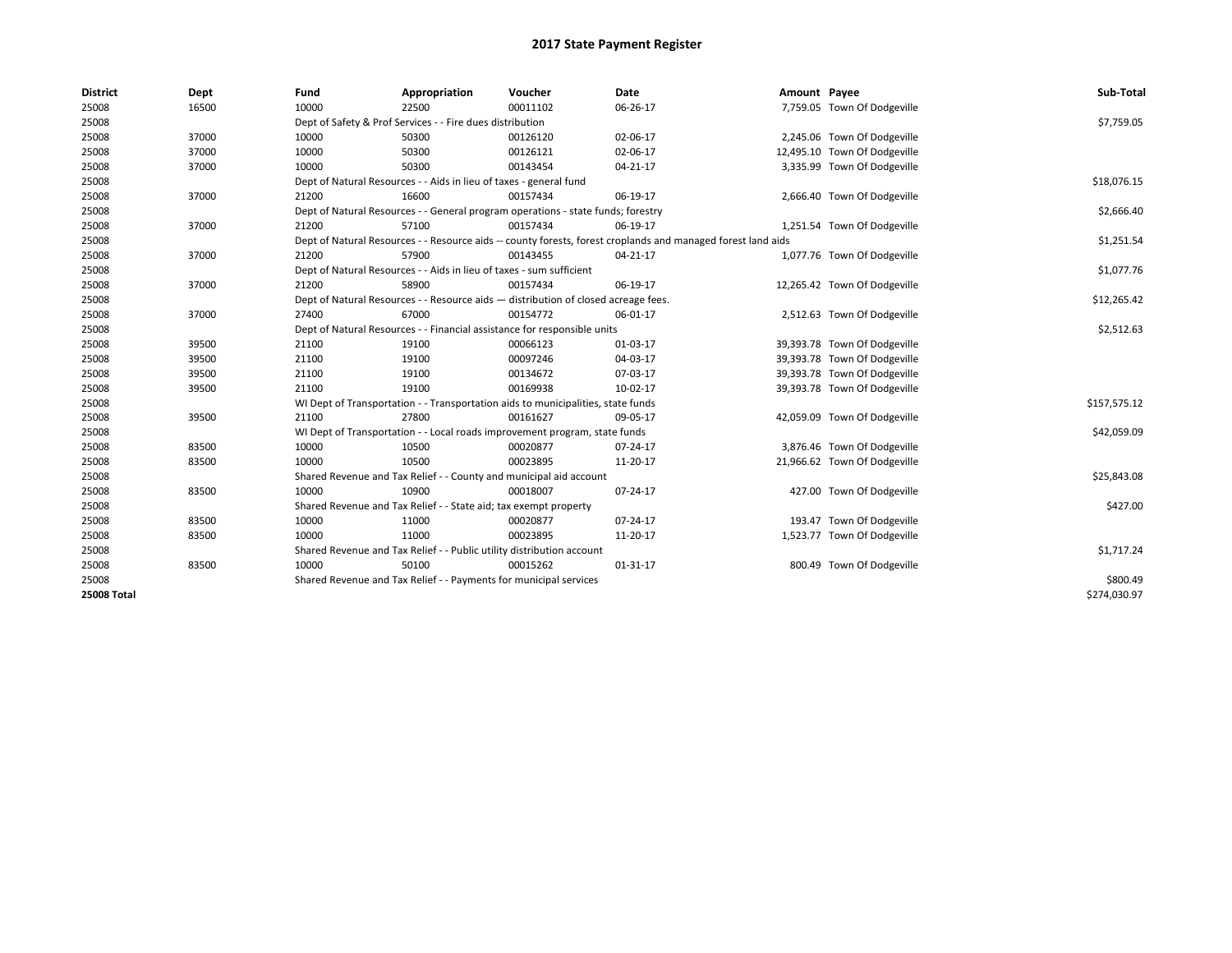| <b>District</b>    | Dept  | Fund  | Appropriation                                                         | Voucher                                                                            | Date                                                                                                         | Amount Payee |                        | Sub-Total    |
|--------------------|-------|-------|-----------------------------------------------------------------------|------------------------------------------------------------------------------------|--------------------------------------------------------------------------------------------------------------|--------------|------------------------|--------------|
| 25010              | 16500 | 10000 | 22500                                                                 | 00011103                                                                           | 06-26-17                                                                                                     |              | 1,274.50 Town Of Eden  |              |
| 25010              |       |       | Dept of Safety & Prof Services - - Fire dues distribution             |                                                                                    |                                                                                                              |              |                        | \$1,274.50   |
| 25010              | 37000 | 10000 | 50300                                                                 | 00143929                                                                           | 04-21-17                                                                                                     |              | 124.38 Town Of Eden    |              |
| 25010              |       |       | Dept of Natural Resources - - Aids in lieu of taxes - general fund    |                                                                                    |                                                                                                              |              |                        | \$124.38     |
| 25010              | 37000 | 21200 | 16600                                                                 | 00157435                                                                           | 06-19-17                                                                                                     |              | 532.40 Town Of Eden    |              |
| 25010              |       |       |                                                                       | Dept of Natural Resources - - General program operations - state funds; forestry   |                                                                                                              |              |                        | \$532.40     |
| 25010              | 37000 | 21200 | 57100                                                                 | 00157435                                                                           | 06-19-17                                                                                                     |              | 258.56 Town Of Eden    |              |
| 25010              |       |       |                                                                       |                                                                                    | Dept of Natural Resources - - Resource aids -- county forests, forest croplands and managed forest land aids |              |                        | \$258.56     |
| 25010              | 37000 | 21200 | 57900                                                                 | 00143928                                                                           | 04-21-17                                                                                                     |              | 822.90 Town Of Eden    |              |
| 25010              | 37000 | 21200 | 57900                                                                 | 00143930                                                                           | 04-21-17                                                                                                     |              | 74.80 Town Of Eden     |              |
| 25010              |       |       | Dept of Natural Resources - - Aids in lieu of taxes - sum sufficient  |                                                                                    |                                                                                                              |              |                        | \$897.70     |
| 25010              | 37000 | 21200 | 58900                                                                 | 00157435                                                                           | 06-19-17                                                                                                     |              | 2,449.06 Town Of Eden  |              |
| 25010              |       |       |                                                                       | Dept of Natural Resources - - Resource aids - distribution of closed acreage fees. |                                                                                                              |              |                        | \$2,449.06   |
| 25010              | 37000 | 27400 | 67000                                                                 | 00154665                                                                           | 06-01-17                                                                                                     |              | 831.20 Town Of Eden    |              |
| 25010              |       |       |                                                                       | Dept of Natural Resources - - Financial assistance for responsible units           |                                                                                                              |              |                        | \$831.20     |
| 25010              | 39500 | 21100 | 19100                                                                 | 00066124                                                                           | 01-03-17                                                                                                     |              | 19,630.83 Town Of Eden |              |
| 25010              | 39500 | 21100 | 19100                                                                 | 00097247                                                                           | 04-03-17                                                                                                     |              | 19,630.83 Town Of Eden |              |
| 25010              | 39500 | 21100 | 19100                                                                 | 00134673                                                                           | 07-03-17                                                                                                     |              | 19,630.83 Town Of Eden |              |
| 25010              | 39500 | 21100 | 19100                                                                 | 00169939                                                                           | 10-02-17                                                                                                     |              | 19,630.83 Town Of Eden |              |
| 25010              |       |       |                                                                       | WI Dept of Transportation - - Transportation aids to municipalities, state funds   |                                                                                                              |              |                        | \$78,523.32  |
| 25010              | 46500 | 10000 | 30500                                                                 | 00025679                                                                           | 05-04-17                                                                                                     |              | 9,784.82 Town Of Eden  |              |
| 25010              |       |       |                                                                       |                                                                                    | Department of Military Affairs - - Disaster recovery aid; public health emergency quarantine costs           |              |                        | \$9,784.82   |
| 25010              | 46500 | 10000 | 34200                                                                 | 00025679                                                                           | 05-04-17                                                                                                     |              | 61,944.72 Town Of Eden |              |
| 25010              |       |       | Department of Military Affairs - - Federal aid, local assistance      |                                                                                    |                                                                                                              |              |                        | \$61,944.72  |
| 25010              | 83500 | 10000 | 10500                                                                 | 00020878                                                                           | 07-24-17                                                                                                     |              | 1,979.69 Town Of Eden  |              |
| 25010              | 83500 | 10000 | 10500                                                                 | 00023896                                                                           | 11-20-17                                                                                                     |              | 11,239.86 Town Of Eden |              |
| 25010              |       |       |                                                                       | Shared Revenue and Tax Relief - - County and municipal aid account                 |                                                                                                              |              |                        | \$13,219.55  |
| 25010              | 83500 | 10000 | 10900                                                                 | 00018008                                                                           | 07-24-17                                                                                                     |              | 23.00 Town Of Eden     |              |
| 25010              |       |       | Shared Revenue and Tax Relief - - State aid; tax exempt property      |                                                                                    |                                                                                                              |              |                        | \$23.00      |
| 25010              | 83500 | 10000 | 11000                                                                 | 00020878                                                                           | 07-24-17                                                                                                     |              | 15,702.02 Town Of Eden |              |
| 25010              | 83500 | 10000 | 11000                                                                 | 00023896                                                                           | 11-20-17                                                                                                     |              | 92,195.40 Town Of Eden |              |
| 25010              |       |       | Shared Revenue and Tax Relief - - Public utility distribution account |                                                                                    |                                                                                                              |              |                        | \$107,897.42 |
| <b>25010 Total</b> |       |       |                                                                       |                                                                                    |                                                                                                              |              |                        | \$277,760.63 |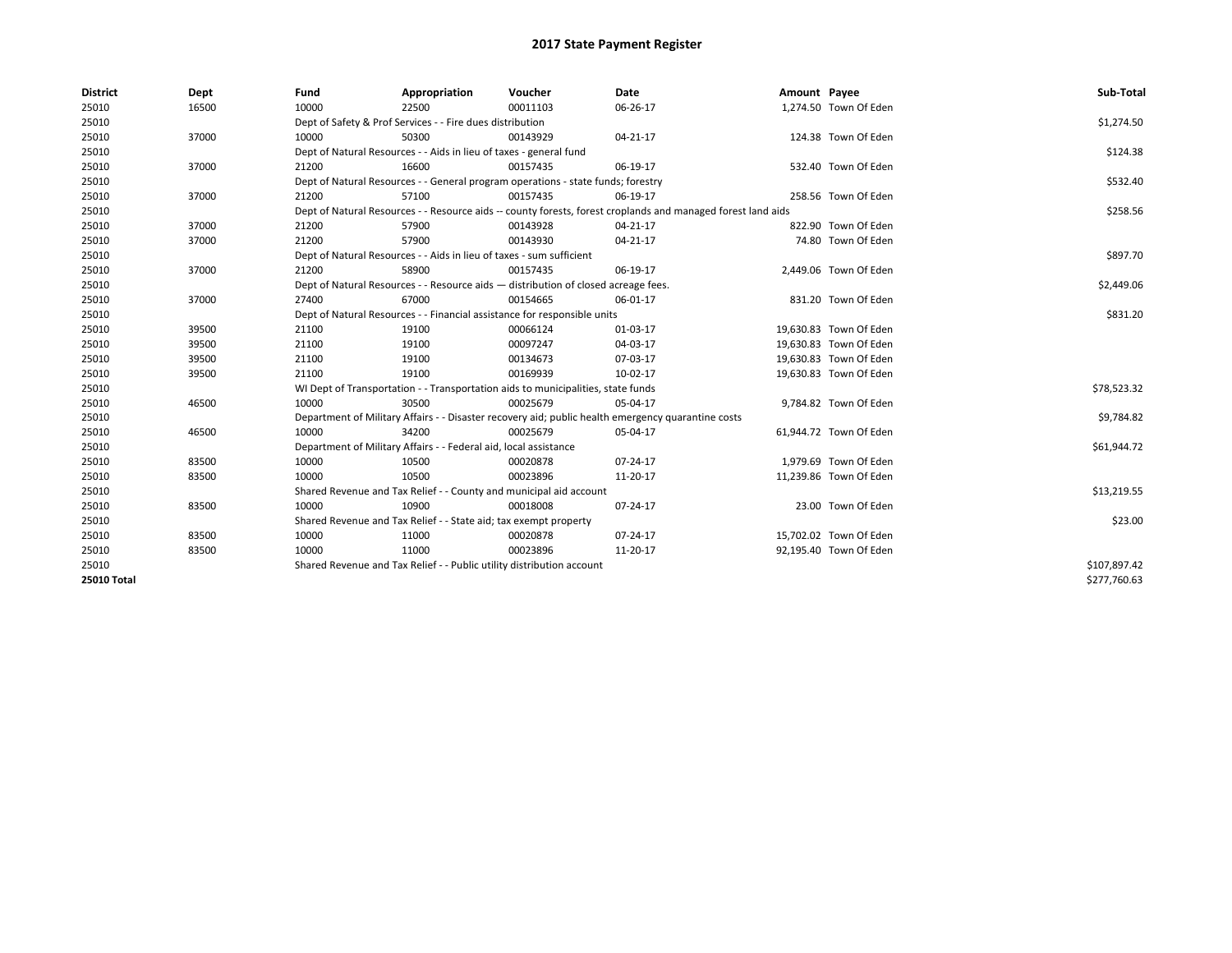| <b>District</b>    | Dept  | Fund  | Appropriation                                                                      | Voucher  | Date                                                                                                         | Amount Payee |                            | Sub-Total    |
|--------------------|-------|-------|------------------------------------------------------------------------------------|----------|--------------------------------------------------------------------------------------------------------------|--------------|----------------------------|--------------|
| 25012              | 16500 | 10000 | 22500                                                                              | 00011104 | 06-26-17                                                                                                     |              | 2,528.37 Town Of Highland  |              |
| 25012              |       |       | Dept of Safety & Prof Services - - Fire dues distribution                          |          |                                                                                                              |              |                            | \$2,528.37   |
| 25012              | 37000 | 10000 | 50300                                                                              | 00126283 | 02-06-17                                                                                                     |              | 5,791.55 Town Of Highland  |              |
| 25012              | 37000 | 10000 | 50300                                                                              | 00143942 | $04 - 21 - 17$                                                                                               |              | 142.11 Town Of Highland    |              |
| 25012              | 37000 | 10000 | 50300                                                                              | 00143943 | 04-21-17                                                                                                     |              | 367.52 Town Of Highland    |              |
| 25012              |       |       | Dept of Natural Resources - - Aids in lieu of taxes - general fund                 |          |                                                                                                              |              |                            | \$6,301.18   |
| 25012              | 37000 | 21200 | 16600                                                                              | 00157436 | 06-19-17                                                                                                     |              | 1,811.91 Town Of Highland  |              |
| 25012              |       |       | Dept of Natural Resources - - General program operations - state funds; forestry   |          |                                                                                                              |              |                            | \$1,811.91   |
| 25012              | 37000 | 21200 | 57100                                                                              | 00157436 | 06-19-17                                                                                                     |              | 836.39 Town Of Highland    |              |
| 25012              |       |       |                                                                                    |          | Dept of Natural Resources - - Resource aids -- county forests, forest croplands and managed forest land aids |              |                            | \$836.39     |
| 25012              | 37000 | 21200 | 57900                                                                              | 00143941 | 04-21-17                                                                                                     |              | 635.32 Town Of Highland    |              |
| 25012              |       |       | Dept of Natural Resources - - Aids in lieu of taxes - sum sufficient               |          |                                                                                                              |              |                            | \$635.32     |
| 25012              | 37000 | 21200 | 58900                                                                              | 00157436 | 06-19-17                                                                                                     |              | 8,334.78 Town Of Highland  |              |
| 25012              |       |       | Dept of Natural Resources - - Resource aids - distribution of closed acreage fees. |          |                                                                                                              |              |                            | \$8,334.78   |
| 25012              | 37000 | 27400 | 67000                                                                              | 00154290 | 06-01-17                                                                                                     |              | 1,043.56 Town Of Highland  |              |
| 25012              |       |       | Dept of Natural Resources - - Financial assistance for responsible units           |          |                                                                                                              |              |                            | \$1,043.56   |
| 25012              | 39500 | 21100 | 19100                                                                              | 00066125 | 01-03-17                                                                                                     |              | 39,118.53 Town Of Highland |              |
| 25012              | 39500 | 21100 | 19100                                                                              | 00097248 | 04-03-17                                                                                                     |              | 39,118.53 Town Of Highland |              |
| 25012              | 39500 | 21100 | 19100                                                                              | 00134674 | 07-03-17                                                                                                     |              | 39,118.53 Town Of Highland |              |
| 25012              | 39500 | 21100 | 19100                                                                              | 00169940 | 10-02-17                                                                                                     |              | 39,118.53 Town Of Highland |              |
| 25012              |       |       | WI Dept of Transportation - - Transportation aids to municipalities, state funds   |          |                                                                                                              |              |                            | \$156,474.12 |
| 25012              | 83500 | 10000 | 10500                                                                              | 00020879 | 07-24-17                                                                                                     |              | 2,862.00 Town Of Highland  |              |
| 25012              | 83500 | 10000 | 10500                                                                              | 00023897 | 11-20-17                                                                                                     |              | 16,217.98 Town Of Highland |              |
| 25012              |       |       | Shared Revenue and Tax Relief - - County and municipal aid account                 |          |                                                                                                              |              |                            | \$19,079.98  |
| 25012              | 83500 | 10000 | 10900                                                                              | 00018009 | $07 - 24 - 17$                                                                                               |              | 14.00 Town Of Highland     |              |
| 25012              |       |       | Shared Revenue and Tax Relief - - State aid; tax exempt property                   |          |                                                                                                              |              |                            | \$14.00      |
| 25012              | 83500 | 10000 | 50100                                                                              | 00015263 | 01-31-17                                                                                                     |              | 314.41 Town Of Highland    |              |
| 25012              |       |       | Shared Revenue and Tax Relief - - Payments for municipal services                  |          |                                                                                                              |              |                            | \$314.41     |
| <b>25012 Total</b> |       |       |                                                                                    |          |                                                                                                              |              |                            | \$197,374.02 |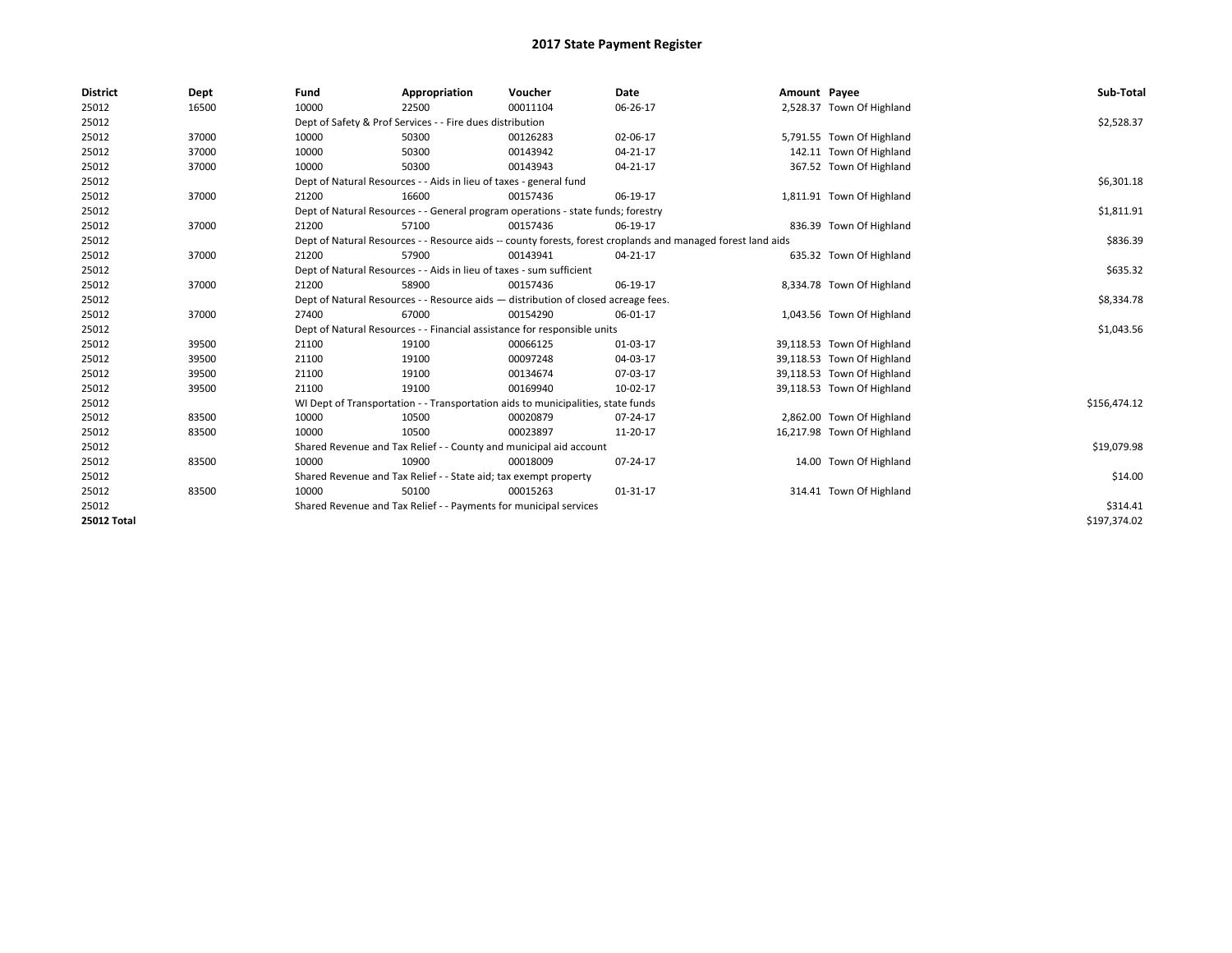| <b>District</b>    | Dept  | Fund  | Appropriation                                                                      | Voucher  | Date                                                                                                         | Amount Payee |                          | Sub-Total    |
|--------------------|-------|-------|------------------------------------------------------------------------------------|----------|--------------------------------------------------------------------------------------------------------------|--------------|--------------------------|--------------|
| 25014              | 16500 | 10000 | 22500                                                                              | 00011105 | 06-26-17                                                                                                     |              | 2,154.05 Town Of Linden  |              |
| 25014              |       |       | Dept of Safety & Prof Services - - Fire dues distribution                          |          |                                                                                                              |              |                          | \$2,154.05   |
| 25014              | 37000 | 10000 | 50300                                                                              | 00126158 | 02-06-17                                                                                                     |              | 327.50 Town Of Linden    |              |
| 25014              |       |       | Dept of Natural Resources - - Aids in lieu of taxes - general fund                 |          |                                                                                                              |              |                          | \$327.50     |
| 25014              | 37000 | 21200 | 16600                                                                              | 00157437 | 06-19-17                                                                                                     |              | 638.16 Town Of Linden    |              |
| 25014              |       |       | Dept of Natural Resources - - General program operations - state funds; forestry   |          |                                                                                                              |              |                          | \$638.16     |
| 25014              | 37000 | 21200 | 57100                                                                              | 00157437 | 06-19-17                                                                                                     |              | 292.07 Town Of Linden    |              |
| 25014              |       |       |                                                                                    |          | Dept of Natural Resources - - Resource aids -- county forests, forest croplands and managed forest land aids |              |                          | \$292.07     |
| 25014              | 37000 | 21200 | 58900                                                                              | 00157437 | 06-19-17                                                                                                     |              | 2.935.53 Town Of Linden  |              |
| 25014              |       |       | Dept of Natural Resources - - Resource aids - distribution of closed acreage fees. |          |                                                                                                              |              |                          | \$2,935.53   |
| 25014              | 39500 | 21100 | 19100                                                                              | 00066126 | 01-03-17                                                                                                     |              | 29.209.53 Town Of Linden |              |
| 25014              | 39500 | 21100 | 19100                                                                              | 00097249 | 04-03-17                                                                                                     |              | 29,209.53 Town Of Linden |              |
| 25014              | 39500 | 21100 | 19100                                                                              | 00134675 | 07-03-17                                                                                                     |              | 29,209.53 Town Of Linden |              |
| 25014              | 39500 | 21100 | 19100                                                                              | 00169941 | 10-02-17                                                                                                     |              | 29,209.53 Town Of Linden |              |
| 25014              |       |       | WI Dept of Transportation - - Transportation aids to municipalities, state funds   |          |                                                                                                              |              |                          | \$116,838.12 |
| 25014              | 83500 | 10000 | 10100                                                                              | 00020880 | 07-24-17                                                                                                     |              | 958.12 Town Of Linden    |              |
| 25014              |       |       | Shared Revenue and Tax Relief - - Expenditure restraint program account            |          |                                                                                                              |              |                          | \$958.12     |
| 25014              | 83500 | 10000 | 10500                                                                              | 00020880 | 07-24-17                                                                                                     |              | 2.874.58 Town Of Linden  |              |
| 25014              | 83500 | 10000 | 10500                                                                              | 00023898 | 11-20-17                                                                                                     |              | 16.289.28 Town Of Linden |              |
| 25014              |       |       | Shared Revenue and Tax Relief - - County and municipal aid account                 |          |                                                                                                              |              |                          | \$19,163.86  |
| 25014              | 83500 | 10000 | 10900                                                                              | 00018010 | 07-24-17                                                                                                     |              | 4.00 Town Of Linden      |              |
| 25014              |       |       | Shared Revenue and Tax Relief - - State aid; tax exempt property                   |          |                                                                                                              |              |                          | \$4.00       |
| <b>25014 Total</b> |       |       |                                                                                    |          |                                                                                                              |              |                          | \$143,311.41 |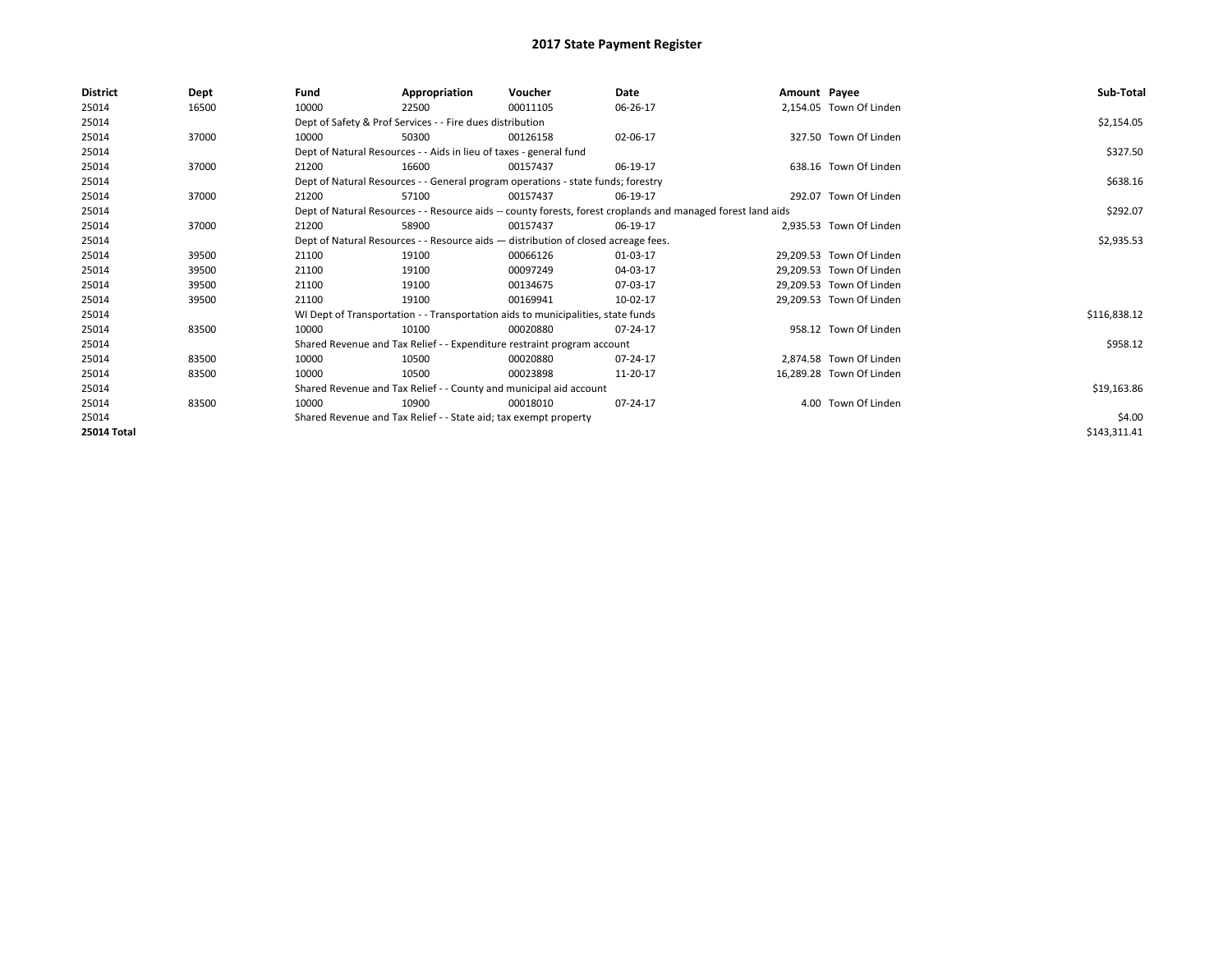| <b>District</b> | Dept  | Fund  | Appropriation                                                                      | Voucher  | Date                                                                                                         | Amount Payee |                            | Sub-Total    |
|-----------------|-------|-------|------------------------------------------------------------------------------------|----------|--------------------------------------------------------------------------------------------------------------|--------------|----------------------------|--------------|
| 25016           | 16500 | 10000 | 22500                                                                              | 00011106 | 06-26-17                                                                                                     |              | 1,486.63 Mifflin, Town of  |              |
| 25016           |       |       | Dept of Safety & Prof Services - - Fire dues distribution                          |          |                                                                                                              |              |                            | \$1,486.63   |
| 25016           | 37000 | 10000 | 50300                                                                              | 00126171 | 02-06-17                                                                                                     |              | 87.75 Mifflin, Town of     |              |
| 25016           | 37000 | 10000 | 50300                                                                              | 00143619 | 04-21-17                                                                                                     |              | 77.16 Mifflin, Town of     |              |
| 25016           |       |       | Dept of Natural Resources - - Aids in lieu of taxes - general fund                 |          |                                                                                                              |              |                            | \$164.91     |
| 25016           | 37000 | 21200 | 16600                                                                              | 00157438 | 06-19-17                                                                                                     |              | 101.73 Mifflin, Town of    |              |
| 25016           |       |       | Dept of Natural Resources - - General program operations - state funds; forestry   |          |                                                                                                              |              |                            | \$101.73     |
| 25016           | 37000 | 21200 | 57100                                                                              | 00157438 | 06-19-17                                                                                                     |              | 52.56 Mifflin. Town of     |              |
| 25016           |       |       |                                                                                    |          | Dept of Natural Resources - - Resource aids -- county forests, forest croplands and managed forest land aids |              |                            | \$52.56      |
| 25016           | 37000 | 21200 | 58900                                                                              | 00157438 | 06-19-17                                                                                                     |              | 467.98 Mifflin, Town of    |              |
| 25016           |       |       | Dept of Natural Resources - - Resource aids - distribution of closed acreage fees. |          |                                                                                                              |              |                            | \$467.98     |
| 25016           | 37000 | 27400 | 67000                                                                              | 00154072 | 06-01-17                                                                                                     |              | 1,121.22 Mifflin, Town of  |              |
| 25016           |       |       | Dept of Natural Resources - - Financial assistance for responsible units           |          |                                                                                                              |              |                            | \$1,121.22   |
| 25016           | 39500 | 21100 | 19100                                                                              | 00066127 | 01-03-17                                                                                                     |              | 21,337.38 Mifflin, Town of |              |
| 25016           | 39500 | 21100 | 19100                                                                              | 00097250 | 04-03-17                                                                                                     |              | 21,337.38 Mifflin, Town of |              |
| 25016           | 39500 | 21100 | 19100                                                                              | 00134676 | 07-03-17                                                                                                     |              | 21,337.38 Mifflin, Town of |              |
| 25016           | 39500 | 21100 | 19100                                                                              | 00169942 | 10-02-17                                                                                                     |              | 21,337.38 Mifflin, Town of |              |
| 25016           |       |       | WI Dept of Transportation - - Transportation aids to municipalities, state funds   |          |                                                                                                              |              |                            | \$85,349.52  |
| 25016           | 83500 | 10000 | 10500                                                                              | 00020881 | 07-24-17                                                                                                     |              | 2,908.59 Mifflin, Town of  |              |
| 25016           | 83500 | 10000 | 10500                                                                              | 00023899 | 11-20-17                                                                                                     |              | 16,481.98 Mifflin, Town of |              |
| 25016           |       |       | Shared Revenue and Tax Relief - - County and municipal aid account                 |          |                                                                                                              |              |                            | \$19,390.57  |
| 25016           | 83500 | 10000 | 10900                                                                              | 00018011 | 07-24-17                                                                                                     |              | 29.00 Mifflin, Town of     |              |
| 25016           |       |       | Shared Revenue and Tax Relief - - State aid; tax exempt property                   |          |                                                                                                              |              |                            | \$29.00      |
| 25016 Total     |       |       |                                                                                    |          |                                                                                                              |              |                            | \$108,164.12 |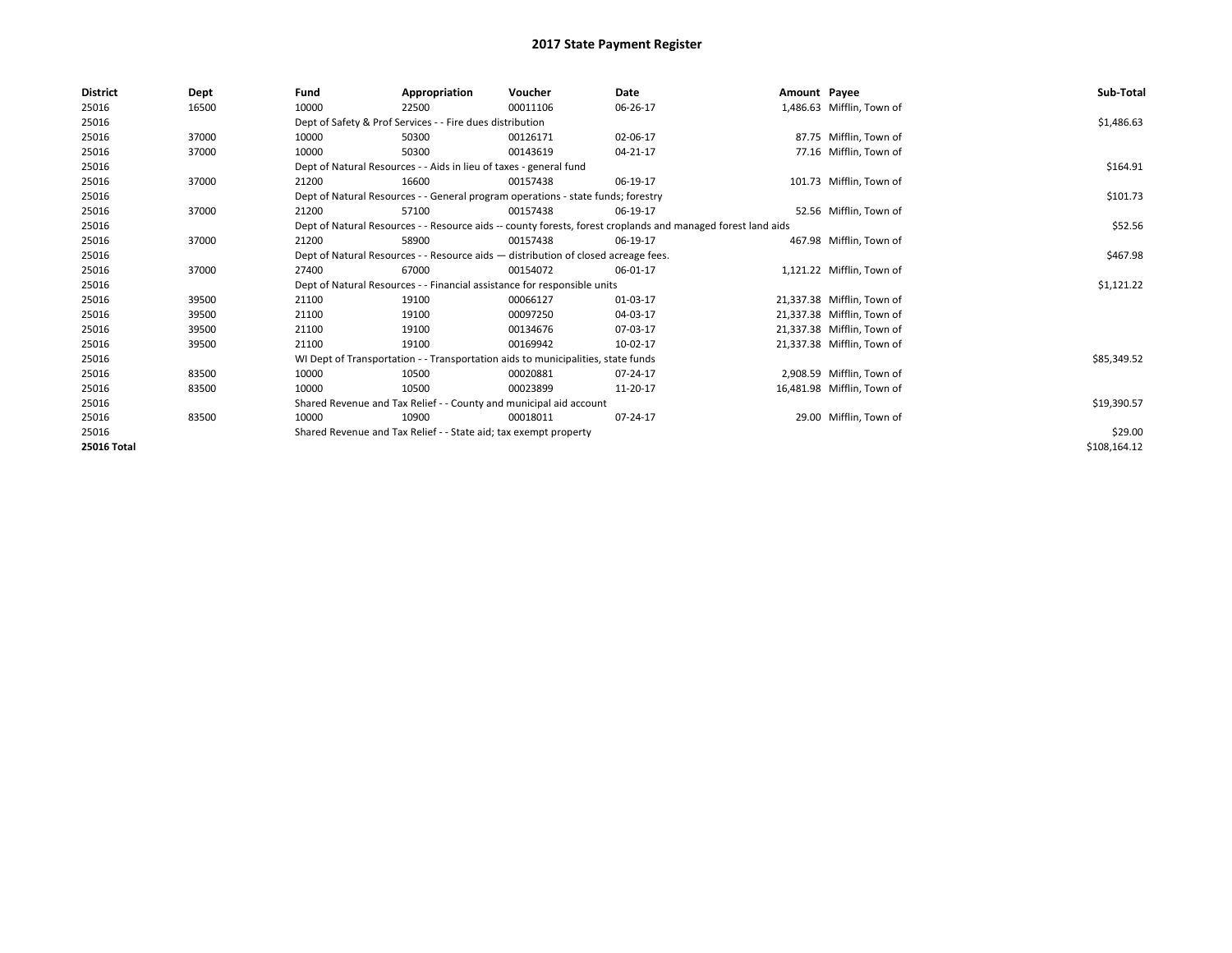| <b>District</b>    | Dept  | Fund  | Appropriation                                                                      | Voucher  | Date                                                                                                         | Amount Payee |                                 | Sub-Total    |
|--------------------|-------|-------|------------------------------------------------------------------------------------|----------|--------------------------------------------------------------------------------------------------------------|--------------|---------------------------------|--------------|
| 25018              | 16500 | 10000 | 22500                                                                              | 00011107 | 06-26-17                                                                                                     |              | 3,387.56 Town Of Mineral Point  |              |
| 25018              |       |       | Dept of Safety & Prof Services - - Fire dues distribution                          |          |                                                                                                              |              |                                 | \$3,387.56   |
| 25018              | 37000 | 10000 | 50300                                                                              | 00126172 | 02-06-17                                                                                                     |              | 548.21 Town Of Mineral Point    |              |
| 25018              |       |       | Dept of Natural Resources - - Aids in lieu of taxes - general fund                 |          |                                                                                                              |              |                                 | \$548.21     |
| 25018              | 37000 | 21200 | 16600                                                                              | 00157439 | 06-19-17                                                                                                     |              | 343.50 Town Of Mineral Point    |              |
| 25018              |       |       | Dept of Natural Resources - - General program operations - state funds; forestry   |          |                                                                                                              |              |                                 | \$343.50     |
| 25018              | 37000 | 21200 | 57100                                                                              | 00157439 | 06-19-17                                                                                                     |              | 157.21 Town Of Mineral Point    |              |
| 25018              |       |       |                                                                                    |          | Dept of Natural Resources - - Resource aids -- county forests, forest croplands and managed forest land aids |              |                                 | \$157.21     |
| 25018              | 37000 | 21200 | 58900                                                                              | 00157439 | 06-19-17                                                                                                     |              | 1,580.10 Town Of Mineral Point  |              |
| 25018              |       |       | Dept of Natural Resources - - Resource aids - distribution of closed acreage fees. |          |                                                                                                              |              |                                 | \$1,580.10   |
| 25018              | 37000 | 27400 | 67000                                                                              | 00154352 | 06-01-17                                                                                                     |              | 3.644.92 Town Of Mineral Point  |              |
| 25018              |       |       | Dept of Natural Resources - - Financial assistance for responsible units           |          |                                                                                                              |              |                                 | \$3,644.92   |
| 25018              | 39500 | 21100 | 19100                                                                              | 00066128 | 01-03-17                                                                                                     |              | 28,923.27 Town Of Mineral Point |              |
| 25018              | 39500 | 21100 | 19100                                                                              | 00097251 | 04-03-17                                                                                                     |              | 28.923.27 Town Of Mineral Point |              |
| 25018              | 39500 | 21100 | 19100                                                                              | 00134677 | 07-03-17                                                                                                     |              | 28,923.27 Town Of Mineral Point |              |
| 25018              | 39500 | 21100 | 19100                                                                              | 00169943 | 10-02-17                                                                                                     |              | 28,923.27 Town Of Mineral Point |              |
| 25018              |       |       | WI Dept of Transportation - - Transportation aids to municipalities, state funds   |          |                                                                                                              |              |                                 | \$115,693.08 |
| 25018              | 83500 | 10000 | 10500                                                                              | 00020882 | 07-24-17                                                                                                     |              | 2,962.15 Town Of Mineral Point  |              |
| 25018              | 83500 | 10000 | 10500                                                                              | 00023900 | 11-20-17                                                                                                     |              | 16,785.49 Town Of Mineral Point |              |
| 25018              |       |       | Shared Revenue and Tax Relief - - County and municipal aid account                 |          |                                                                                                              |              |                                 | \$19,747.64  |
| 25018              | 83500 | 10000 | 10900                                                                              | 00018012 | 07-24-17                                                                                                     |              | 45.00 Town Of Mineral Point     |              |
| 25018              |       |       | Shared Revenue and Tax Relief - - State aid; tax exempt property                   |          |                                                                                                              |              |                                 | \$45.00      |
| 25018              | 83500 | 10000 | 11000                                                                              | 00020882 | 07-24-17                                                                                                     |              | 589.39 Town Of Mineral Point    |              |
| 25018              | 83500 | 10000 | 11000                                                                              | 00023900 | 11-20-17                                                                                                     |              | 3,415.10 Town Of Mineral Point  |              |
| 25018              |       |       | Shared Revenue and Tax Relief - - Public utility distribution account              |          |                                                                                                              |              |                                 | \$4,004.49   |
| 25018              | 83500 | 52100 | 36300                                                                              | 00015819 | 03-27-17                                                                                                     |              | 932.37 Town Of Mineral Point    |              |
| 25018              |       |       | Shared Revenue and Tax Relief - - Lottery and gaming credit                        |          |                                                                                                              |              |                                 | \$932.37     |
| <b>25018 Total</b> |       |       |                                                                                    |          |                                                                                                              |              |                                 | \$150,084.08 |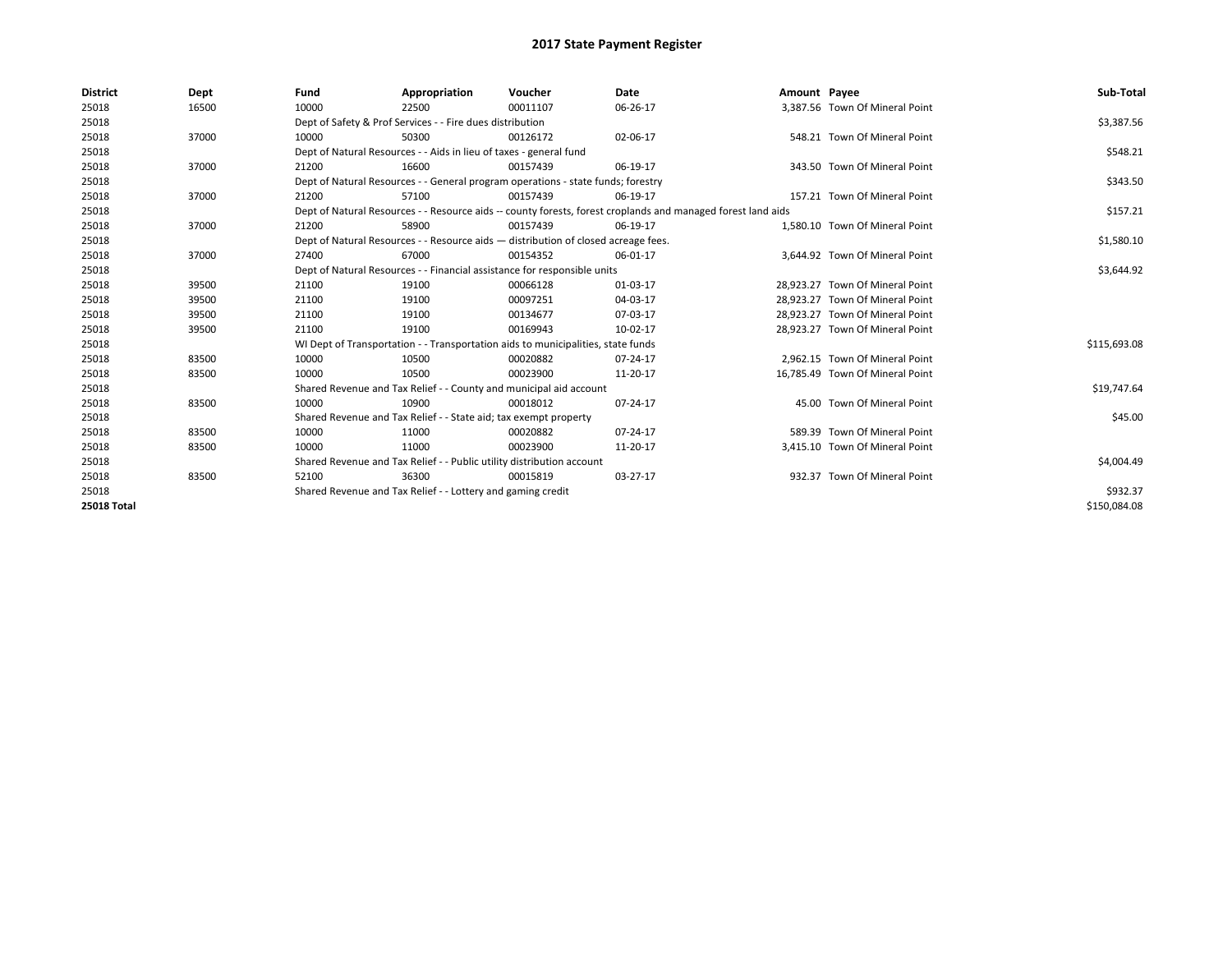| <b>District</b> | Dept  | Fund  | Appropriation                                                                      | Voucher  | Date                                                                                                         | Amount Payee |                          | Sub-Total    |
|-----------------|-------|-------|------------------------------------------------------------------------------------|----------|--------------------------------------------------------------------------------------------------------------|--------------|--------------------------|--------------|
| 25020           | 16500 | 10000 | 22500                                                                              | 00011108 | 06-26-17                                                                                                     |              | 2,230.13 Town Of Moscow  |              |
| 25020           |       |       | Dept of Safety & Prof Services - - Fire dues distribution                          |          |                                                                                                              |              |                          | \$2,230.13   |
| 25020           | 37000 | 21200 | 16600                                                                              | 00157440 | 06-19-17                                                                                                     |              | 804.93 Town Of Moscow    |              |
| 25020           |       |       | Dept of Natural Resources - - General program operations - state funds; forestry   |          |                                                                                                              |              |                          | \$804.93     |
| 25020           | 37000 | 21200 | 57100                                                                              | 00157440 | 06-19-17                                                                                                     |              | 368.40 Town Of Moscow    |              |
| 25020           |       |       |                                                                                    |          | Dept of Natural Resources - - Resource aids -- county forests, forest croplands and managed forest land aids |              |                          | \$368.40     |
| 25020           | 37000 | 21200 | 58900                                                                              | 00157440 | 06-19-17                                                                                                     |              | 3.702.68 Town Of Moscow  |              |
| 25020           |       |       | Dept of Natural Resources - - Resource aids - distribution of closed acreage fees. |          |                                                                                                              |              |                          | \$3,702.68   |
| 25020           | 37000 | 27400 | 67000                                                                              | 00154471 | 06-01-17                                                                                                     |              | 809.02 Town Of Moscow    |              |
| 25020           |       |       | Dept of Natural Resources - - Financial assistance for responsible units           |          |                                                                                                              |              |                          | \$809.02     |
| 25020           | 39500 | 21100 | 19100                                                                              | 00066129 | 01-03-17                                                                                                     |              | 21.601.62 Town Of Moscow |              |
| 25020           | 39500 | 21100 | 19100                                                                              | 00097252 | 04-03-17                                                                                                     |              | 21,601.62 Town Of Moscow |              |
| 25020           | 39500 | 21100 | 19100                                                                              | 00134678 | 07-03-17                                                                                                     |              | 21.601.62 Town Of Moscow |              |
| 25020           | 39500 | 21100 | 19100                                                                              | 00169944 | 10-02-17                                                                                                     |              | 21,601.62 Town Of Moscow |              |
| 25020           |       |       | WI Dept of Transportation - - Transportation aids to municipalities, state funds   |          |                                                                                                              |              |                          | \$86,406.48  |
| 25020           | 83500 | 10000 | 10500                                                                              | 00020883 | 07-24-17                                                                                                     |              | 2.210.50 Town Of Moscow  |              |
| 25020           | 83500 | 10000 | 10500                                                                              | 00023901 | 11-20-17                                                                                                     |              | 12,526.15 Town Of Moscow |              |
| 25020           |       |       | Shared Revenue and Tax Relief - - County and municipal aid account                 |          |                                                                                                              |              |                          | \$14,736.65  |
| 25020           | 83500 | 10000 | 10900                                                                              | 00018013 | 07-24-17                                                                                                     |              | 4.00 Town Of Moscow      |              |
| 25020           |       |       | Shared Revenue and Tax Relief - - State aid; tax exempt property                   |          |                                                                                                              |              |                          | \$4.00       |
| 25020           | 83500 | 10000 | 11000                                                                              | 00020883 | 07-24-17                                                                                                     |              | 42.79 Town Of Moscow     |              |
| 25020           | 83500 | 10000 | 11000                                                                              | 00023901 | 11-20-17                                                                                                     |              | 251.72 Town Of Moscow    |              |
| 25020           |       |       | Shared Revenue and Tax Relief - - Public utility distribution account              |          |                                                                                                              |              |                          | \$294.51     |
| 25020 Total     |       |       |                                                                                    |          |                                                                                                              |              |                          | \$109,356.80 |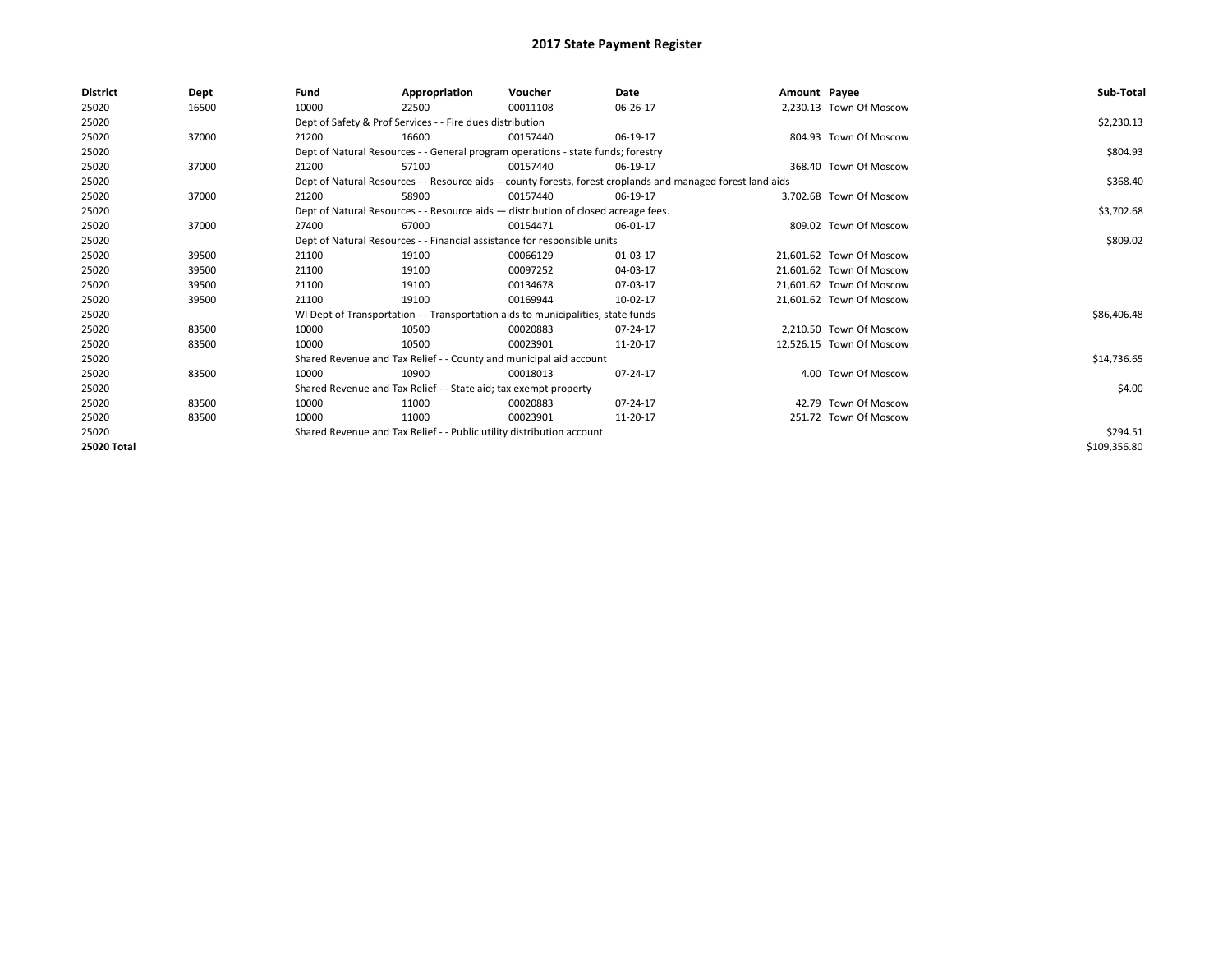| <b>District</b> | Dept  | Fund  | Appropriation                                                                      | Voucher  | Date                                                                                                         | Amount Payee |                           | Sub-Total    |
|-----------------|-------|-------|------------------------------------------------------------------------------------|----------|--------------------------------------------------------------------------------------------------------------|--------------|---------------------------|--------------|
| 25022           | 16500 | 10000 | 22500                                                                              | 00011109 | 06-26-17                                                                                                     |              | 1,123.05 Town Of Pulaski  |              |
| 25022           |       |       | Dept of Safety & Prof Services - - Fire dues distribution                          |          |                                                                                                              |              |                           | \$1,123.05   |
| 25022           | 37000 | 10000 | 50300                                                                              | 00125825 | 02-06-17                                                                                                     |              | 11,464.01 Town Of Pulaski |              |
| 25022           | 37000 | 10000 | 50300                                                                              | 00125826 | 02-06-17                                                                                                     |              | 21,000.75 Town Of Pulaski |              |
| 25022           | 37000 | 10000 | 50300                                                                              | 00142680 | $04 - 21 - 17$                                                                                               |              | 668.20 Town Of Pulaski    |              |
| 25022           |       |       | Dept of Natural Resources - - Aids in lieu of taxes - general fund                 |          |                                                                                                              |              |                           | \$33,132.96  |
| 25022           | 37000 | 21200 | 16600                                                                              | 00157441 | 06-19-17                                                                                                     |              | 2,015.86 Town Of Pulaski  |              |
| 25022           |       |       | Dept of Natural Resources - - General program operations - state funds; forestry   |          |                                                                                                              |              |                           | \$2,015.86   |
| 25022           | 37000 | 21200 | 57100                                                                              | 00157441 | 06-19-17                                                                                                     |              | 922.62 Town Of Pulaski    |              |
| 25022           |       |       |                                                                                    |          | Dept of Natural Resources - - Resource aids -- county forests, forest croplands and managed forest land aids |              |                           | \$922.62     |
| 25022           | 37000 | 21200 | 57900                                                                              | 00142679 | 04-21-17                                                                                                     |              | 2,008.92 Town Of Pulaski  |              |
| 25022           |       |       | Dept of Natural Resources - - Aids in lieu of taxes - sum sufficient               |          |                                                                                                              |              |                           | \$2,008.92   |
| 25022           | 37000 | 21200 | 58900                                                                              | 00157441 | 06-19-17                                                                                                     |              | 9,272.97 Town Of Pulaski  |              |
| 25022           |       |       | Dept of Natural Resources - - Resource aids - distribution of closed acreage fees. |          | \$9,272.97                                                                                                   |              |                           |              |
| 25022           | 37000 | 27400 | 67000                                                                              | 00154807 | 06-01-17                                                                                                     |              | 1.297.12 Town Of Pulaski  |              |
| 25022           |       |       | Dept of Natural Resources - - Financial assistance for responsible units           |          |                                                                                                              |              |                           | \$1,297.12   |
| 25022           | 39500 | 21100 | 19100                                                                              | 00066130 | 01-03-17                                                                                                     |              | 20,506.12 Town Of Pulaski |              |
| 25022           | 39500 | 21100 | 19100                                                                              | 00097253 | 04-03-17                                                                                                     |              | 20,506.12 Town Of Pulaski |              |
| 25022           | 39500 | 21100 | 19100                                                                              | 00134679 | 07-03-17                                                                                                     |              | 20,506.12 Town Of Pulaski |              |
| 25022           | 39500 | 21100 | 19100                                                                              | 00169945 | 10-02-17                                                                                                     |              | 20,506.14 Town Of Pulaski |              |
| 25022           |       |       | WI Dept of Transportation - - Transportation aids to municipalities, state funds   |          |                                                                                                              |              |                           | \$82,024.50  |
| 25022           | 83500 | 10000 | 10500                                                                              | 00020884 | 07-24-17                                                                                                     |              | 1,841.64 Town Of Pulaski  |              |
| 25022           | 83500 | 10000 | 10500                                                                              | 00023902 | 11-20-17                                                                                                     |              | 10,435.95 Town Of Pulaski |              |
| 25022           |       |       | Shared Revenue and Tax Relief - - County and municipal aid account                 |          |                                                                                                              |              |                           | \$12,277.59  |
| 25022           | 83500 | 10000 | 10900                                                                              | 00018014 | 07-24-17                                                                                                     |              | 1.00 Town Of Pulaski      |              |
| 25022           |       |       | Shared Revenue and Tax Relief - - State aid; tax exempt property                   |          |                                                                                                              |              |                           | \$1.00       |
| 25022           | 83500 | 10000 | 11000                                                                              | 00020884 | $07 - 24 - 17$                                                                                               |              | 33.98 Town Of Pulaski     |              |
| 25022           | 83500 | 10000 | 11000                                                                              | 00023902 | 11-20-17                                                                                                     |              | 201.23 Town Of Pulaski    |              |
| 25022           |       |       | Shared Revenue and Tax Relief - - Public utility distribution account              |          | \$235.21                                                                                                     |              |                           |              |
| 25022 Total     |       |       |                                                                                    |          |                                                                                                              |              |                           | \$144,311.80 |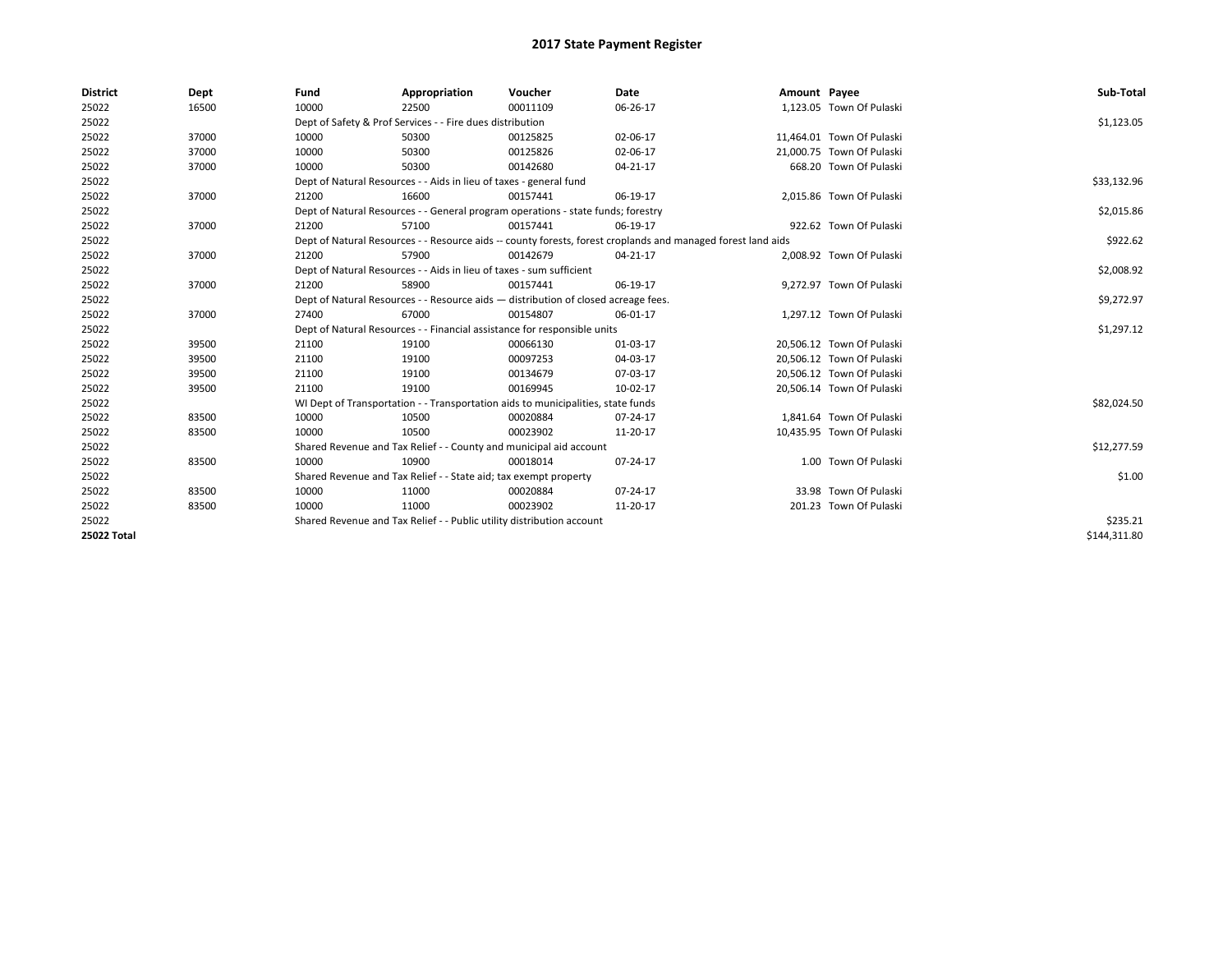| <b>District</b> | Dept  | Fund                                                                               | Appropriation                                                                                                | Voucher    | Date           | Amount Payee |                            | Sub-Total    |
|-----------------|-------|------------------------------------------------------------------------------------|--------------------------------------------------------------------------------------------------------------|------------|----------------|--------------|----------------------------|--------------|
| 25024           | 16500 | 10000                                                                              | 22500                                                                                                        | 00011110   | 06-26-17       |              | 2,336.89 Town Of Ridgeway  |              |
| 25024           |       |                                                                                    | Dept of Safety & Prof Services - - Fire dues distribution                                                    |            |                |              |                            | \$2,336.89   |
| 25024           | 37000 | 10000                                                                              | 50300                                                                                                        | 00126204   | 02-06-17       |              | 25,801.09 Town Of Ridgeway |              |
| 25024           | 37000 | 10000                                                                              | 50300                                                                                                        | 00143705   | $04 - 21 - 17$ |              | 865.32 Town Of Ridgeway    |              |
| 25024           | 37000 | 10000                                                                              | 50300                                                                                                        | 00143706   | 04-21-17       |              | 58.49 Town Of Ridgeway     |              |
| 25024           |       |                                                                                    | Dept of Natural Resources - - Aids in lieu of taxes - general fund                                           |            |                |              |                            | \$26,724.90  |
| 25024           | 37000 | 21200                                                                              | 16600                                                                                                        | 00157442   | 06-19-17       |              | 1,990.32 Town Of Ridgeway  |              |
| 25024           |       | Dept of Natural Resources - - General program operations - state funds; forestry   |                                                                                                              | \$1,990.32 |                |              |                            |              |
| 25024           | 37000 | 21200                                                                              | 57100                                                                                                        | 00157442   | 06-19-17       |              | 910.93 Town Of Ridgeway    |              |
| 25024           |       |                                                                                    | Dept of Natural Resources - - Resource aids -- county forests, forest croplands and managed forest land aids |            | \$910.93       |              |                            |              |
| 25024           | 37000 | 21200                                                                              | 58900                                                                                                        | 00157442   | 06-19-17       |              | 9,155.46 Town Of Ridgeway  |              |
| 25024           |       | Dept of Natural Resources - - Resource aids - distribution of closed acreage fees. |                                                                                                              | \$9,155.46 |                |              |                            |              |
| 25024           | 37000 | 27400                                                                              | 67000                                                                                                        | 00154423   | 06-01-17       |              | 3,779.62 Town Of Ridgeway  |              |
| 25024           |       |                                                                                    | Dept of Natural Resources - - Financial assistance for responsible units                                     |            |                |              |                            | \$3,779.62   |
| 25024           | 39500 | 21100                                                                              | 19100                                                                                                        | 00066131   | 01-03-17       |              | 26,836.87 Town Of Ridgeway |              |
| 25024           | 39500 | 21100                                                                              | 19100                                                                                                        | 00097254   | 04-03-17       |              | 26,836.87 Town Of Ridgeway |              |
| 25024           | 39500 | 21100                                                                              | 19100                                                                                                        | 00134680   | 07-03-17       |              | 26,836.87 Town Of Ridgeway |              |
| 25024           | 39500 | 21100                                                                              | 19100                                                                                                        | 00169946   | 10-02-17       |              | 26,836.89 Town Of Ridgeway |              |
| 25024           |       |                                                                                    | WI Dept of Transportation - - Transportation aids to municipalities, state funds                             |            |                |              |                            | \$107,347.50 |
| 25024           | 83500 | 10000                                                                              | 10500                                                                                                        | 00020885   | 07-24-17       |              | 1,560.50 Town Of Ridgeway  |              |
| 25024           | 83500 | 10000                                                                              | 10500                                                                                                        | 00023903   | 11-20-17       |              | 8,842.84 Town Of Ridgeway  |              |
| 25024           |       |                                                                                    | Shared Revenue and Tax Relief - - County and municipal aid account                                           |            |                |              |                            | \$10,403.34  |
| 25024           | 83500 | 10000                                                                              | 10900                                                                                                        | 00018015   | 07-24-17       |              | 3.00 Town Of Ridgeway      |              |
| 25024           |       |                                                                                    | Shared Revenue and Tax Relief - - State aid; tax exempt property                                             |            |                |              |                            | \$3.00       |
| 25024 Total     |       |                                                                                    |                                                                                                              |            |                |              |                            | \$162,651.96 |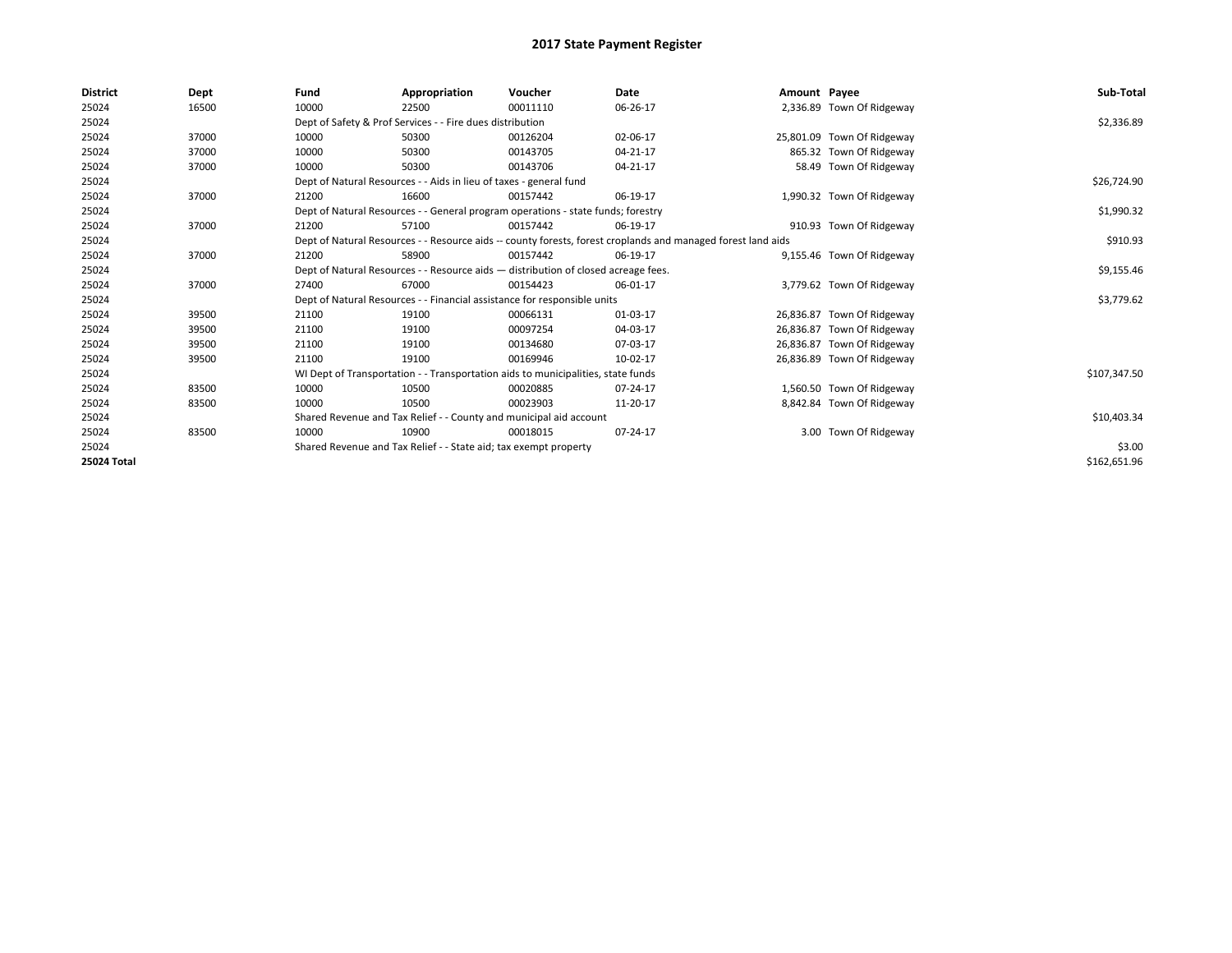| District    | Dept  | Fund  | Appropriation                                                                      | Voucher  | Date                                                                                                         | Amount Payee |                            | Sub-Total   |
|-------------|-------|-------|------------------------------------------------------------------------------------|----------|--------------------------------------------------------------------------------------------------------------|--------------|----------------------------|-------------|
| 25026       | 16500 | 10000 | 22500                                                                              | 00011111 | 06-26-17                                                                                                     |              | 1,635.13 Town Of Waldwick  |             |
| 25026       |       |       | Dept of Safety & Prof Services - - Fire dues distribution                          |          |                                                                                                              |              |                            | \$1,635.13  |
| 25026       | 37000 | 21200 | 16600                                                                              | 00157443 | 06-19-17                                                                                                     |              | 293.12 Town Of Waldwick    |             |
| 25026       |       |       | Dept of Natural Resources - - General program operations - state funds; forestry   |          |                                                                                                              |              |                            | \$293.12    |
| 25026       | 37000 | 21200 | 57100                                                                              | 00157443 | 06-19-17                                                                                                     |              | 139.27 Town Of Waldwick    |             |
| 25026       |       |       |                                                                                    |          | Dept of Natural Resources - - Resource aids -- county forests, forest croplands and managed forest land aids |              |                            | \$139.27    |
| 25026       | 37000 | 21200 | 58900                                                                              | 00157443 | 06-19-17                                                                                                     |              | 1.348.33 Town Of Waldwick  |             |
| 25026       |       |       | Dept of Natural Resources - - Resource aids - distribution of closed acreage fees. |          | \$1,348.33                                                                                                   |              |                            |             |
| 25026       | 37000 | 27400 | 67000                                                                              | 00154383 | 06-01-17                                                                                                     |              | 442.94 Town Of Waldwick    |             |
| 25026       |       |       | Dept of Natural Resources - - Financial assistance for responsible units           |          |                                                                                                              |              |                            | \$442.94    |
| 25026       | 39500 | 21100 | 19100                                                                              | 00066132 | 01-03-17                                                                                                     |              | 17.715.09 Town Of Waldwick |             |
| 25026       | 39500 | 21100 | 19100                                                                              | 00097255 | 04-03-17                                                                                                     |              | 17,715.09 Town Of Waldwick |             |
| 25026       | 39500 | 21100 | 19100                                                                              | 00134681 | 07-03-17                                                                                                     |              | 17.715.09 Town Of Waldwick |             |
| 25026       | 39500 | 21100 | 19100                                                                              | 00169947 | 10-02-17                                                                                                     |              | 17,715.09 Town Of Waldwick |             |
| 25026       |       |       | WI Dept of Transportation - - Transportation aids to municipalities, state funds   |          |                                                                                                              |              |                            | \$70,860.36 |
| 25026       | 83500 | 10000 | 10500                                                                              | 00020886 | 07-24-17                                                                                                     |              | 2.410.27 Town Of Waldwick  |             |
| 25026       | 83500 | 10000 | 10500                                                                              | 00023904 | 11-20-17                                                                                                     |              | 13,658.19 Town Of Waldwick |             |
| 25026       |       |       | Shared Revenue and Tax Relief - - County and municipal aid account                 |          |                                                                                                              |              |                            | \$16,068.46 |
| 25026       | 83500 | 10000 | 10900                                                                              | 00018016 | 07-24-17                                                                                                     |              | 2.00 Town Of Waldwick      |             |
| 25026       |       |       | Shared Revenue and Tax Relief - - State aid; tax exempt property                   |          |                                                                                                              |              |                            | \$2.00      |
| 25026       | 83500 | 10000 | 11000                                                                              | 00020886 | 07-24-17                                                                                                     |              | 30.62 Town Of Waldwick     |             |
| 25026       | 83500 | 10000 | 11000                                                                              | 00023904 | 11-20-17                                                                                                     |              | 181.70 Town Of Waldwick    |             |
| 25026       |       |       | Shared Revenue and Tax Relief - - Public utility distribution account              |          |                                                                                                              |              |                            | \$212.32    |
| 25026 Total |       |       |                                                                                    |          |                                                                                                              |              |                            | \$91,001.93 |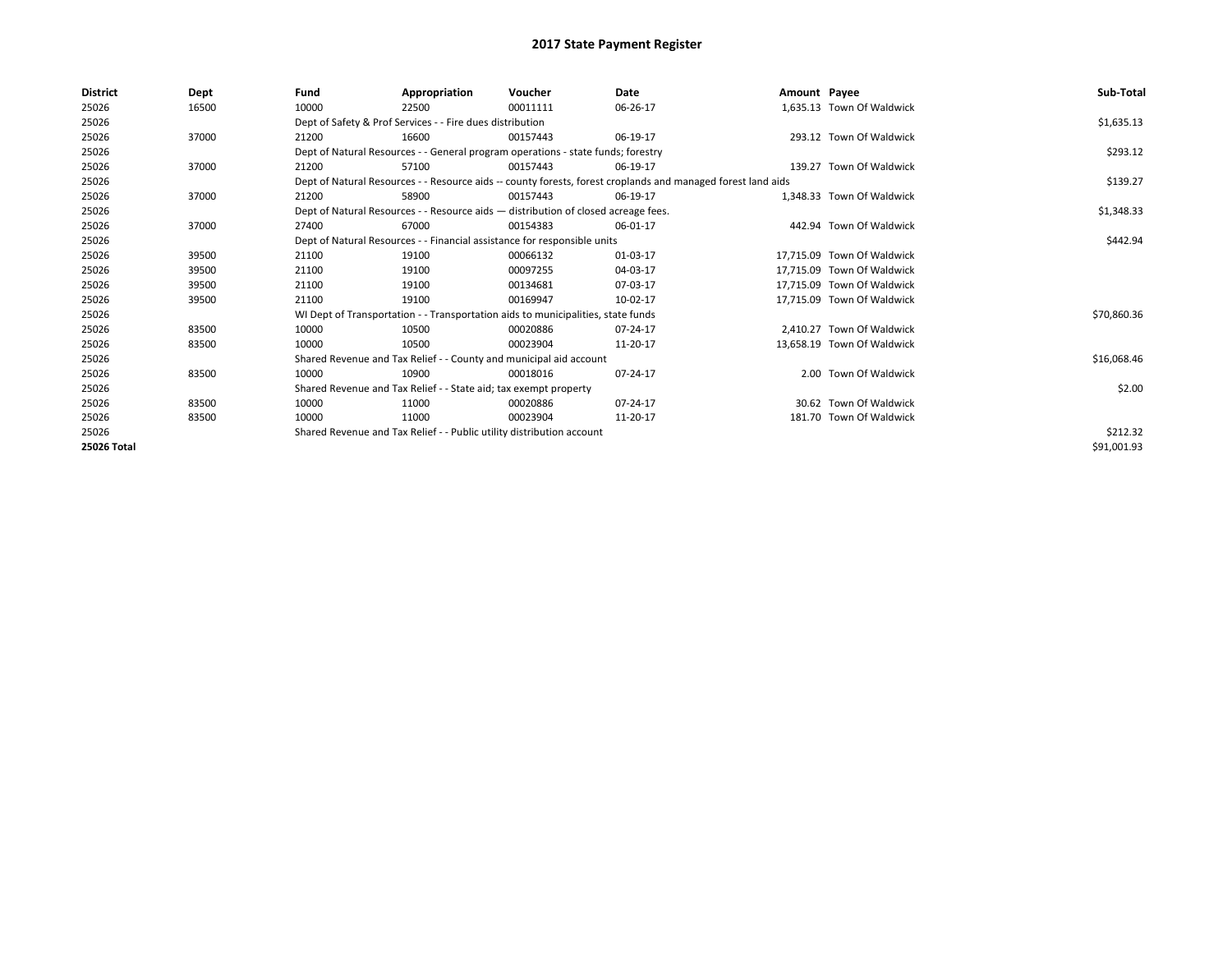| <b>District</b> | Dept  | Fund                                                                                                         | Appropriation                                                                    | Voucher     | Date           | Amount Payee |                           | Sub-Total    |
|-----------------|-------|--------------------------------------------------------------------------------------------------------------|----------------------------------------------------------------------------------|-------------|----------------|--------------|---------------------------|--------------|
| 25028           | 16500 | 10000                                                                                                        | 22500                                                                            | 00011112    | 06-26-17       |              | 3,397.53 Town of Wyoming  |              |
| 25028           |       |                                                                                                              | Dept of Safety & Prof Services - - Fire dues distribution                        |             |                |              |                           | \$3,397.53   |
| 25028           | 37000 | 10000                                                                                                        | 50300                                                                            | 00126311    | 02-06-17       |              | 2,374.17 Town of Wyoming  |              |
| 25028           | 37000 | 10000                                                                                                        | 50300                                                                            | 00126312    | 02-06-17       |              | 6,749.06 Town of Wyoming  |              |
| 25028           | 37000 | 10000                                                                                                        | 50300                                                                            | 00144009    | $04 - 21 - 17$ |              | 394.84 Town of Wyoming    |              |
| 25028           | 37000 | 10000                                                                                                        | 50300                                                                            | 00144011    | 04-21-17       |              | 5.84 Town of Wyoming      |              |
| 25028           |       |                                                                                                              | Dept of Natural Resources - - Aids in lieu of taxes - general fund               |             |                |              |                           | \$9,523.91   |
| 25028           | 37000 | 21200                                                                                                        | 16600                                                                            | 00157444    | 06-19-17       |              | 3,030.10 Town of Wyoming  |              |
| 25028           |       |                                                                                                              | Dept of Natural Resources - - General program operations - state funds; forestry |             |                |              |                           | \$3,030.10   |
| 25028           | 37000 | 21200                                                                                                        | 57100                                                                            | 00157444    | 06-19-17       |              | 1,386.82 Town of Wyoming  |              |
| 25028           |       | Dept of Natural Resources - - Resource aids -- county forests, forest croplands and managed forest land aids |                                                                                  | \$1,386.82  |                |              |                           |              |
| 25028           | 37000 | 21200                                                                                                        | 57900                                                                            | 00144010    | 04-21-17       |              | 58.52 Town of Wyoming     |              |
| 25028           | 37000 | 21200                                                                                                        | 57900                                                                            | 00144012    | 04-21-17       |              | 41.54 Town of Wyoming     |              |
| 25028           |       |                                                                                                              | Dept of Natural Resources - - Aids in lieu of taxes - sum sufficient             |             |                |              |                           | \$100.06     |
| 25028           | 37000 | 21200                                                                                                        | 58900                                                                            | 00157444    | 06-19-17       |              | 13,938.47 Town of Wyoming |              |
| 25028           |       | Dept of Natural Resources - - Resource aids - distribution of closed acreage fees.                           |                                                                                  | \$13,938.47 |                |              |                           |              |
| 25028           | 37000 | 27400                                                                                                        | 67000                                                                            | 00154347    | 06-01-17       |              | 1,226.60 Town of Wyoming  |              |
| 25028           |       |                                                                                                              | Dept of Natural Resources - - Financial assistance for responsible units         |             |                |              |                           | \$1,226.60   |
| 25028           | 39500 | 21100                                                                                                        | 19100                                                                            | 00066133    | 01-03-17       |              | 16,289.29 Town of Wyoming |              |
| 25028           | 39500 | 21100                                                                                                        | 19100                                                                            | 00097256    | 04-03-17       |              | 16,289.29 Town of Wyoming |              |
| 25028           | 39500 | 21100                                                                                                        | 19100                                                                            | 00134682    | 07-03-17       |              | 16,289.29 Town of Wyoming |              |
| 25028           | 39500 | 21100                                                                                                        | 19100                                                                            | 00169948    | 10-02-17       |              | 16,289.31 Town of Wyoming |              |
| 25028           |       |                                                                                                              | WI Dept of Transportation - - Transportation aids to municipalities, state funds |             |                |              |                           | \$65,157.18  |
| 25028           | 83500 | 10000                                                                                                        | 10500                                                                            | 00020887    | 07-24-17       |              | 892.12 Town of Wyoming    |              |
| 25028           | 83500 | 10000                                                                                                        | 10500                                                                            | 00023905    | 11-20-17       |              | 5,055.32 Town of Wyoming  |              |
| 25028           |       |                                                                                                              | Shared Revenue and Tax Relief - - County and municipal aid account               |             |                |              |                           | \$5,947.44   |
| 25028           | 83500 | 10000                                                                                                        | 10900                                                                            | 00018017    | 07-24-17       |              | 102.00 Town of Wyoming    |              |
| 25028           |       |                                                                                                              | Shared Revenue and Tax Relief - - State aid; tax exempt property                 |             |                |              |                           | \$102.00     |
| 25028           | 83500 | 10000                                                                                                        | 11000                                                                            | 00020887    | 07-24-17       |              | 278.08 Town of Wyoming    |              |
| 25028           | 83500 | 10000                                                                                                        | 11000                                                                            | 00023905    | 11-20-17       |              | 1,544.68 Town of Wyoming  |              |
| 25028           |       |                                                                                                              | Shared Revenue and Tax Relief - - Public utility distribution account            |             |                |              |                           | \$1,822.76   |
| 25028           | 83500 | 10000                                                                                                        | 50100                                                                            | 00015264    | $01 - 31 - 17$ |              | 385.13 Town of Wyoming    |              |
| 25028           |       |                                                                                                              | Shared Revenue and Tax Relief - - Payments for municipal services                |             |                |              |                           | \$385.13     |
| 25028 Total     |       |                                                                                                              |                                                                                  |             |                |              |                           | \$106,018.00 |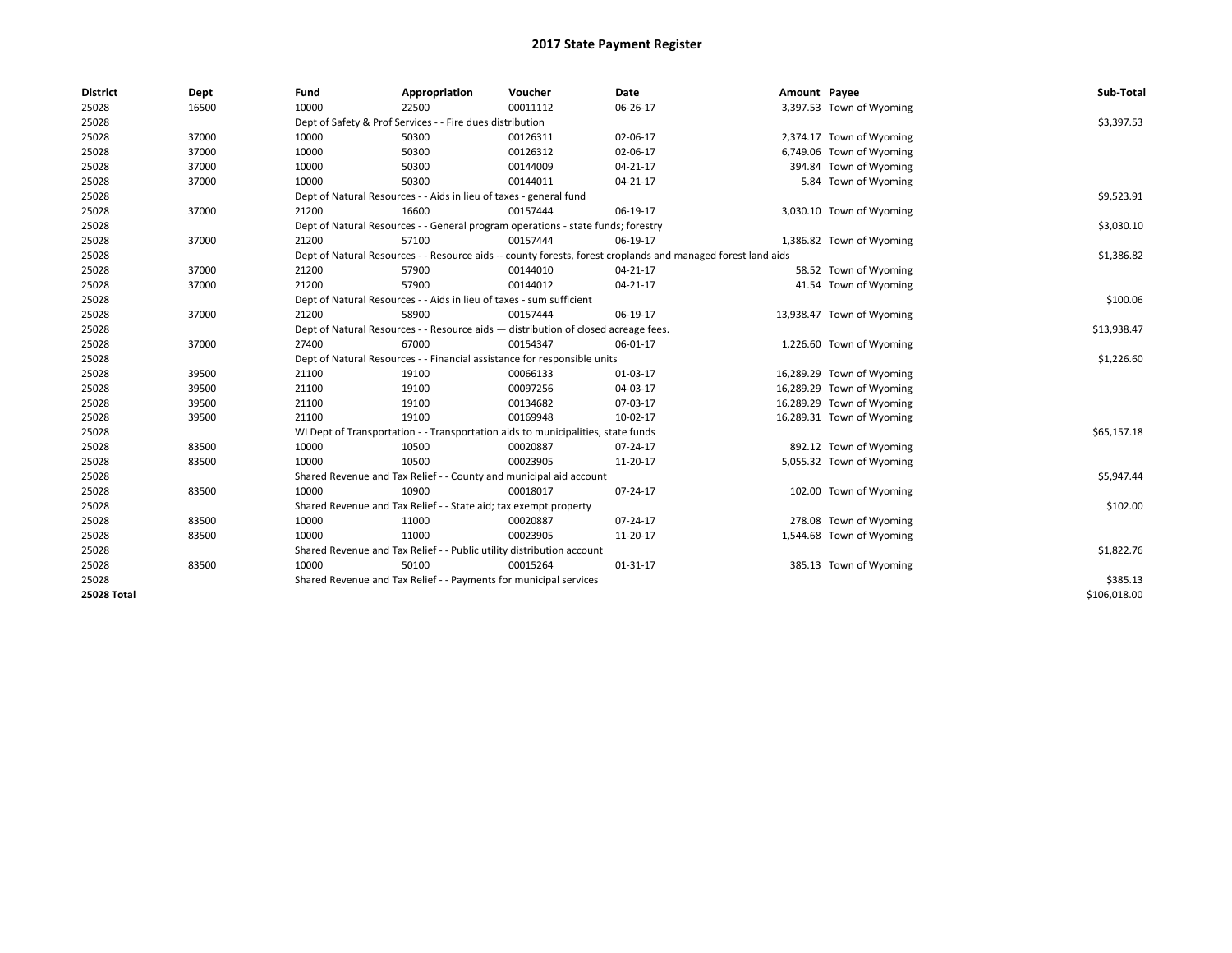| <b>District</b>    | Dept  | Fund  | Appropriation                                                                    | Voucher  | Date     | Amount Payee |                            | Sub-Total    |
|--------------------|-------|-------|----------------------------------------------------------------------------------|----------|----------|--------------|----------------------------|--------------|
| 25101              | 16500 | 10000 | 22500                                                                            | 00011113 | 06-26-17 |              | 1,967.88 Village Of Arena  |              |
| 25101              |       |       | Dept of Safety & Prof Services - - Fire dues distribution                        |          |          |              |                            | \$1,967.88   |
| 25101              | 37000 | 27400 | 67000                                                                            | 00154491 | 06-01-17 |              | 1,105.37 Village Of Arena  |              |
| 25101              |       |       | Dept of Natural Resources - - Financial assistance for responsible units         |          |          |              |                            | \$1,105.37   |
| 25101              | 39500 | 21100 | 18500                                                                            | 00071292 | 01-06-17 |              | 2,378.25 Village Of Arena  |              |
| 25101              | 39500 | 21100 | 18500                                                                            | 00071293 | 01-06-17 |              | 2,586.75 Village Of Arena  |              |
| 25101              | 39500 | 21100 | 18500                                                                            | 00071314 | 01-06-17 |              | 6,770.04 Village Of Arena  |              |
| 25101              | 39500 | 21100 | 18500                                                                            | 00089604 | 02-28-17 |              | 864.00 Village Of Arena    |              |
| 25101              |       |       | WI Dept of Transportation - - Highway safety, local assistance, federal funds    |          |          |              |                            | \$12,599.04  |
| 25101              | 39500 | 21100 | 19100                                                                            | 00066134 | 01-03-17 |              | 8,225.48 Village Of Arena  |              |
| 25101              | 39500 | 21100 | 19100                                                                            | 00097257 | 04-03-17 |              | 8,225.48 Village Of Arena  |              |
| 25101              | 39500 | 21100 | 19100                                                                            | 00134683 | 07-03-17 |              | 8,225.48 Village Of Arena  |              |
| 25101              | 39500 | 21100 | 19100                                                                            | 00169949 | 10-02-17 |              | 8,225.51 Village Of Arena  |              |
| 25101              |       |       | WI Dept of Transportation - - Transportation aids to municipalities, state funds |          |          |              |                            | \$32,901.95  |
| 25101              | 39500 | 21100 | 28700                                                                            | 00182956 | 10-23-17 |              | 15,000.00 Village Of Arena |              |
| 25101              |       |       | WI Dept of Transportation - - Railroad crossing improvement, federal funds       |          |          |              |                            | \$15,000.00  |
| 25101              | 45500 | 10000 | 23100                                                                            | 00035866 | 10-16-17 |              | 480.00 Village Of Arena    |              |
| 25101              |       |       | Department of Justice - - Law enforcement training fund, local assistance        |          |          |              |                            | \$480.00     |
| 25101              | 83500 | 10000 | 10500                                                                            | 00020888 | 07-24-17 |              | 14,850.91 Village Of Arena |              |
| 25101              | 83500 | 10000 | 10500                                                                            | 00023906 | 11-20-17 |              | 84,155.14 Village Of Arena |              |
| 25101              |       |       | Shared Revenue and Tax Relief - - County and municipal aid account               |          |          |              |                            | \$99,006.05  |
| 25101              | 83500 | 10000 | 10900                                                                            | 00018018 | 07-24-17 |              | 94.00 Village Of Arena     |              |
| 25101              |       |       | Shared Revenue and Tax Relief - - State aid; tax exempt property                 |          |          |              |                            | \$94.00      |
| <b>25101 Total</b> |       |       |                                                                                  |          |          |              |                            | \$163,154.29 |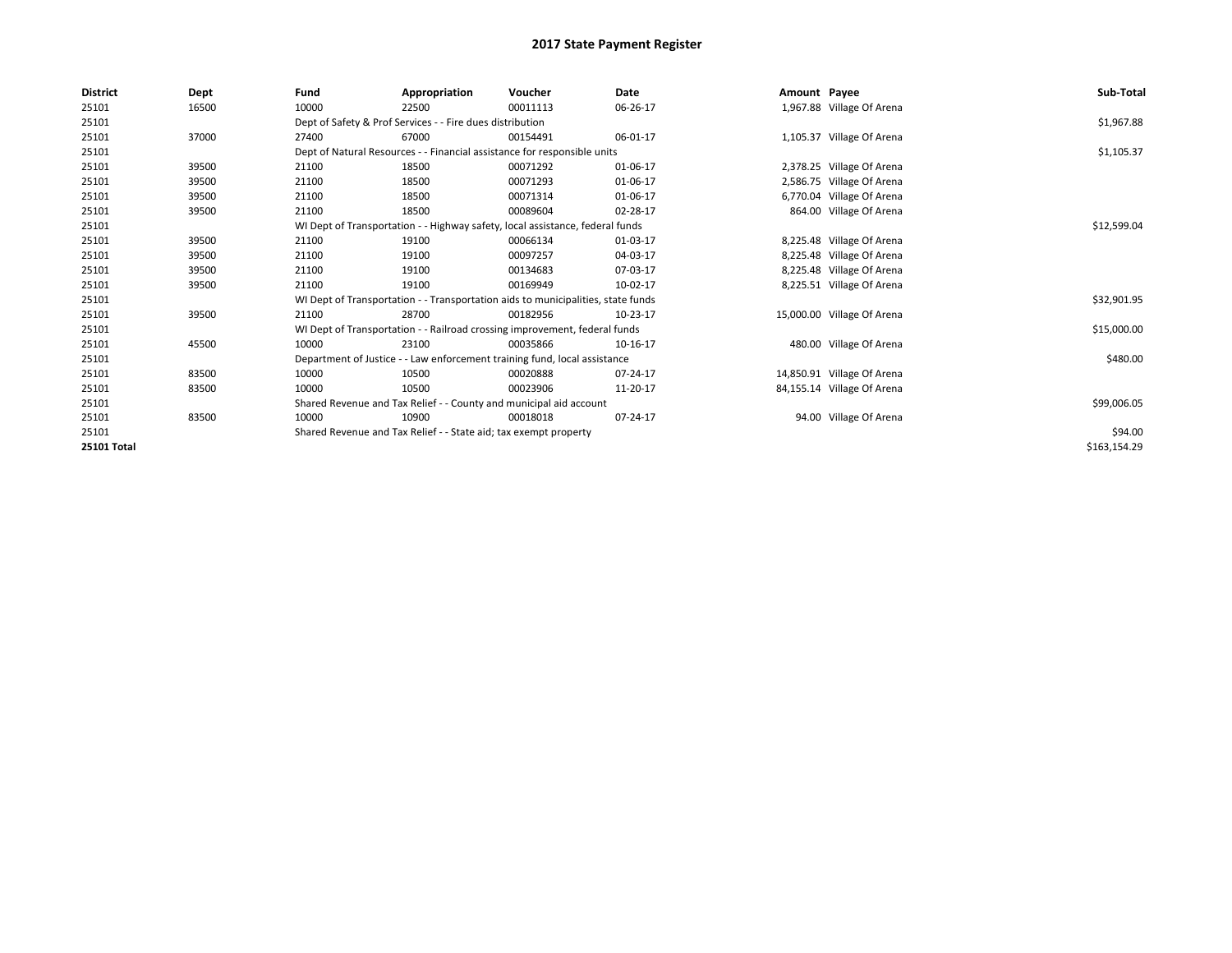| <b>District</b>    | Dept  | Fund  | Appropriation                                                                      | Voucher  | Date                                                                                                         | Amount Payee |                             | Sub-Total    |
|--------------------|-------|-------|------------------------------------------------------------------------------------|----------|--------------------------------------------------------------------------------------------------------------|--------------|-----------------------------|--------------|
| 25102              | 16500 | 10000 | 22500                                                                              | 00011114 | 06-26-17                                                                                                     |              | 810.54 Village Of Avoca     |              |
| 25102              |       |       | Dept of Safety & Prof Services - - Fire dues distribution                          |          |                                                                                                              |              |                             | \$810.54     |
| 25102              | 37000 | 10000 | 50300                                                                              | 00126313 | 02-06-17                                                                                                     |              | 1,610.74 Village Of Avoca   |              |
| 25102              | 37000 | 10000 | 50300                                                                              | 00144026 | 04-21-17                                                                                                     |              | 69.19 Village Of Avoca      |              |
| 25102              |       |       | Dept of Natural Resources - - Aids in lieu of taxes - general fund                 |          |                                                                                                              |              |                             | \$1,679.93   |
| 25102              | 37000 | 21200 | 16600                                                                              | 00157445 | 06-19-17                                                                                                     |              | 63.87 Village Of Avoca      |              |
| 25102              |       |       | Dept of Natural Resources - - General program operations - state funds; forestry   |          |                                                                                                              |              |                             | \$63.87      |
| 25102              | 37000 | 21200 | 57100                                                                              | 00157445 | 06-19-17                                                                                                     |              | 29.23 Village Of Avoca      |              |
| 25102              |       |       |                                                                                    |          | Dept of Natural Resources - - Resource aids -- county forests, forest croplands and managed forest land aids |              |                             | \$29.23      |
| 25102              | 37000 | 21200 | 57900                                                                              | 00144025 | 04-21-17                                                                                                     |              | 479.73 Village Of Avoca     |              |
| 25102              |       |       | Dept of Natural Resources - - Aids in lieu of taxes - sum sufficient               |          |                                                                                                              |              |                             | \$479.73     |
| 25102              | 37000 | 21200 | 58900                                                                              | 00157445 | 06-19-17                                                                                                     |              | 293.82 Village Of Avoca     |              |
| 25102              |       |       | Dept of Natural Resources - - Resource aids - distribution of closed acreage fees. |          |                                                                                                              |              |                             | \$293.82     |
| 25102              | 37000 | 27400 | 67000                                                                              | 00154701 | 06-01-17                                                                                                     |              | 2,430.22 Village Of Avoca   |              |
| 25102              |       |       | Dept of Natural Resources - - Financial assistance for responsible units           |          |                                                                                                              |              |                             | \$2,430.22   |
| 25102              | 39500 | 21100 | 19100                                                                              | 00066135 | 01-03-17                                                                                                     |              | 13,351.02 Village Of Avoca  |              |
| 25102              | 39500 | 21100 | 19100                                                                              | 00097258 | 04-03-17                                                                                                     |              | 13,351.02 Village Of Avoca  |              |
| 25102              | 39500 | 21100 | 19100                                                                              | 00134684 | 07-03-17                                                                                                     |              | 13,351.02 Village Of Avoca  |              |
| 25102              | 39500 | 21100 | 19100                                                                              | 00169950 | 10-02-17                                                                                                     |              | 13,351.05 Village Of Avoca  |              |
| 25102              |       |       | WI Dept of Transportation - - Transportation aids to municipalities, state funds   |          |                                                                                                              |              |                             | \$53,404.11  |
| 25102              | 43500 | 10000 | 11900                                                                              | 00152358 | 09-01-17                                                                                                     |              | 4,798.40 Village Of Avoca   |              |
| 25102              |       |       | Department of Health Services - - Emergency medical services; aids                 |          |                                                                                                              |              |                             | \$4,798.40   |
| 25102              | 45500 | 10000 | 23100                                                                              | 00039731 | 12-26-17                                                                                                     |              | 160.00 Village Of Avoca     |              |
| 25102              |       |       | Department of Justice - - Law enforcement training fund, local assistance          |          |                                                                                                              |              |                             | \$160.00     |
| 25102              | 83500 | 10000 | 10100                                                                              | 00020889 | 07-24-17                                                                                                     |              | 8,027.51 Village Of Avoca   |              |
| 25102              |       |       | Shared Revenue and Tax Relief - - Expenditure restraint program account            |          |                                                                                                              |              |                             | \$8,027.51   |
| 25102              | 83500 | 10000 | 10500                                                                              | 00020889 | 07-24-17                                                                                                     |              | 23,433.14 Village Of Avoca  |              |
| 25102              | 83500 | 10000 | 10500                                                                              | 00023907 | 11-20-17                                                                                                     |              | 132,787.76 Village Of Avoca |              |
| 25102              |       |       | Shared Revenue and Tax Relief - - County and municipal aid account                 |          |                                                                                                              |              |                             | \$156,220.90 |
| 25102              | 83500 | 10000 | 10900                                                                              | 00018019 | 07-24-17                                                                                                     |              | 68.00 Village Of Avoca      |              |
| 25102              | 83500 | 10000 | 10900                                                                              | 00019794 | 07-24-17                                                                                                     |              | 9.00 Village Of Avoca       |              |
| 25102              |       |       | Shared Revenue and Tax Relief - - State aid; tax exempt property                   |          |                                                                                                              |              |                             | \$77.00      |
| 25102              | 83500 | 52100 | 36300                                                                              | 00015820 | 03-27-17                                                                                                     |              | 1,078.65 Village Of Avoca   |              |
| 25102              |       |       | Shared Revenue and Tax Relief - - Lottery and gaming credit                        |          |                                                                                                              |              |                             | \$1,078.65   |
| <b>25102 Total</b> |       |       |                                                                                    |          |                                                                                                              |              |                             | \$229,553.91 |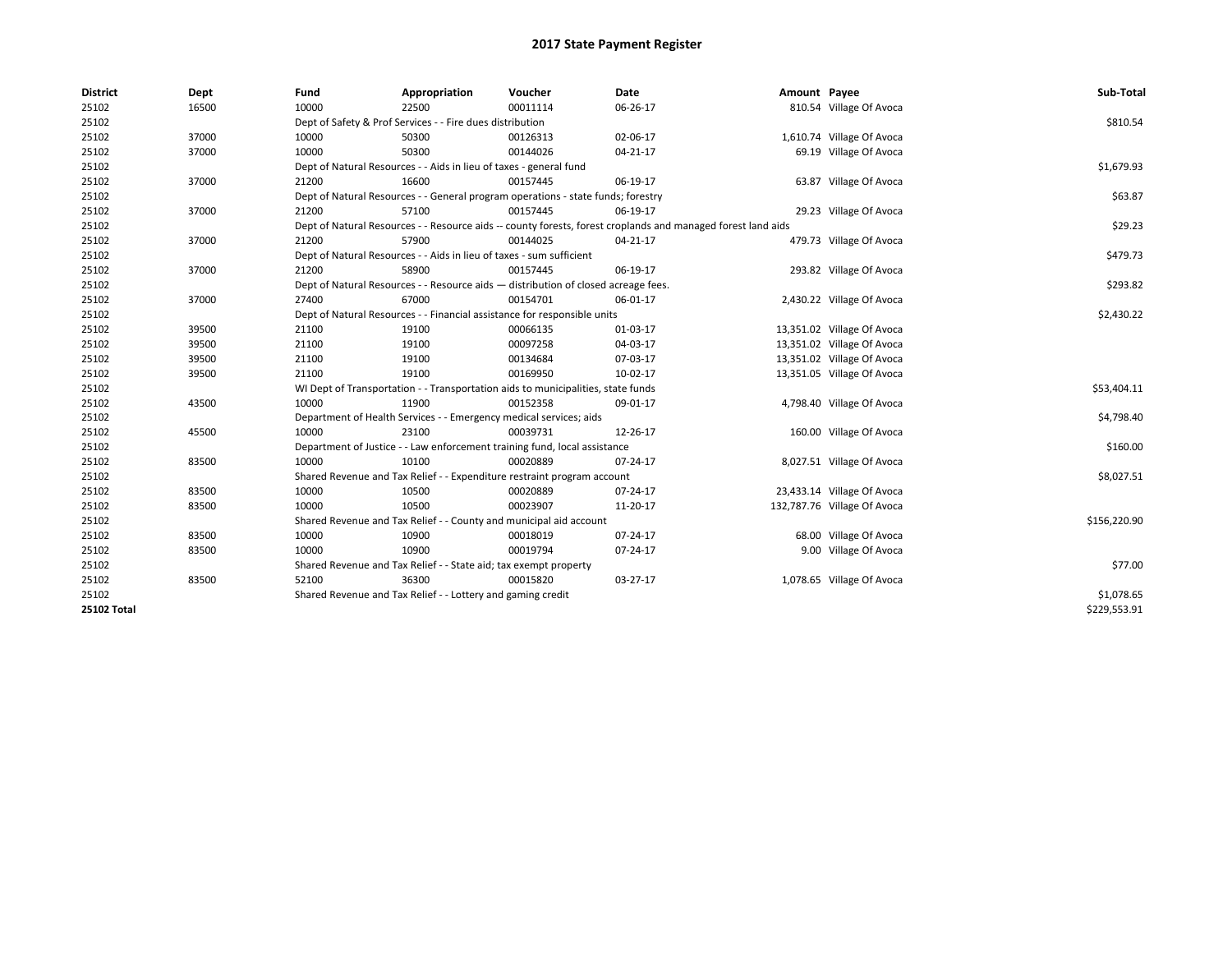| <b>District</b>    | Dept  | Fund  | Appropriation                                                                    | Voucher  | <b>Date</b> | Amount Payee |                                | Sub-Total    |  |  |  |
|--------------------|-------|-------|----------------------------------------------------------------------------------|----------|-------------|--------------|--------------------------------|--------------|--|--|--|
| 25106              | 16500 | 10000 | 22500                                                                            | 00011115 | 06-26-17    |              | 4,003.87 Village Of Barneveld  |              |  |  |  |
| 25106              |       |       | Dept of Safety & Prof Services - - Fire dues distribution                        |          |             |              |                                | \$4,003.87   |  |  |  |
| 25106              | 37000 | 10000 | 50300                                                                            | 00142502 | 04-21-17    |              | 52.19 Village Of Barneveld     |              |  |  |  |
| 25106              |       |       | Dept of Natural Resources - - Aids in lieu of taxes - general fund               |          |             |              |                                |              |  |  |  |
| 25106              | 37000 | 27400 | 67000                                                                            | 00154425 | 06-01-17    |              | 1,895.37 Village Of Barneveld  |              |  |  |  |
| 25106              |       |       | Dept of Natural Resources - - Financial assistance for responsible units         |          |             |              |                                | \$1,895.37   |  |  |  |
| 25106              | 39500 | 21100 | 18500                                                                            | 00089541 | 02-28-17    |              | 2,476.88 Village Of Barneveld  |              |  |  |  |
| 25106              |       |       | WI Dept of Transportation - - Highway safety, local assistance, federal funds    |          |             |              |                                | \$2,476.88   |  |  |  |
| 25106              | 39500 | 21100 | 19100                                                                            | 00066136 | 01-03-17    |              | 14,063.34 Village Of Barneveld |              |  |  |  |
| 25106              | 39500 | 21100 | 19100                                                                            | 00097259 | 04-03-17    |              | 14,063.34 Village Of Barneveld |              |  |  |  |
| 25106              | 39500 | 21100 | 19100                                                                            | 00134685 | 07-03-17    |              | 14,063.34 Village Of Barneveld |              |  |  |  |
| 25106              | 39500 | 21100 | 19100                                                                            | 00169951 | 10-02-17    |              | 14,063.34 Village Of Barneveld |              |  |  |  |
| 25106              |       |       | WI Dept of Transportation - - Transportation aids to municipalities, state funds |          |             |              |                                |              |  |  |  |
| 25106              | 39500 | 21100 | 27800                                                                            | 00131230 | 06-21-17    |              | 12,658.59 Village Of Barneveld |              |  |  |  |
| 25106              |       |       | WI Dept of Transportation - - Local roads improvement program, state funds       |          |             |              |                                | \$12,658.59  |  |  |  |
| 25106              | 43500 | 00005 | 16300                                                                            | 01LGS    | 11-17-17    |              | 2,000.00 Village Of Barneveld  |              |  |  |  |
| 25106              |       |       | Department of Health Services - - Guardianship grant program                     |          |             |              |                                | \$2,000.00   |  |  |  |
| 25106              | 45500 | 10000 | 23100                                                                            | 00034924 | 09-27-17    |              | 480.00 Village Of Barneveld    |              |  |  |  |
| 25106              |       |       | Department of Justice - - Law enforcement training fund, local assistance        |          |             |              |                                | \$480.00     |  |  |  |
| 25106              | 83500 | 10000 | 10100                                                                            | 00020890 | 07-24-17    |              | 12,199.47 Village Of Barneveld |              |  |  |  |
| 25106              |       |       | Shared Revenue and Tax Relief - - Expenditure restraint program account          |          |             |              |                                | \$12,199.47  |  |  |  |
| 25106              | 83500 | 10000 | 10500                                                                            | 00020890 | 07-24-17    |              | 9,227.65 Village Of Barneveld  |              |  |  |  |
| 25106              | 83500 | 10000 | 10500                                                                            | 00023908 | 11-20-17    |              | 50,290.04 Village Of Barneveld |              |  |  |  |
| 25106              |       |       | Shared Revenue and Tax Relief - - County and municipal aid account               |          |             |              |                                | \$59,517.69  |  |  |  |
| 25106              | 83500 | 10000 | 10900                                                                            | 00018020 | 07-24-17    |              | 256.00 Village Of Barneveld    |              |  |  |  |
| 25106              | 83500 | 10000 | 10900                                                                            | 00019795 | 07-24-17    |              | 642.00 Village Of Barneveld    |              |  |  |  |
| 25106              |       |       | Shared Revenue and Tax Relief - - State aid; tax exempt property                 |          |             |              |                                |              |  |  |  |
| <b>25106 Total</b> |       |       |                                                                                  |          |             |              |                                | \$152.435.42 |  |  |  |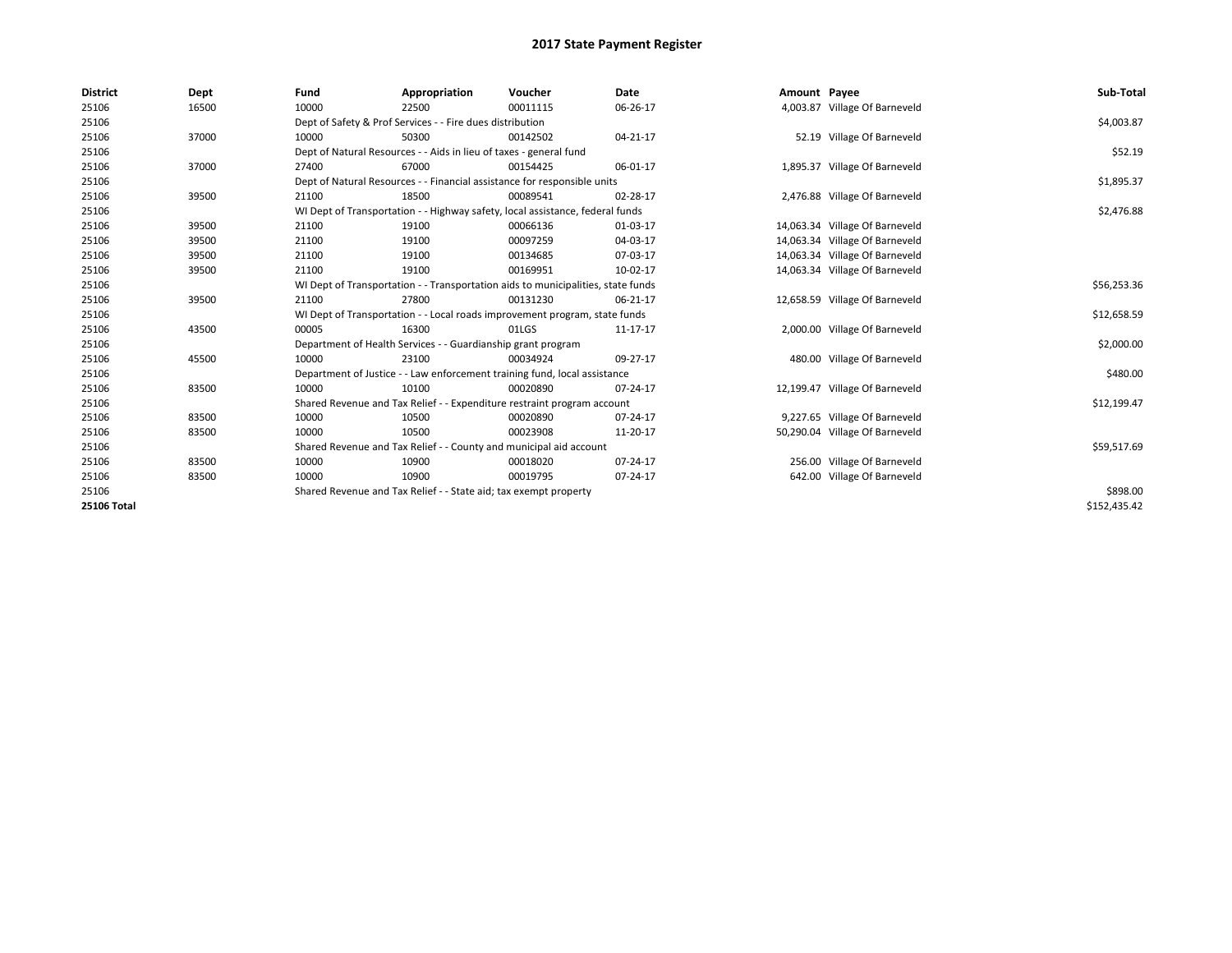| <b>District</b>    | Dept  | Fund                                                                      | Appropriation                                                            | Voucher                                                                    | Date     | Amount Pavee |                                     | Sub-Total   |  |  |
|--------------------|-------|---------------------------------------------------------------------------|--------------------------------------------------------------------------|----------------------------------------------------------------------------|----------|--------------|-------------------------------------|-------------|--|--|
| 25108              | 16500 | 10000                                                                     | 22500                                                                    | 00012422                                                                   | 06-30-17 |              | 1,697.03 Village of Blanchardville  |             |  |  |
| 25108              |       |                                                                           | Dept of Safety & Prof Services - - Fire dues distribution                |                                                                            |          |              |                                     | \$1,697.03  |  |  |
| 25108              | 37000 | 27400                                                                     | 67000                                                                    | 00153938                                                                   | 06-01-17 |              | 3,022.13 Village of Blanchardville  |             |  |  |
| 25108              |       |                                                                           | Dept of Natural Resources - - Financial assistance for responsible units |                                                                            |          |              |                                     |             |  |  |
| 25108              | 39500 | 21100                                                                     | 27800                                                                    | 00107763                                                                   | 04-19-17 |              | 11,301.14 Village of Blanchardville |             |  |  |
| 25108              |       |                                                                           |                                                                          | WI Dept of Transportation - - Local roads improvement program, state funds |          |              |                                     | \$11,301.14 |  |  |
| 25108              | 45500 | 10000                                                                     | 23100                                                                    | 00033388                                                                   | 08-18-17 |              | 160.00 Village of Blanchardville    |             |  |  |
| 25108              |       | Department of Justice - - Law enforcement training fund, local assistance |                                                                          | \$160.00                                                                   |          |              |                                     |             |  |  |
| <b>25108 Total</b> |       |                                                                           |                                                                          |                                                                            |          |              |                                     | \$16,180.30 |  |  |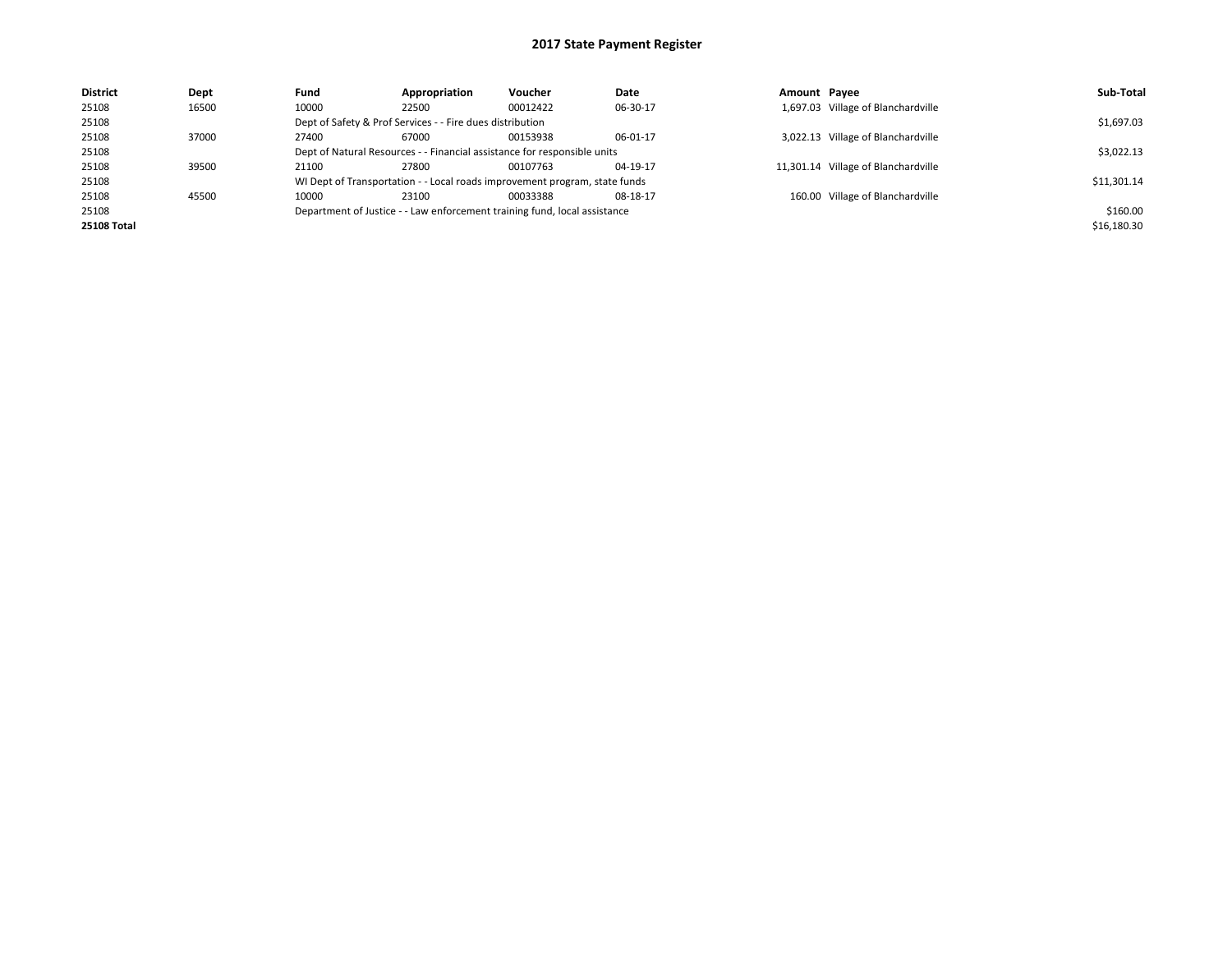| <b>District</b>    | <b>Dept</b> | Fund  | Appropriation                                                         | Voucher                                                                          | Date     | Amount Payee |                           | Sub-Total    |
|--------------------|-------------|-------|-----------------------------------------------------------------------|----------------------------------------------------------------------------------|----------|--------------|---------------------------|--------------|
| 25111              | 16500       | 10000 | 22500                                                                 | 00011116                                                                         | 06-26-17 |              | 1,080.48 Village Of Cobb  |              |
| 25111              |             |       | Dept of Safety & Prof Services - - Fire dues distribution             |                                                                                  |          |              |                           | \$1,080.48   |
| 25111              | 37000       | 27400 | 67000                                                                 | 00154786                                                                         | 06-01-17 |              | 1,805.04 Village Of Cobb  |              |
| 25111              |             |       |                                                                       | Dept of Natural Resources - - Financial assistance for responsible units         |          |              |                           | \$1,805.04   |
| 25111              | 39500       | 21100 | 19100                                                                 | 00066137                                                                         | 01-03-17 |              | 5,277.47 Village Of Cobb  |              |
| 25111              | 39500       | 21100 | 19100                                                                 | 00097260                                                                         | 04-03-17 |              | 5,277.47 Village Of Cobb  |              |
| 25111              | 39500       | 21100 | 19100                                                                 | 00134686                                                                         | 07-03-17 |              | 5,277.47 Village Of Cobb  |              |
| 25111              | 39500       | 21100 | 19100                                                                 | 00169952                                                                         | 10-02-17 |              | 5,277.49 Village Of Cobb  |              |
| 25111              |             |       |                                                                       | WI Dept of Transportation - - Transportation aids to municipalities, state funds |          |              |                           | \$21,109.90  |
| 25111              | 83500       | 10000 | 10500                                                                 | 00020891                                                                         | 07-24-17 |              | 16,508.14 Village Of Cobb |              |
| 25111              | 83500       | 10000 | 10500                                                                 | 00023909                                                                         | 11-20-17 |              | 93,546.11 Village Of Cobb |              |
| 25111              |             |       |                                                                       | Shared Revenue and Tax Relief - - County and municipal aid account               |          |              |                           | \$110,054.25 |
| 25111              | 83500       | 10000 | 10900                                                                 | 00018021                                                                         | 07-24-17 |              | 96.00 Village Of Cobb     |              |
| 25111              |             |       | Shared Revenue and Tax Relief - - State aid; tax exempt property      |                                                                                  |          |              |                           | \$96.00      |
| 25111              | 83500       | 10000 | 11000                                                                 | 00023909                                                                         | 11-20-17 |              | 60.25 Village Of Cobb     |              |
| 25111              |             |       | Shared Revenue and Tax Relief - - Public utility distribution account |                                                                                  |          |              |                           | \$60.25      |
| <b>25111 Total</b> |             |       |                                                                       |                                                                                  |          |              |                           | \$134,205.92 |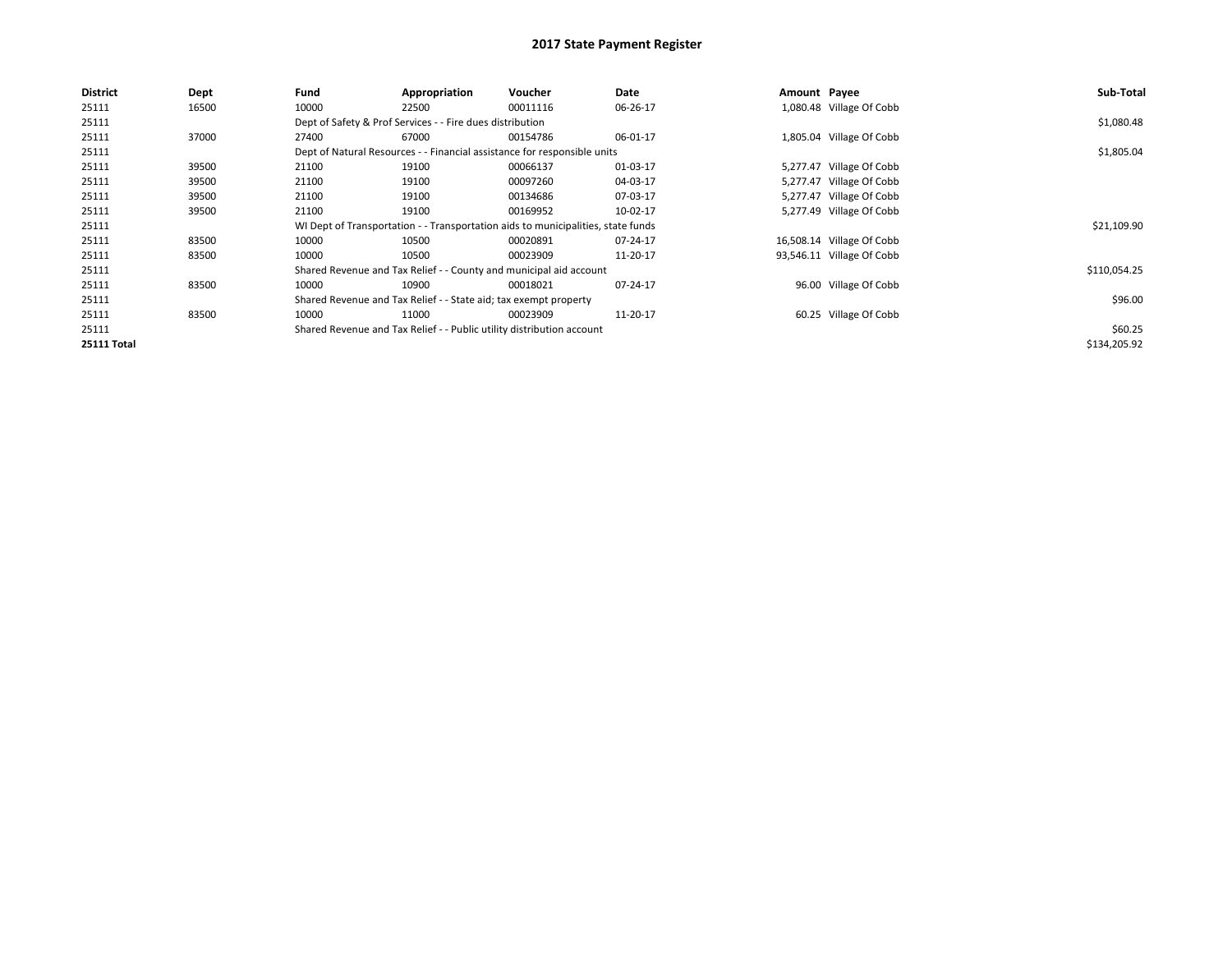| <b>District</b> | Dept  | Fund                                                                          | Appropriation                                                                    | Voucher    | Date     | Amount Payee |                                | Sub-Total    |
|-----------------|-------|-------------------------------------------------------------------------------|----------------------------------------------------------------------------------|------------|----------|--------------|--------------------------------|--------------|
| 25136           | 16500 | 10000                                                                         | 22500                                                                            | 00011117   | 06-26-17 |              | 1,728.42 Village Of Highland   |              |
| 25136           |       |                                                                               | Dept of Safety & Prof Services - - Fire dues distribution                        |            |          |              |                                | \$1,728.42   |
| 25136           | 37000 | 27400                                                                         | 67000                                                                            | 00154584   | 06-01-17 |              | 2,411.21 Village Of Highland   |              |
| 25136           |       |                                                                               | Dept of Natural Resources - - Financial assistance for responsible units         |            |          |              |                                | \$2,411.21   |
| 25136           | 39500 | 21100                                                                         | 18500                                                                            | 00136134   | 06-29-17 |              | 3,366.68 Village Of Highland   |              |
| 25136           | 39500 | 21100                                                                         | 18500                                                                            | 00162187   | 09-25-17 |              | 4,000.00 Village Of Highland   |              |
| 25136           |       | WI Dept of Transportation - - Highway safety, local assistance, federal funds |                                                                                  | \$7,366.68 |          |              |                                |              |
| 25136           | 39500 | 21100                                                                         | 19100                                                                            | 00066138   | 01-03-17 |              | 10,052.65 Village Of Highland  |              |
| 25136           | 39500 | 21100                                                                         | 19100                                                                            | 00097261   | 04-03-17 |              | 10,052.65 Village Of Highland  |              |
| 25136           | 39500 | 21100                                                                         | 19100                                                                            | 00134687   | 07-03-17 |              | 10,052.65 Village Of Highland  |              |
| 25136           | 39500 | 21100                                                                         | 19100                                                                            | 00169953   | 10-02-17 |              | 10,052.68 Village Of Highland  |              |
| 25136           |       |                                                                               | WI Dept of Transportation - - Transportation aids to municipalities, state funds |            |          |              |                                | \$40,210.63  |
| 25136           | 43500 | 00005                                                                         | 16300                                                                            | 01LGS      | 11-17-17 |              | 2,000.00 Village Of Highland   |              |
| 25136           |       |                                                                               | Department of Health Services - - Guardianship grant program                     |            |          |              |                                | \$2,000.00   |
| 25136           | 45500 | 10000                                                                         | 23100                                                                            | 00038850   | 12-12-17 |              | 160.00 Village Of Highland     |              |
| 25136           |       |                                                                               | Department of Justice - - Law enforcement training fund, local assistance        |            |          |              |                                | \$160.00     |
| 25136           | 83500 | 10000                                                                         | 10500                                                                            | 00020892   | 07-24-17 |              | 27,730.30 Village Of Highland  |              |
| 25136           | 83500 | 10000                                                                         | 10500                                                                            | 00023910   | 11-20-17 |              | 155,138.39 Village Of Highland |              |
| 25136           |       |                                                                               | Shared Revenue and Tax Relief - - County and municipal aid account               |            |          |              |                                | \$182,868.69 |
| 25136           | 83500 | 10000                                                                         | 10900                                                                            | 00018022   | 07-24-17 |              | 227.00 Village Of Highland     |              |
| 25136           |       |                                                                               | Shared Revenue and Tax Relief - - State aid; tax exempt property                 |            |          |              |                                | \$227.00     |
| 25136           | 83500 | 52100                                                                         | 36300                                                                            | 00015821   | 03-27-17 |              | 81.29 Village Of Highland      |              |
| 25136           |       |                                                                               | Shared Revenue and Tax Relief - - Lottery and gaming credit                      |            |          |              |                                | \$81.29      |
| 25136 Total     |       |                                                                               |                                                                                  |            |          |              |                                | \$237,053.92 |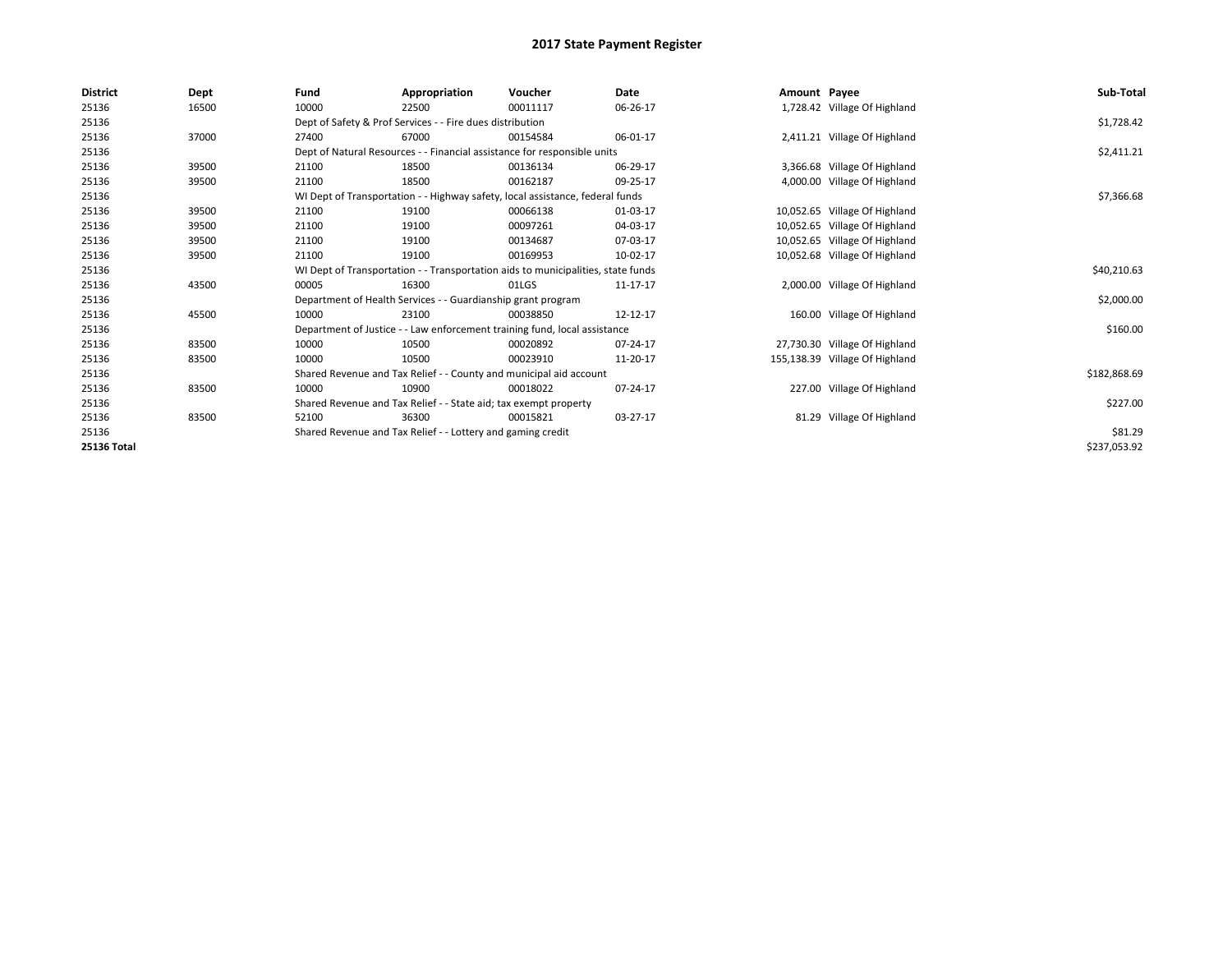| <b>District</b>    | Dept  | Fund  | Appropriation                                                                    | Voucher  | Date     | Amount Payee |                                 | Sub-Total   |
|--------------------|-------|-------|----------------------------------------------------------------------------------|----------|----------|--------------|---------------------------------|-------------|
| 25137              | 16500 | 10000 | 22500                                                                            | 00011118 | 06-26-17 |              | 619.32 Village Of Hollandale    |             |
| 25137              |       |       | Dept of Safety & Prof Services - - Fire dues distribution                        |          |          |              |                                 | \$619.32    |
| 25137              | 37000 | 27400 | 67000                                                                            | 00154291 | 06-01-17 |              | 947.68 Village Of Hollandale    |             |
| 25137              |       |       | Dept of Natural Resources - - Financial assistance for responsible units         |          |          |              |                                 | \$947.68    |
| 25137              | 39500 | 21100 | 19100                                                                            | 00066139 | 01-03-17 |              | 3,523.09 Village Of Hollandale  |             |
| 25137              | 39500 | 21100 | 19100                                                                            | 00097262 | 04-03-17 |              | 3,523.09 Village Of Hollandale  |             |
| 25137              | 39500 | 21100 | 19100                                                                            | 00134688 | 07-03-17 |              | 3,523.09 Village Of Hollandale  |             |
| 25137              | 39500 | 21100 | 19100                                                                            | 00169954 | 10-02-17 |              | 3,523.11 Village Of Hollandale  |             |
| 25137              |       |       | WI Dept of Transportation - - Transportation aids to municipalities, state funds |          |          |              |                                 | \$14,092.38 |
| 25137              | 83500 | 10000 | 10500                                                                            | 00020893 | 07-24-17 |              | 10,396.26 Village Of Hollandale |             |
| 25137              | 83500 | 10000 | 10500                                                                            | 00023911 | 11-20-17 |              | 58,912.12 Village Of Hollandale |             |
| 25137              |       |       | Shared Revenue and Tax Relief - - County and municipal aid account               |          |          |              |                                 | \$69,308.38 |
| 25137              | 83500 | 10000 | 10900                                                                            | 00018023 | 07-24-17 |              | 18.00 Village Of Hollandale     |             |
| 25137              |       |       | Shared Revenue and Tax Relief - - State aid; tax exempt property                 |          |          |              |                                 | \$18.00     |
| 25137              | 83500 | 10000 | 11000                                                                            | 00020893 | 07-24-17 |              | 4.37 Village Of Hollandale      |             |
| 25137              | 83500 | 10000 | 11000                                                                            | 00023911 | 11-20-17 |              | 25.28 Village Of Hollandale     |             |
| 25137              |       |       | Shared Revenue and Tax Relief - - Public utility distribution account            |          |          |              |                                 | \$29.65     |
| <b>25137 Total</b> |       |       |                                                                                  |          |          |              |                                 | \$85,015.41 |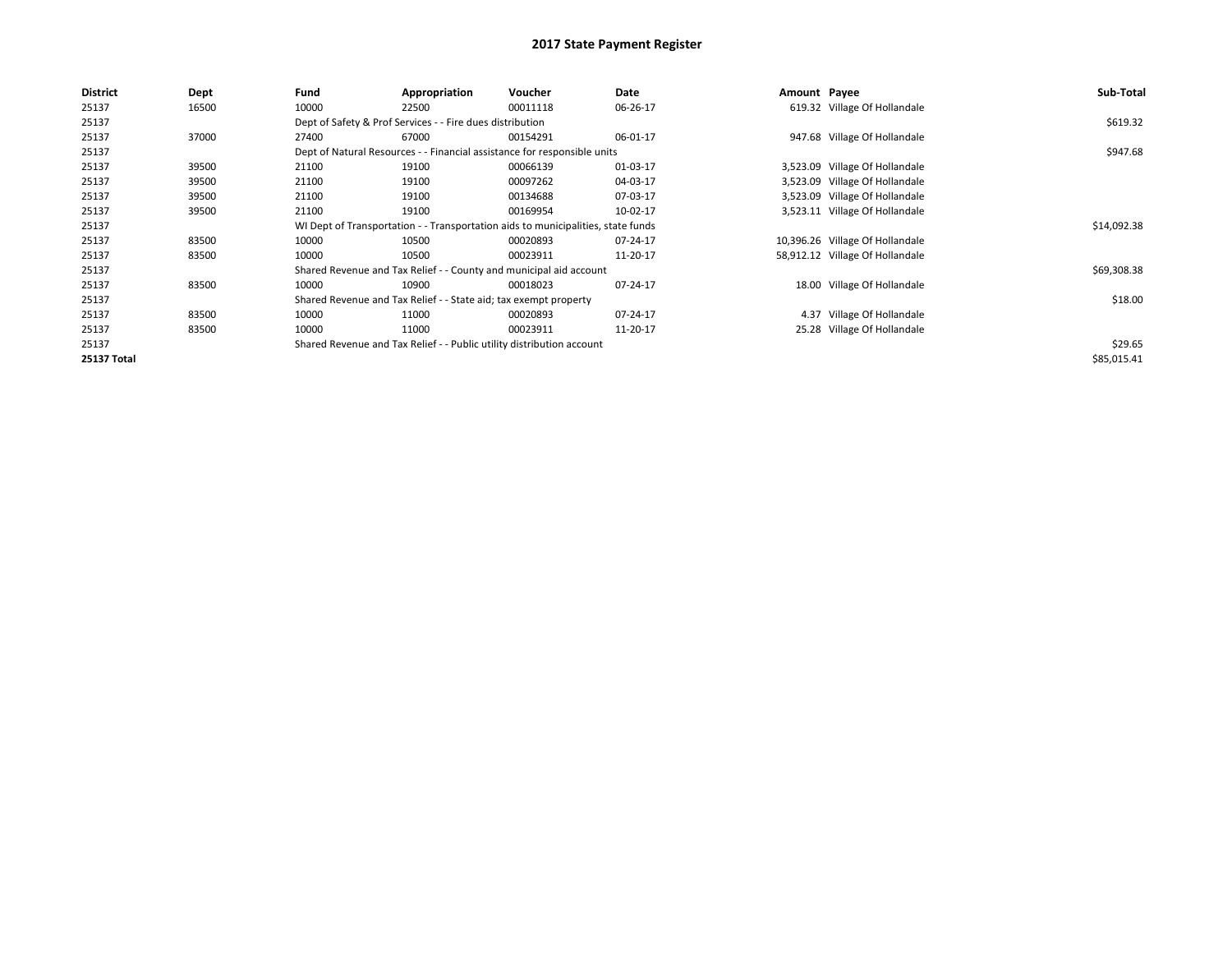| <b>District</b>    | Dept  | Fund  | Appropriation                                                    | Voucher                                                                          | Date     | Amount Payee |                              | Sub-Total    |
|--------------------|-------|-------|------------------------------------------------------------------|----------------------------------------------------------------------------------|----------|--------------|------------------------------|--------------|
| 25146              | 16500 | 10000 | 22500                                                            | 00011119                                                                         | 06-26-17 |              | 771.52 Village of Linden     |              |
| 25146              |       |       | Dept of Safety & Prof Services - - Fire dues distribution        |                                                                                  |          |              |                              | \$771.52     |
| 25146              | 37000 | 27400 | 67000                                                            | 00154300                                                                         | 06-01-17 |              | 1,684.60 Village of Linden   |              |
| 25146              |       |       |                                                                  | Dept of Natural Resources - - Financial assistance for responsible units         |          |              |                              | \$1,684.60   |
| 25146              | 39500 | 21100 | 18500                                                            | 00131251                                                                         | 06-28-17 |              | 4,000.00 Village of Linden   |              |
| 25146              | 39500 | 21100 | 18500                                                            | 00131252                                                                         | 06-28-17 |              | 1,000.00 Village of Linden   |              |
| 25146              |       |       |                                                                  | WI Dept of Transportation - - Highway safety, local assistance, federal funds    |          |              |                              | \$5,000.00   |
| 25146              | 39500 | 21100 | 19100                                                            | 00066140                                                                         | 01-03-17 |              | 3,947.14 Village of Linden   |              |
| 25146              | 39500 | 21100 | 19100                                                            | 00097263                                                                         | 04-03-17 |              | 3,947.14 Village of Linden   |              |
| 25146              | 39500 | 21100 | 19100                                                            | 00134689                                                                         | 07-03-17 |              | 3,947.14 Village of Linden   |              |
| 25146              | 39500 | 21100 | 19100                                                            | 00169955                                                                         | 10-02-17 |              | 3,947.16 Village of Linden   |              |
| 25146              |       |       |                                                                  | WI Dept of Transportation - - Transportation aids to municipalities, state funds |          |              |                              | \$15,788.58  |
| 25146              | 50500 | 10000 | 74300                                                            | 00056555                                                                         | 08-03-17 |              | 78,441.45 Village of Linden  |              |
| 25146              | 50500 | 10000 | 74300                                                            | 00058553                                                                         | 09-05-17 |              | 137,037.43 Village of Linden |              |
| 25146              | 50500 | 10000 | 74300                                                            | 00060213                                                                         | 09-26-17 |              | 20,419.75 Village of Linden  |              |
| 25146              | 50500 | 10000 | 74300                                                            | 00067949                                                                         | 12-27-17 |              | 8,186.51 Village of Linden   |              |
| 25146              |       |       | Department of Administration - - Federal aid; local assistance   |                                                                                  |          |              |                              | \$244,085.14 |
| 25146              | 83500 | 10000 | 10500                                                            | 00020894                                                                         | 07-24-17 |              | 25,538.50 Village of Linden  |              |
| 25146              | 83500 | 10000 | 10500                                                            | 00023912                                                                         | 11-20-17 |              | 144,718.14 Village of Linden |              |
| 25146              |       |       |                                                                  | Shared Revenue and Tax Relief - - County and municipal aid account               |          |              |                              | \$170,256.64 |
| 25146              | 83500 | 10000 | 10900                                                            | 00018024                                                                         | 07-24-17 |              | 10.00 Village of Linden      |              |
| 25146              |       |       | Shared Revenue and Tax Relief - - State aid; tax exempt property |                                                                                  |          |              |                              | \$10.00      |
| 25146              | 83500 | 52100 | 36300                                                            | 00015822                                                                         | 03-27-17 |              | 1,452.96 Village of Linden   |              |
| 25146              |       |       | Shared Revenue and Tax Relief - - Lottery and gaming credit      |                                                                                  |          |              |                              | \$1,452.96   |
| <b>25146 Total</b> |       |       |                                                                  |                                                                                  |          |              |                              | \$439,049.44 |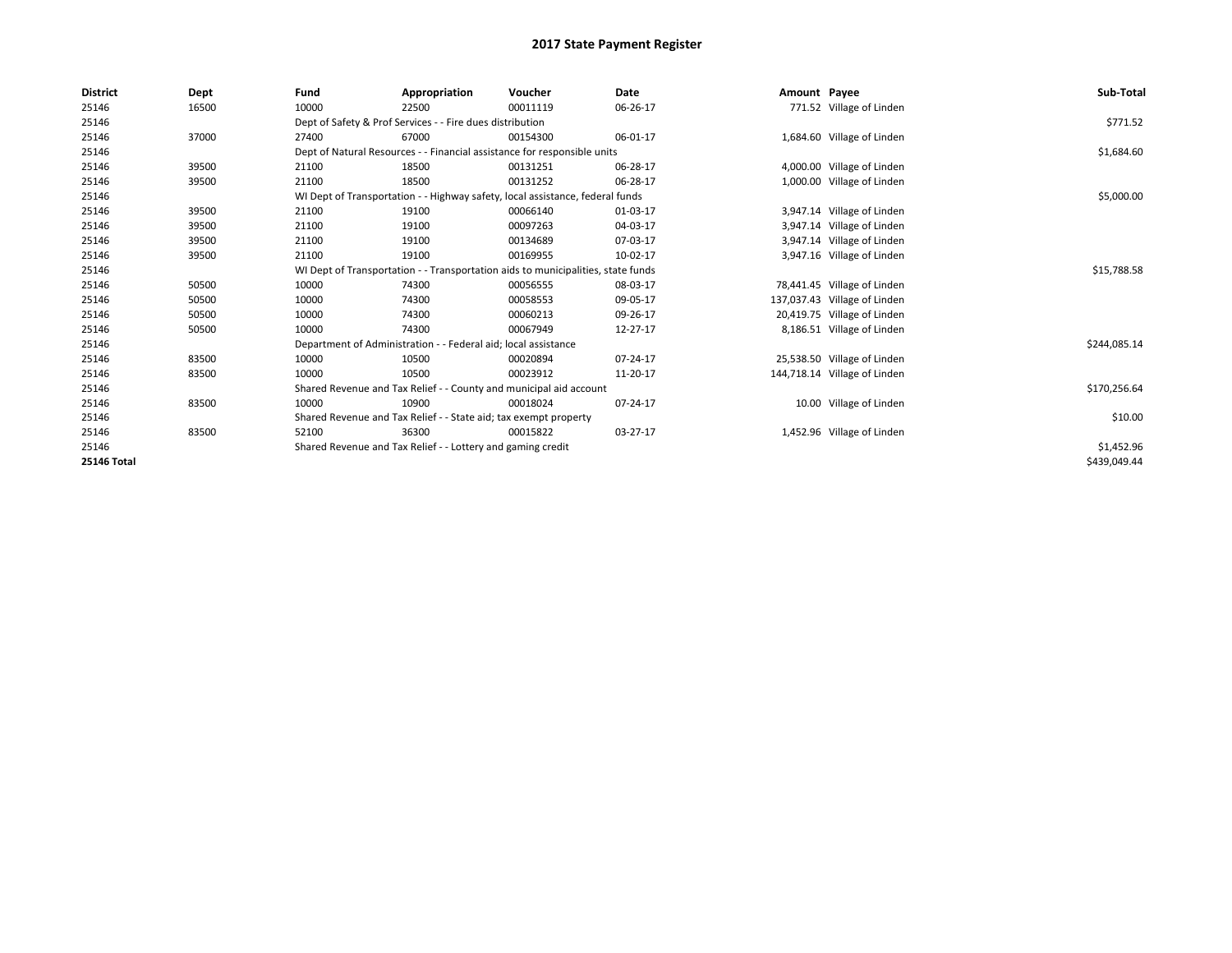| <b>District</b>    | Dept  | Fund                                                             | Appropriation | Voucher  | Date     | Amount Payee |                            | Sub-Total |
|--------------------|-------|------------------------------------------------------------------|---------------|----------|----------|--------------|----------------------------|-----------|
| 25147              | 83500 | 10000                                                            | 10900         | 00018025 | 07-24-17 |              | 8.00 Village of Livingston |           |
| 25147              | 83500 | 10000                                                            | 10900         | 00019796 | 07-24-17 |              | 8.00 Village of Livingston |           |
| 25147              |       | Shared Revenue and Tax Relief - - State aid; tax exempt property |               |          |          |              |                            |           |
| <b>25147 Total</b> |       |                                                                  |               |          |          |              |                            | \$16.00   |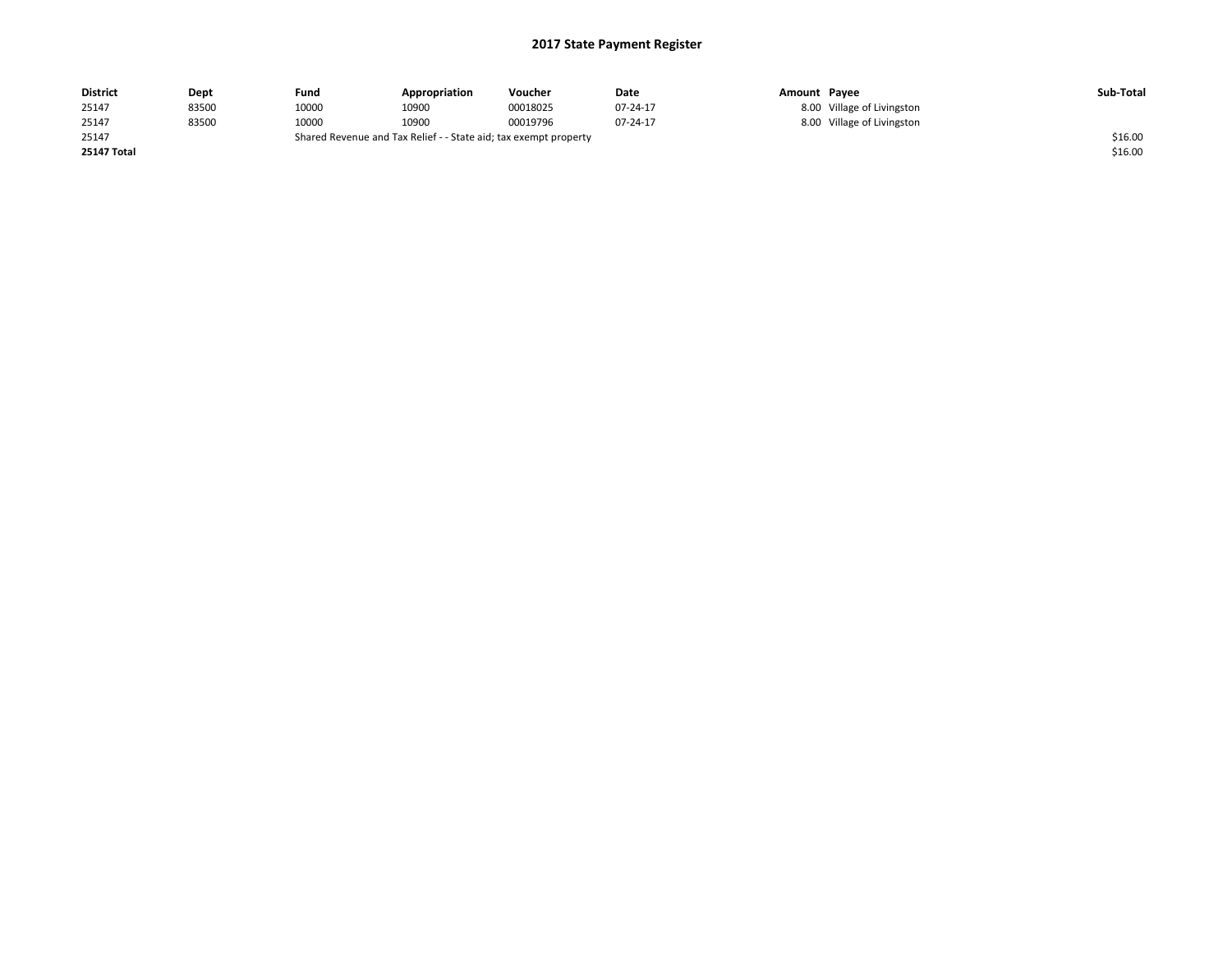| <b>District</b>    | Dept  | Fund                                                        | Appropriation                                                    | Voucher  | Date     | Amount Pavee |                             | Sub-Total  |  |
|--------------------|-------|-------------------------------------------------------------|------------------------------------------------------------------|----------|----------|--------------|-----------------------------|------------|--|
| 25153              | 83500 | 10000                                                       | 10900                                                            | 00018026 | 07-24-17 |              | 1.00 Village of Muscoda     |            |  |
| 25153              |       |                                                             | Shared Revenue and Tax Relief - - State aid; tax exempt property |          |          |              |                             |            |  |
| 25153              | 83500 | 52100                                                       | 36300                                                            | 00015823 | 03-27-17 |              | 1,461.96 Village of Muscoda |            |  |
| 25153              |       | Shared Revenue and Tax Relief - - Lottery and gaming credit |                                                                  |          |          |              |                             | \$1,461.96 |  |
| <b>25153 Total</b> |       |                                                             |                                                                  |          |          |              |                             | \$1,462.96 |  |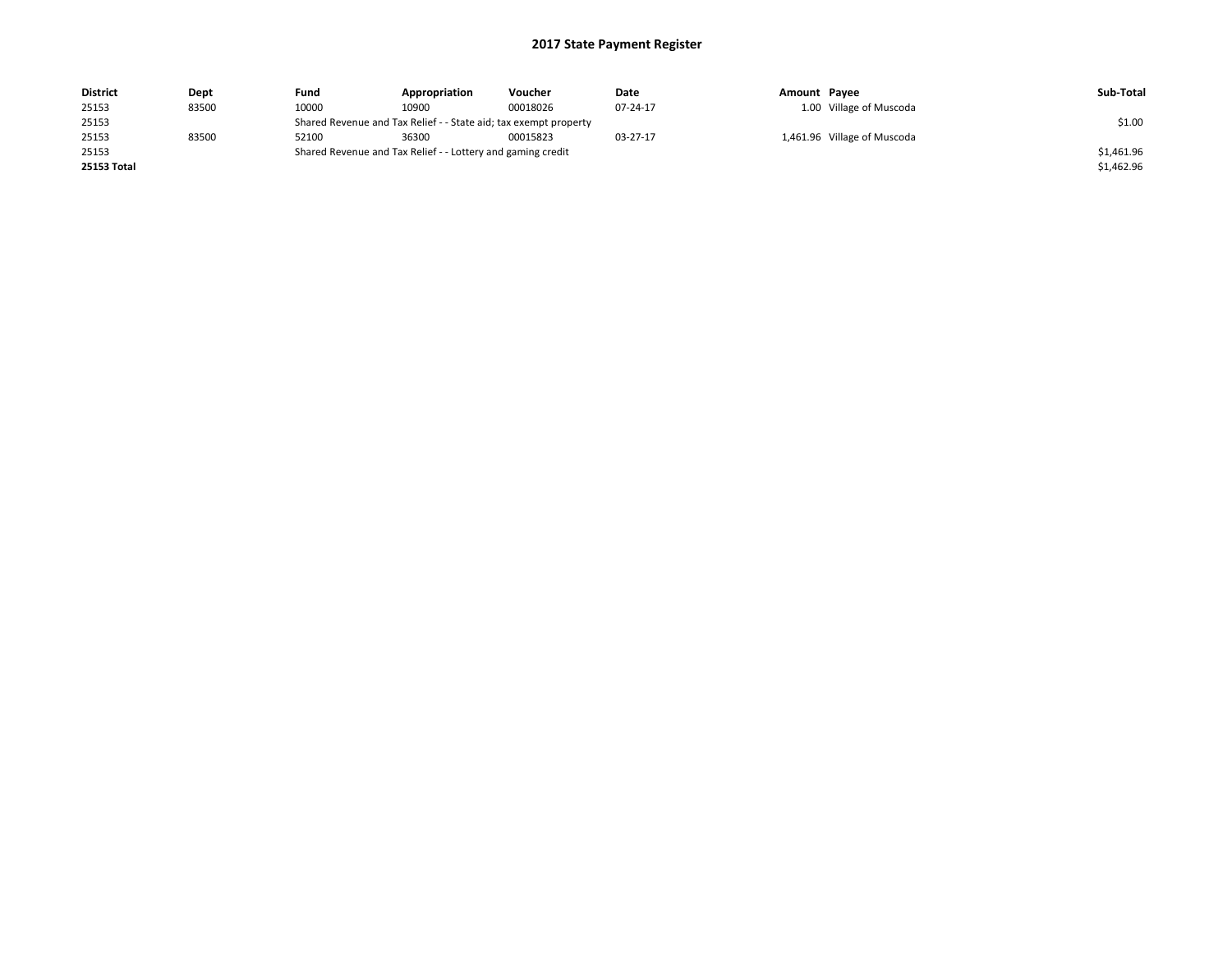| <b>District</b>    | Dept  | Fund  | Appropriation                                                                    | Voucher  | Date     | Amount Payee |                            | Sub-Total   |
|--------------------|-------|-------|----------------------------------------------------------------------------------|----------|----------|--------------|----------------------------|-------------|
| 25176              | 16500 | 10000 | 22500                                                                            | 00011120 | 06-26-17 |              | 369.33 Village Of Rewey    |             |
| 25176              |       |       | Dept of Safety & Prof Services - - Fire dues distribution                        |          |          |              |                            | \$369.33    |
| 25176              | 37000 | 27400 | 67000                                                                            | 00154371 | 06-01-17 |              | 915.20 Village Of Rewey    |             |
| 25176              |       |       | Dept of Natural Resources - - Financial assistance for responsible units         |          |          |              |                            | \$915.20    |
| 25176              | 39500 | 21100 | 19100                                                                            | 00066141 | 01-03-17 |              | 1,574.43 Village Of Rewey  |             |
| 25176              | 39500 | 21100 | 19100                                                                            | 00097264 | 04-03-17 |              | 1,574.43 Village Of Rewey  |             |
| 25176              | 39500 | 21100 | 19100                                                                            | 00134690 | 07-03-17 |              | 1,574.43 Village Of Rewey  |             |
| 25176              | 39500 | 21100 | 19100                                                                            | 00169956 | 10-02-17 |              | 1,574.43 Village Of Rewey  |             |
| 25176              |       |       | WI Dept of Transportation - - Transportation aids to municipalities, state funds |          |          |              |                            | \$6,297.72  |
| 25176              | 83500 | 10000 | 10100                                                                            | 00020895 | 07-24-17 |              | 1,040.65 Village Of Rewey  |             |
| 25176              |       |       | Shared Revenue and Tax Relief - - Expenditure restraint program account          |          |          |              |                            | \$1,040.65  |
| 25176              | 83500 | 10000 | 10500                                                                            | 00020895 | 07-24-17 |              | 9,405.66 Village Of Rewey  |             |
| 25176              | 83500 | 10000 | 10500                                                                            | 00023913 | 11-20-17 |              | 53,298.74 Village Of Rewey |             |
| 25176              |       |       | Shared Revenue and Tax Relief - - County and municipal aid account               |          |          |              |                            | \$62,704.40 |
| 25176              | 83500 | 10000 | 10900                                                                            | 00018027 | 07-24-17 |              | 12.00 Village Of Rewey     |             |
| 25176              |       |       | Shared Revenue and Tax Relief - - State aid; tax exempt property                 |          |          |              |                            | \$12.00     |
| 25176              | 83500 | 10000 | 11000                                                                            | 00020895 | 07-24-17 |              | 19.35 Village Of Rewey     |             |
| 25176              | 83500 | 10000 | 11000                                                                            | 00023913 | 11-20-17 |              | 114.50 Village Of Rewey    |             |
| 25176              |       |       | Shared Revenue and Tax Relief - - Public utility distribution account            |          |          |              |                            | \$133.85    |
| <b>25176 Total</b> |       |       |                                                                                  |          |          |              |                            | \$71,473.15 |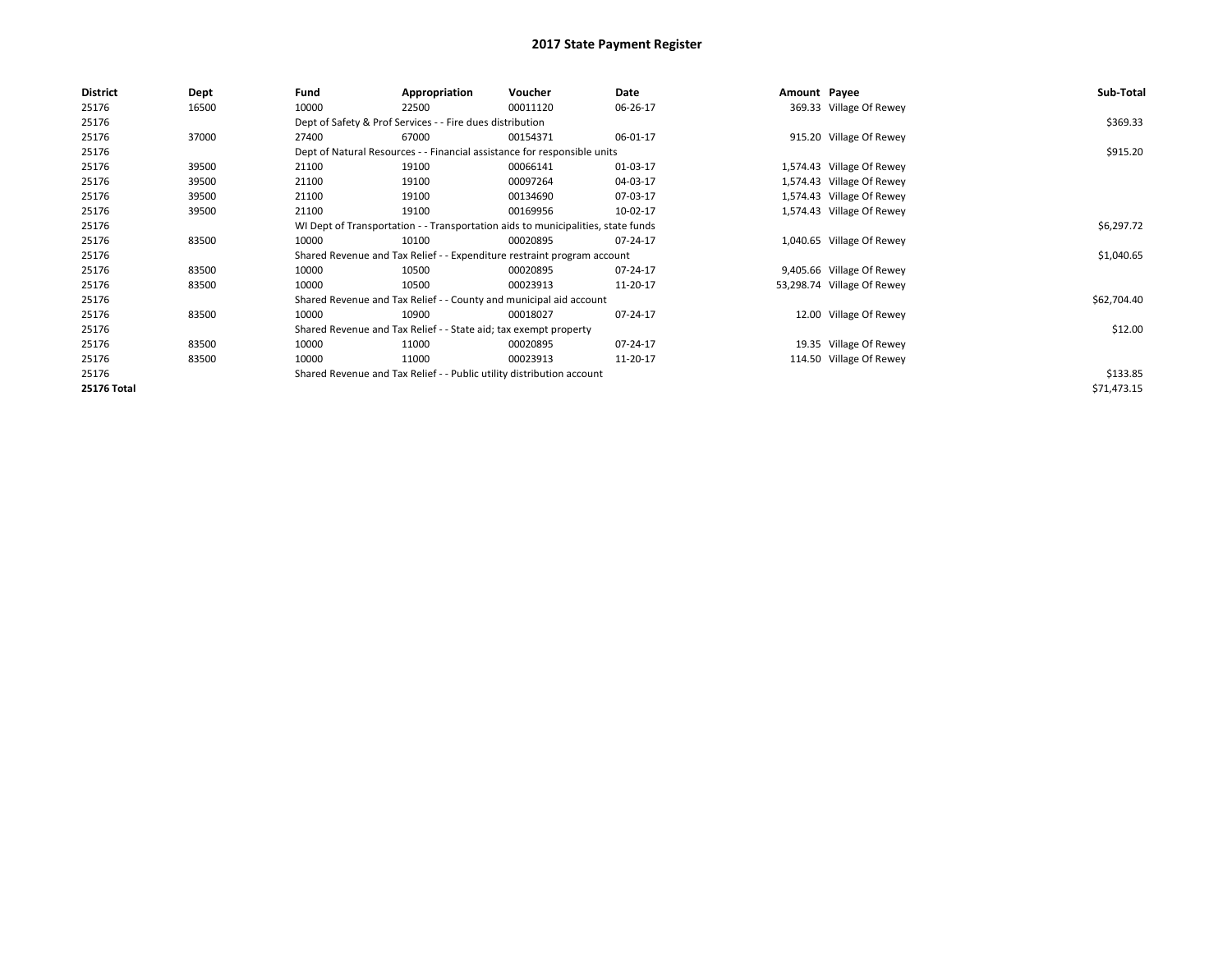| <b>District</b>    | Dept  | Fund  | Appropriation                                                      | Voucher                                                                          | Date                                                                                                 | Amount Payee |                                | Sub-Total    |
|--------------------|-------|-------|--------------------------------------------------------------------|----------------------------------------------------------------------------------|------------------------------------------------------------------------------------------------------|--------------|--------------------------------|--------------|
| 25177              | 16500 | 10000 | 22500                                                              | 00011121                                                                         | 06-26-17                                                                                             |              | 1,461.05 Village Of Ridgeway   |              |
| 25177              |       |       | Dept of Safety & Prof Services - - Fire dues distribution          |                                                                                  |                                                                                                      |              |                                | \$1,461.05   |
| 25177              | 37000 | 10000 | 50300                                                              | 00142746                                                                         | 04-21-17                                                                                             |              | 34.85 Village Of Ridgeway      |              |
| 25177              |       |       | Dept of Natural Resources - - Aids in lieu of taxes - general fund |                                                                                  |                                                                                                      |              |                                | \$34.85      |
| 25177              | 37000 | 27400 | 67000                                                              | 00154373                                                                         | 06-01-17                                                                                             |              | 2,629.90 Village Of Ridgeway   |              |
| 25177              |       |       |                                                                    | Dept of Natural Resources - - Financial assistance for responsible units         |                                                                                                      |              |                                | \$2,629.90   |
| 25177              | 39500 | 21100 | 18500                                                              | 00104519                                                                         | 04-19-17                                                                                             |              | 3,978.80 Village Of Ridgeway   |              |
| 25177              | 39500 | 21100 | 18500                                                              | 00161009                                                                         | 09-05-17                                                                                             |              | 3,406.65 Village Of Ridgeway   |              |
| 25177              |       |       |                                                                    | WI Dept of Transportation - - Highway safety, local assistance, federal funds    |                                                                                                      |              |                                | \$7,385.45   |
| 25177              | 39500 | 21100 | 19100                                                              | 00066142                                                                         | 01-03-17                                                                                             |              | 8,863.04 Village Of Ridgeway   |              |
| 25177              | 39500 | 21100 | 19100                                                              | 00097265                                                                         | 04-03-17                                                                                             |              | 8,863.04 Village Of Ridgeway   |              |
| 25177              | 39500 | 21100 | 19100                                                              | 00134691                                                                         | 07-03-17                                                                                             |              | 8,863.04 Village Of Ridgeway   |              |
| 25177              | 39500 | 21100 | 19100                                                              | 00169957                                                                         | 10-02-17                                                                                             |              | 8,863.06 Village Of Ridgeway   |              |
| 25177              |       |       |                                                                    | WI Dept of Transportation - - Transportation aids to municipalities, state funds |                                                                                                      |              |                                | \$35,452.18  |
| 25177              | 39500 | 21100 | 36300                                                              | 00197987                                                                         | 12-04-17                                                                                             |              | 73,619.22 Village Of Ridgeway  |              |
| 25177              |       |       |                                                                    | WI Dept of Transportation - - State highway rehabilitation, state funds          |                                                                                                      |              |                                | \$73,619.22  |
| 25177              | 39500 | 21100 | 96100                                                              | 00197987                                                                         | 12-05-17                                                                                             |              | 6,781.14 Village Of Ridgeway   |              |
| 25177              |       |       |                                                                    |                                                                                  | WI Dept of Transportation - - Highways, bridges and local transportation assistance clearing account |              |                                | \$6,781.14   |
| 25177              | 83500 | 10000 | 10500                                                              | 00020896                                                                         | 07-24-17                                                                                             |              | 18,821.56 Village Of Ridgeway  |              |
| 25177              | 83500 | 10000 | 10500                                                              | 00023914                                                                         | 11-20-17                                                                                             |              | 106,655.52 Village Of Ridgeway |              |
| 25177              |       |       |                                                                    | Shared Revenue and Tax Relief - - County and municipal aid account               |                                                                                                      |              |                                | \$125,477.08 |
| 25177              | 83500 | 10000 | 10900                                                              | 00018028                                                                         | 07-24-17                                                                                             |              | 7.00 Village Of Ridgeway       |              |
| 25177              |       |       | Shared Revenue and Tax Relief - - State aid; tax exempt property   |                                                                                  |                                                                                                      |              |                                | \$7.00       |
| <b>25177 Total</b> |       |       |                                                                    |                                                                                  |                                                                                                      |              |                                | \$252,847.87 |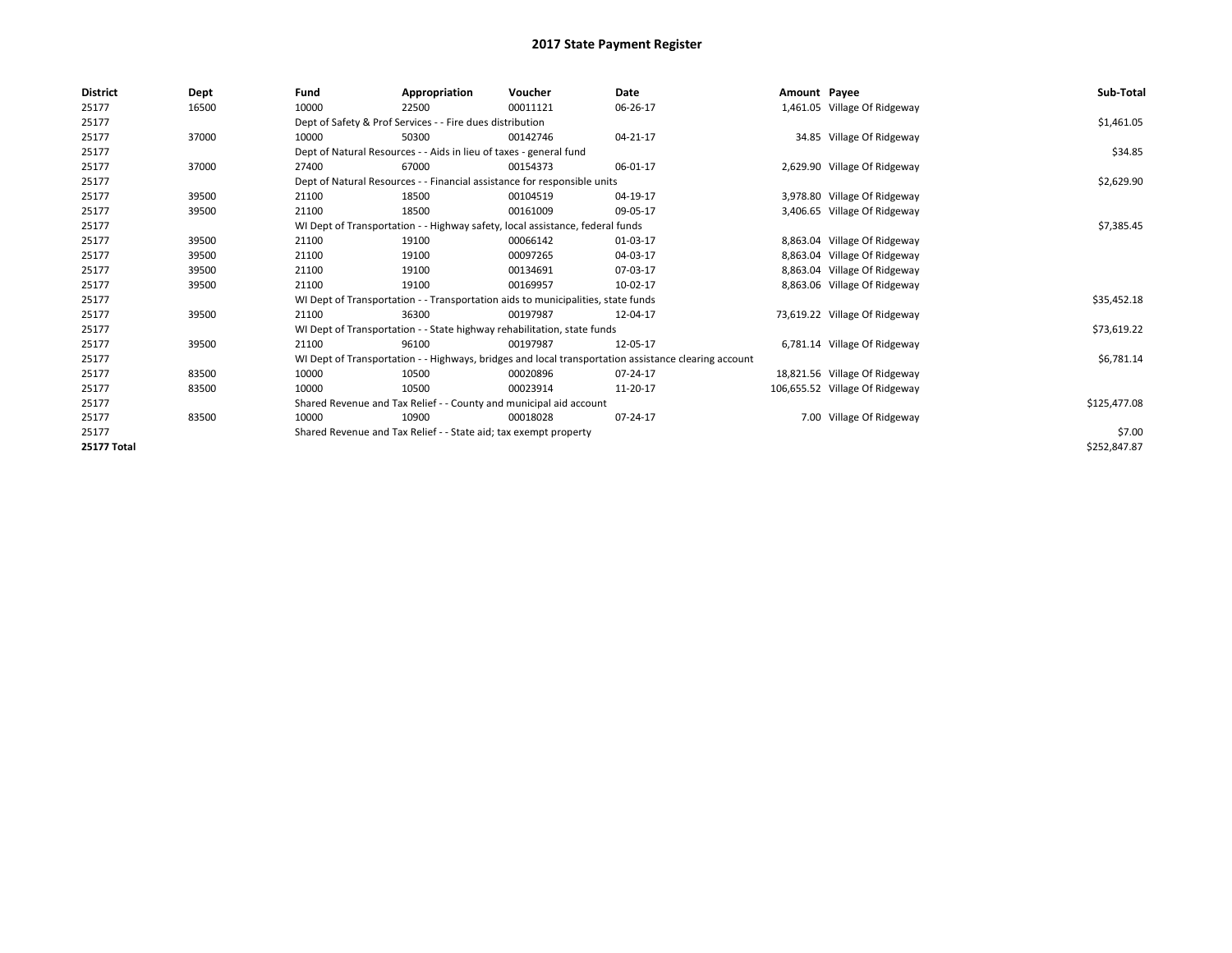| <b>District</b> | Dept  | Fund  | Appropriation                                                                         | Voucher  | Date           | Amount Payee |                               | Sub-Total    |
|-----------------|-------|-------|---------------------------------------------------------------------------------------|----------|----------------|--------------|-------------------------------|--------------|
| 25216           | 16500 | 10000 | 22500                                                                                 | 00011122 | 06-26-17       |              | 15,597.31 City Of Dodgeville  |              |
| 25216           |       |       | Dept of Safety & Prof Services - - Fire dues distribution                             |          |                |              |                               | \$15,597.31  |
| 25216           | 37000 | 10000 | 50300                                                                                 | 00143302 | $04 - 21 - 17$ |              | 52.16 City Of Dodgeville      |              |
| 25216           |       |       | Dept of Natural Resources - - Aids in lieu of taxes - general fund                    |          |                |              |                               | \$52.16      |
| 25216           | 37000 | 27200 | 66700                                                                                 | 00144359 | 04-24-17       |              | 3,280.40 City Of Dodgeville   |              |
| 25216           | 37000 | 27200 | 66700                                                                                 | 00146563 | 05-02-17       |              | 399.42 City Of Dodgeville     |              |
| 25216           | 37000 | 27200 | 66700                                                                                 | 00159903 | 06-15-17       |              | 13,636.87 City Of Dodgeville  |              |
| 25216           | 37000 | 27200 | 66700                                                                                 | 00170626 | 08-08-17       |              | 3,304.20 City Of Dodgeville   |              |
| 25216           | 37000 | 27200 | 66700                                                                                 | 00174631 | 08-16-17       |              | 1,199.52 City Of Dodgeville   |              |
| 25216           | 37000 | 27200 | 66700                                                                                 | 00186101 | 10-04-17       |              | 1,728.04 City Of Dodgeville   |              |
| 25216           |       |       | Dept of Natural Resources - - Petroleum storage environmental remedial action; awards |          |                |              |                               | \$23,548.45  |
| 25216           | 37000 | 27400 | 67000                                                                                 | 00154275 | 06-01-17       |              | 15,100.35 City Of Dodgeville  |              |
| 25216           |       |       | Dept of Natural Resources - - Financial assistance for responsible units              |          |                |              |                               | \$15,100.35  |
| 25216           | 39500 | 21100 | 16200                                                                                 | 00067353 | 01-03-17       |              | 5,441.74 City Of Dodgeville   |              |
| 25216           | 39500 | 21100 | 16200                                                                                 | 00098476 | 04-03-17       |              | 5,441.74 City Of Dodgeville   |              |
| 25216           | 39500 | 21100 | 16200                                                                                 | 00135902 | 07-03-17       |              | 5,441.74 City Of Dodgeville   |              |
| 25216           | 39500 | 21100 | 16200                                                                                 | 00171168 | 10-02-17       |              | 5,441.74 City Of Dodgeville   |              |
| 25216           |       |       | WI Dept of Transportation - - Connecting highways aids, state funds                   |          |                |              |                               | \$21,766.96  |
| 25216           | 39500 | 21100 | 18500                                                                                 | 00159577 | 09-01-17       |              | 4,000.00 City Of Dodgeville   |              |
| 25216           |       |       | WI Dept of Transportation - - Highway safety, local assistance, federal funds         |          |                |              |                               | \$4,000.00   |
| 25216           | 39500 | 21100 | 19100                                                                                 | 00066143 | 01-03-17       |              | 61,373.32 City Of Dodgeville  |              |
| 25216           | 39500 | 21100 | 19100                                                                                 | 00097266 | 04-03-17       |              | 61,373.32 City Of Dodgeville  |              |
| 25216           | 39500 | 21100 | 19100                                                                                 | 00134692 | 07-03-17       |              | 61,373.32 City Of Dodgeville  |              |
| 25216           | 39500 | 21100 | 19100                                                                                 | 00169958 | 10-02-17       |              | 61,373.32 City Of Dodgeville  |              |
| 25216           |       |       | WI Dept of Transportation - - Transportation aids to municipalities, state funds      |          |                |              |                               | \$245,493.28 |
| 25216           | 43500 | 10000 | 11900                                                                                 | 00152412 | 09-01-17       |              | 5,501.37 City Of Dodgeville   |              |
| 25216           |       |       | Department of Health Services - - Emergency medical services; aids                    |          |                |              |                               | \$5,501.37   |
| 25216           | 43500 | 00005 | 16300                                                                                 | 01LGS    | $11 - 17 - 17$ |              | 11,716.98 City Of Dodgeville  |              |
| 25216           |       |       | Department of Health Services - - Guardianship grant program                          |          |                |              |                               | \$11,716.98  |
| 25216           | 45500 | 10000 | 23100                                                                                 | 00036867 | 10-30-17       |              | 1,280.00 City Of Dodgeville   |              |
| 25216           |       |       | Department of Justice - - Law enforcement training fund, local assistance             |          |                |              |                               | \$1,280.00   |
| 25216           | 50500 | 10000 | 74300                                                                                 | 00054613 | 07-11-17       |              | 117,000.00 City Of Dodgeville |              |
| 25216           |       |       | Department of Administration - - Federal aid; local assistance                        |          |                |              |                               | \$117,000.00 |
| 25216           | 83500 | 10000 | 10100                                                                                 | 00020897 | 07-24-17       |              | 111,371.38 City Of Dodgeville |              |
| 25216           |       |       | Shared Revenue and Tax Relief - - Expenditure restraint program account               |          |                |              |                               | \$111,371.38 |
| 25216           | 83500 | 10000 | 10500                                                                                 | 00020897 | 07-24-17       |              | 23,386.78 City Of Dodgeville  |              |
| 25216           | 83500 | 10000 | 10500                                                                                 | 00023915 | 11-20-17       |              | 120,808.11 City Of Dodgeville |              |
| 25216           |       |       | Shared Revenue and Tax Relief - - County and municipal aid account                    |          |                |              |                               | \$144,194.89 |
| 25216           | 83500 | 10000 | 10900                                                                                 | 00018029 | 07-24-17       |              | 190,815.00 City Of Dodgeville |              |
| 25216           | 83500 | 10000 | 10900                                                                                 | 00019797 | 07-24-17       |              | 8,404.00 City Of Dodgeville   |              |
| 25216           |       |       | Shared Revenue and Tax Relief - - State aid; tax exempt property                      |          |                |              |                               | \$199,219.00 |
| 25216           | 83500 | 10000 | 11000                                                                                 | 00020897 | 07-24-17       |              | 509.45 City Of Dodgeville     |              |
| 25216           | 83500 | 10000 | 11000                                                                                 | 00023915 | 11-20-17       |              | 11,049.49 City Of Dodgeville  |              |
| 25216           |       |       | Shared Revenue and Tax Relief - - Public utility distribution account                 |          |                |              |                               | \$11,558.94  |
| 25216           | 83500 | 10000 | 50100                                                                                 | 00015265 | $01 - 31 - 17$ |              | 3,890.45 City Of Dodgeville   |              |
| 25216           |       |       | Shared Revenue and Tax Relief - - Payments for municipal services                     |          |                |              |                               | \$3,890.45   |
| 25216           | 83500 | 52100 | 36300                                                                                 | 00015824 | 03-27-17       |              | 4,799.88 City Of Dodgeville   |              |
| 25216           |       |       | Shared Revenue and Tax Relief - - Lottery and gaming credit                           |          |                |              |                               | \$4,799.88   |
| 25216 Total     |       |       |                                                                                       |          |                |              |                               | \$936,091.40 |